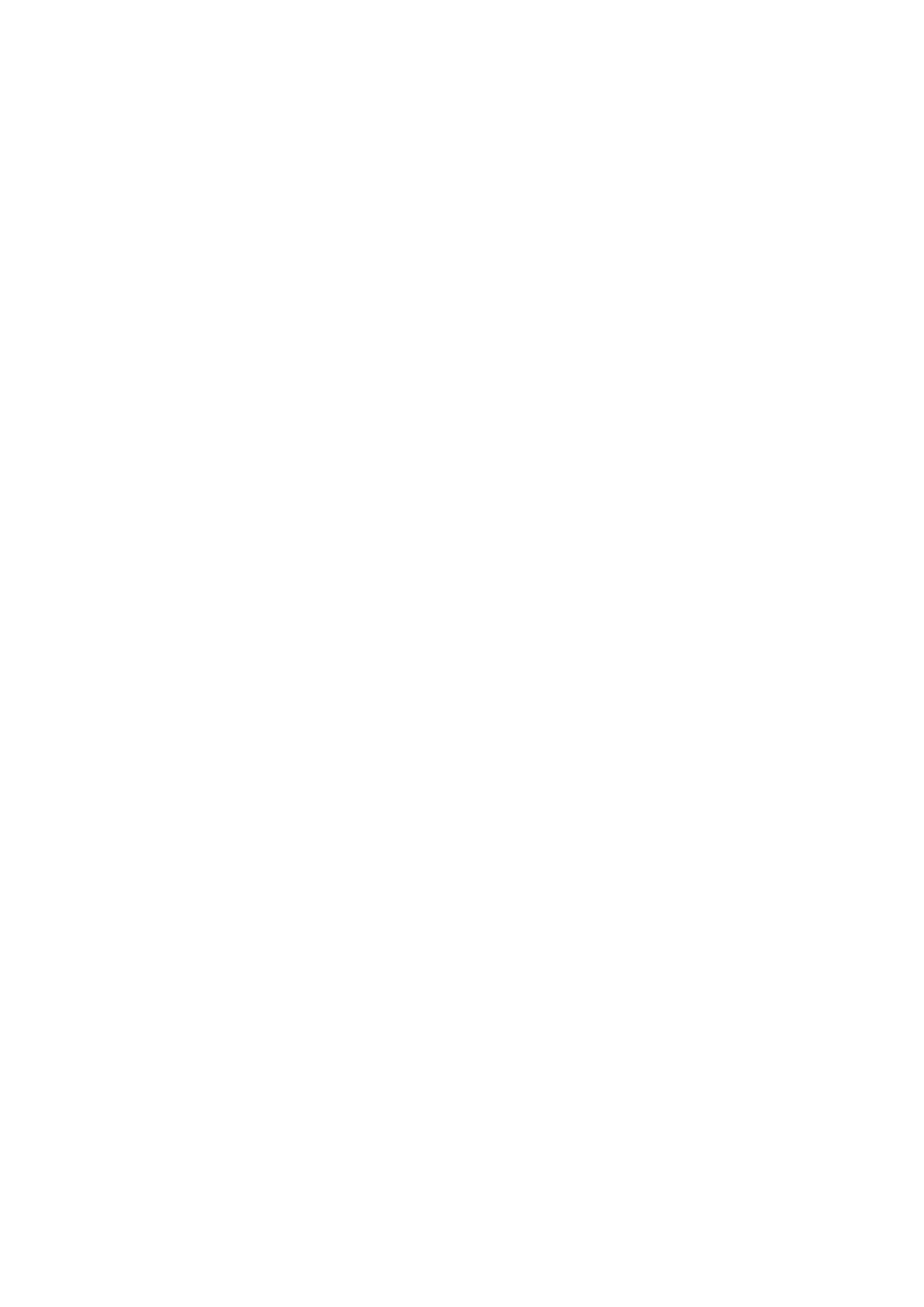# **CONTENTS**

| <b>CONSOLIDATED BALANCE SHEET</b>              |     |
|------------------------------------------------|-----|
| CONSOLIDATED STATEMENT OF INCOME               | 03. |
| CONSOLIDATED STATEMENT OF COMPREHENSIVE INCOME | 04  |
| CONSOLIDATED STATEMENT OF CHANGES IN EQUITY    | 05  |
| CONSOLIDATED STATEMENT OF CASH FLOWS           | 06  |
| NOTES TO CONSOLIDATED FINANCIAL STATEMENTS     | 08. |
| <b>INDEPENDENT AUDITORS' REPORT</b>            | 40  |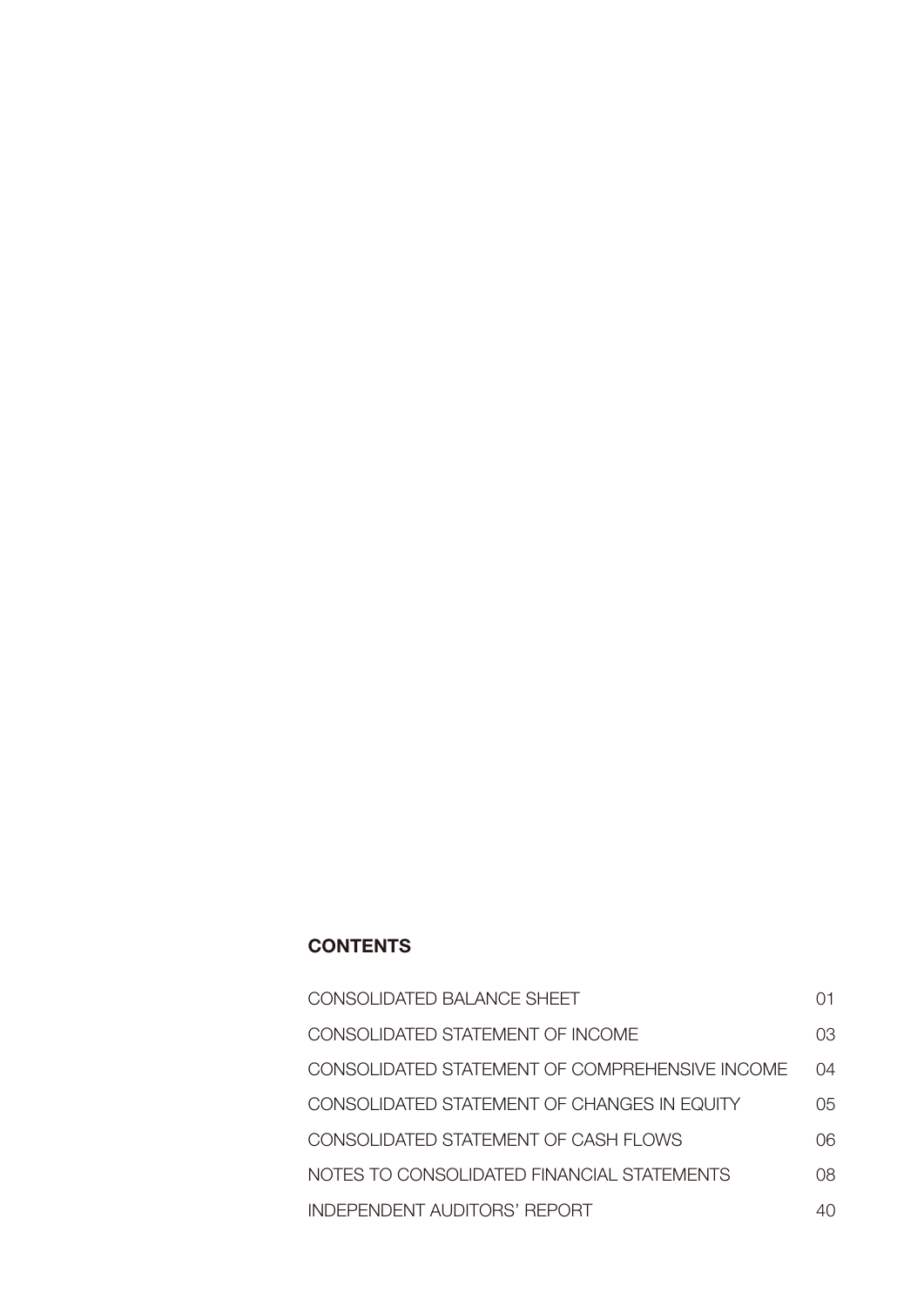# CONSOLIDATED BALANCE SHEET

BROTHER INDUSTRIES, LTD. AND CONSOLIDATED SUBSIDIARIES MARCH 31, 2015

|                                                                                |              | Millions of Yen | Thousands of<br>U.S. Dollars<br>(Note 1) |
|--------------------------------------------------------------------------------|--------------|-----------------|------------------------------------------|
|                                                                                | 2015         | 2014            | 2015                                     |
| <b>ASSETS</b>                                                                  |              |                 |                                          |
| <b>CURRENT ASSETS:</b>                                                         |              |                 |                                          |
| Cash and cash equivalents (Note 16)                                            | ¥<br>104,733 | 68,935<br>¥     | 872,774<br>\$                            |
| Time deposits (Note 16)                                                        | 3,217        | 2,423           | 26,805                                   |
| Marketable securities (Notes 4 and 16)                                         | 2,916        | 3,018           | 24,299                                   |
| Receivables (Notes 16 and 17):                                                 |              |                 |                                          |
| Trade notes and accounts                                                       | 100,321      | 88,652          | 836,006                                  |
| Unconsolidated subsidiaries and associated companies                           | 920          | 1,838           | 7,666                                    |
| Allowance for doubtful accounts                                                | (1, 813)     | (1,994)         | (15, 112)                                |
| Total receivables                                                              | 99,427       | 88,496          | 828,560                                  |
| Inventories (Note 5)                                                           | 122,426      | 103,407         | 1,020,215                                |
| Deferred tax assets (Note 13)                                                  | 21,196       | 10,795          | 176,636                                  |
| Other current assets (Notes 16 and 17)                                         | 17,817       | 13,179          | 148,472                                  |
| Total current assets                                                           | 371,731      | 290,252         | 3,097,762                                |
| <b>PROPERTY, PLANT AND EQUIPMENT:</b><br>Land (Notes 6 and 7)                  | 14,742       | 14,330          | 122,847                                  |
| Buildings and structures (Notes 6 and 7)                                       | 104,283      | 100,481         | 869,026                                  |
| Machinery and vehicles (Note 6)                                                | 56,276       | 48,917          | 468,966                                  |
| Furniture and fixtures (Note 6)                                                | 105,404      | 100,729         | 878,370                                  |
| Lease assets (Note 6)                                                          | 8,207        | 5,081           | 68,390                                   |
| Construction in progress                                                       | 892          | 157             | 7,431                                    |
| Total property, plant and equipment                                            | 289,804      | 269,695         | 2,415,030                                |
| Accumulated depreciation                                                       | (177, 660)   | (169, 273)      | (1,480,497)                              |
| Net property, plant and equipment                                              | 112,144      | 100,423         | 934,533                                  |
| <b>INVESTMENTS AND OTHER ASSETS:</b><br>Investment securities (Notes 4 and 16) | 38,182       | 32,070          | 318,182                                  |
| Investments in and advances to unconsolidated                                  |              |                 |                                          |
| subsidiaries and associated companies (Note 16)                                | 2,481        | 10,840          | 20,674                                   |
| Goodwill (Note 6)                                                              | 3,836        | 4,322           | 31,970                                   |
| Deferred tax assets (Note 13)                                                  | 4,640        | 3,032           | 38,663                                   |
| Asset for retirement benefits (Notes 2(15) and 9)                              | 6,676        | 4,323           | 55,633                                   |
| Other investments and assets (Notes 6 and 16)                                  | 29,092       | 26,112          | 242,432                                  |
| Allowance for doubtful accounts                                                | (1, 551)     | (1,399)         | (12,928)                                 |
| Total investments and other assets                                             | 83,355       | 79,298          | 694,625                                  |
| <b>TOTAL</b>                                                                   | 567,230<br>¥ | 469,973<br>¥    | \$4,726,920                              |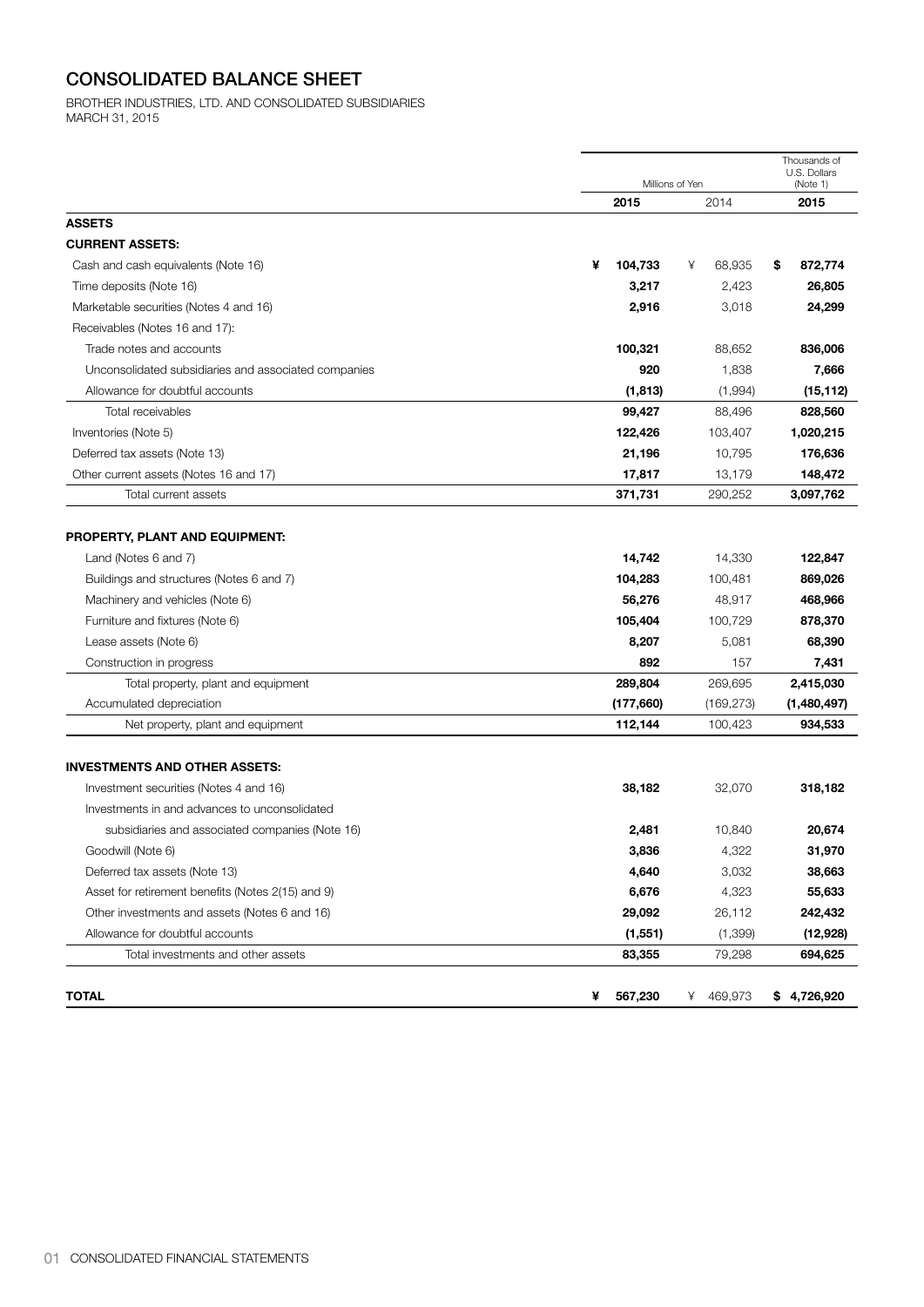|                                                               |              | Thousands of    |                          |
|---------------------------------------------------------------|--------------|-----------------|--------------------------|
|                                                               |              | Millions of Yen | U.S. Dollars<br>(Note 1) |
|                                                               | 2015         | 2014            | 2015                     |
| <b>LIABILITIES AND EQUITY</b>                                 |              |                 |                          |
| <b>CURRENT LIABILITIES:</b>                                   |              |                 |                          |
| Short-term borrowings (Notes 8 and 16)                        | ¥<br>576     | ¥<br>1,467      | \$<br>4,803              |
| Current portion of long-term debt (Notes 8 and 16)            | 11,731       | 1,043           | 97,755                   |
| Payables (Note 16):                                           |              |                 |                          |
| Trade notes and accounts                                      | 43,278       | 41,381          | 360,649                  |
| Unconsolidated subsidiaries and associated companies          | 2,015        | 2,113           | 16,794                   |
| Other                                                         | 19,239       | 15,227          | 160,323                  |
| Total payables                                                | 64,532       | 58,721          | 537,766                  |
| Income taxes payable (Note 16)                                | 14,924       | 2,641           | 124,367                  |
| Accrued expenses (Note 2(14))                                 | 48,971       | 43,516          | 408,088                  |
| Deferred tax liabilities (Note 13)                            | 85           | 57              | 712                      |
| Other current liabilities (Notes 10 and 17)                   | 12,571       | 9,354           | 104,759                  |
| Total current liabilities                                     | 153,390      | 116,797         | 1,278,250                |
|                                                               |              |                 |                          |
| LONG-TERM LIABILITIES:                                        |              |                 |                          |
| Long-term debt (Notes 8 and 16)                               | 7,579        | 14,877          | 63,155                   |
| Liability for retirement benefits (Notes 2(15) and 9)         | 18,593       | 13,781          | 154,944                  |
| Deferred tax liabilities (Note 13)                            | 12,981       | 8,956           | 108,171                  |
| Other long-term liabilities (Note 10)                         | 7,404        | 7,252           | 61,698                   |
| Total long-term liabilities                                   | 46,556       | 44,865          | 387,967                  |
|                                                               |              |                 |                          |
| <b>EQUITY (Note 11):</b>                                      |              |                 |                          |
| Common stock, no par value:                                   |              |                 |                          |
| Authorized: 600,000,000 shares                                |              |                 |                          |
| Issued: 277,535,866 shares in 2015 and 2014                   | 19,210       | 19,210          | 160,082                  |
| Capital surplus                                               | 16,696       | 16,683          | 139,129                  |
| Stock acquisition rights (Note 12)                            | 616          | 533             | 5,133                    |
| Retained earnings                                             | 314,893      | 268,156         | 2,624,106                |
| Treasury stock, at cost                                       |              |                 |                          |
| 2015 - 17,903,643 shares                                      |              |                 |                          |
| 2014 - 12,118,231 shares                                      | (24, 225)    | (14, 075)       | (201, 874)               |
| Accumulated other comprehensive income:                       |              |                 |                          |
| Unrealized gain on available-for-sale securities              | 7,100        | 4,209           | 59,167                   |
| Deferred loss on derivatives under hedge accounting (Note 17) | (448)        | (1,534)         | (3,730)                  |
| Foreign currency translation adjustments                      | 24,022       | 4,494           | 200,183                  |
| Defined retirement benefit plans (Notes 2(15) and 9)          | (7,085)      | (5,979)         | (59,038)                 |
| Subtotal                                                      | 350,779      | 291,698         | 2,923,158                |
| Minority interests                                            | 16,506       | 16,613          | 137,547                  |
| Total equity                                                  | 367,285      | 308,311         | 3,060,704                |
|                                                               |              |                 |                          |
| <b>TOTAL</b>                                                  | 567,230<br>¥ | 469,973<br>¥    | \$4,726,920              |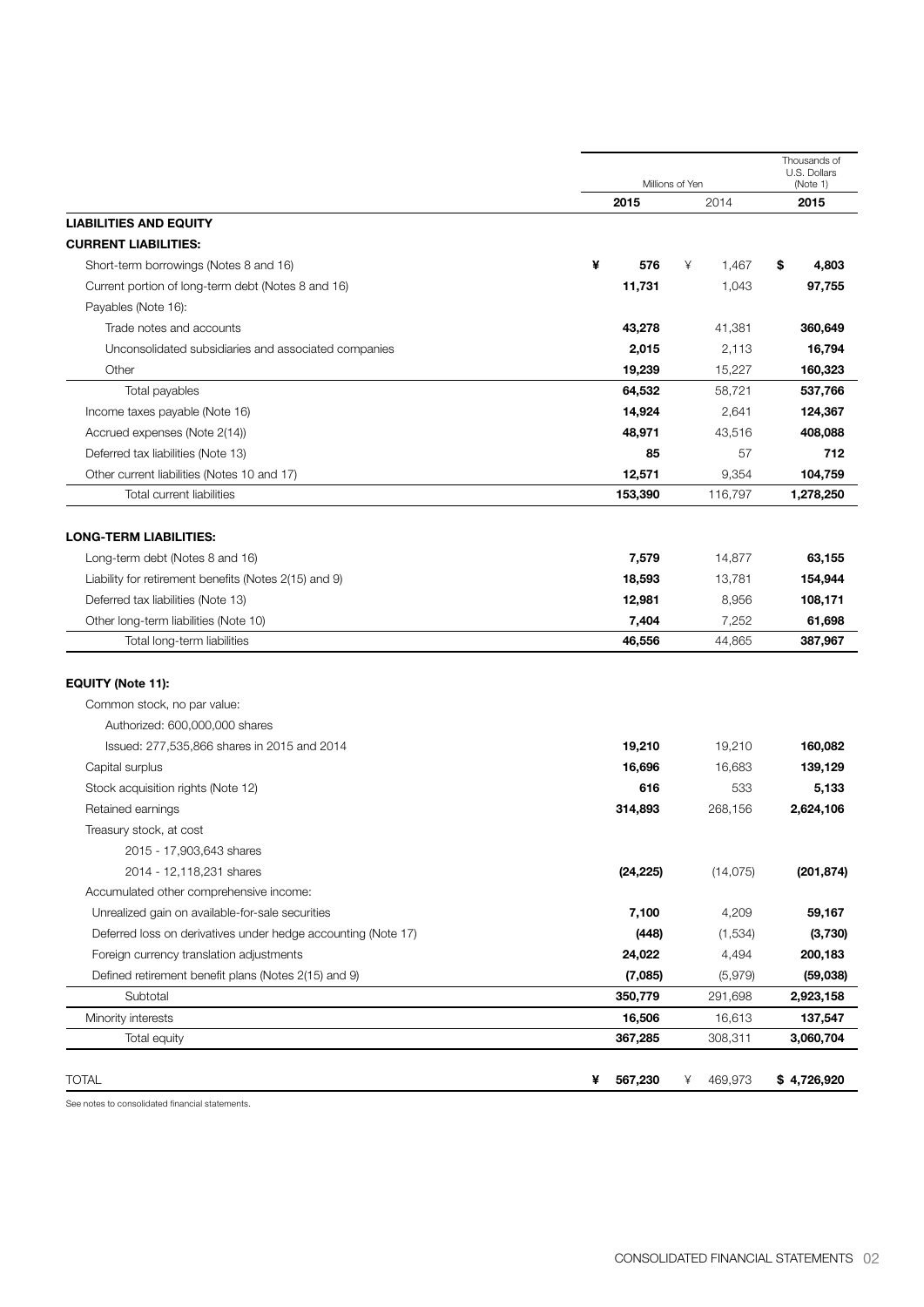# CONSOLIDATED STATEMENT OF INCOME

BROTHER INDUSTRIES, LTD. AND CONSOLIDATED SUBSIDIARIES YEAR ENDED MARCH 31, 2015

|                                                                          |   |                         |   |           | Thousands of<br>U.S. Dollars |
|--------------------------------------------------------------------------|---|-------------------------|---|-----------|------------------------------|
|                                                                          |   | Millions of Yen<br>2015 |   | 2014      | (Note 1)<br>2015             |
|                                                                          | ¥ |                         |   |           |                              |
| <b>NET SALES</b>                                                         |   | 707,238                 | ¥ | 616,835   | \$ 5,893,647                 |
| <b>COST OF SALES (Note 14)</b>                                           |   | 389,831                 |   | 349,015   | 3,248,595                    |
| Gross profit                                                             |   | 317,406                 |   | 267,820   | 2,645,052                    |
| <b>SELLING, GENERAL AND ADMINISTRATIVE EXPENSES (Note 14)</b>            |   | 259,865                 |   | 224,519   | 2,165,539                    |
| Operating income                                                         |   | 57,542                  |   | 43,301    | 479,514                      |
| <b>OTHER INCOME (EXPENSES):</b>                                          |   |                         |   |           |                              |
| Interest and dividend income                                             |   | 1,533                   |   | 1,516     | 12,775                       |
| Interest expense                                                         |   | (342)                   |   | (277)     | (2,852)                      |
| Sales discount                                                           |   | (2,956)                 |   | (2,628)   | (24, 635)                    |
| Gain (loss) on sales and disposals of property, plant and equipment, net |   | 15,744                  |   | (459)     | 131,199                      |
| Foreign exchange loss                                                    |   | (2, 334)                |   | (11, 612) | (19, 447)                    |
| Loss on impairment of long-lived assets (Notes 2(10) and 6)              |   | (1,785)                 |   | (2, 122)  | (14, 871)                    |
| (Loss) gain on valuation of derivatives (Note 17)                        |   | (2, 342)                |   | 4,461     | (19, 516)                    |
| Other - net                                                              |   | 339                     |   | 1,345     | 2,829                        |
| Other income (expenses), net                                             |   | 7,858                   |   | (9,774)   | 65,481                       |
| <b>INCOME BEFORE INCOME TAXES AND MINORITY INTERESTS</b>                 |   | 65,399                  |   | 33,527    | 544,994                      |
| <b>INCOME TAXES (Note 13):</b>                                           |   |                         |   |           |                              |
| Current                                                                  |   | 20,994                  |   | 9,562     | 174,949                      |
| Deferred                                                                 |   | (9, 364)                |   | 4,089     | (78, 033)                    |
| Total income taxes                                                       |   | 11,630                  |   | 13,651    | 96,916                       |
| <b>NET INCOME BEFORE MINORITY INTERESTS</b>                              |   | 53,769                  |   | 19,876    | 448,079                      |
| <b>MINORITY INTERESTS IN NET INCOME</b>                                  |   | (200)                   |   | 655       | (1,668)                      |
| <b>NET INCOME</b>                                                        | ¥ | 53,970                  | ¥ | 19,221    | \$<br>449,747                |
|                                                                          |   |                         |   |           |                              |
| PER SHARE OF COMMON STOCK (Note 19):                                     |   | Yen                     |   |           | U.S. Dollars<br>(Note 1)     |
| Basic net income                                                         | ¥ | 206.68                  | ¥ | 72.20     | \$<br>1.72                   |
| Diluted net income                                                       |   | 206.24                  |   | 72.06     | 1.72                         |
| Cash dividends applicable to the year                                    |   | 30.00                   |   | 24.00     | 0.25                         |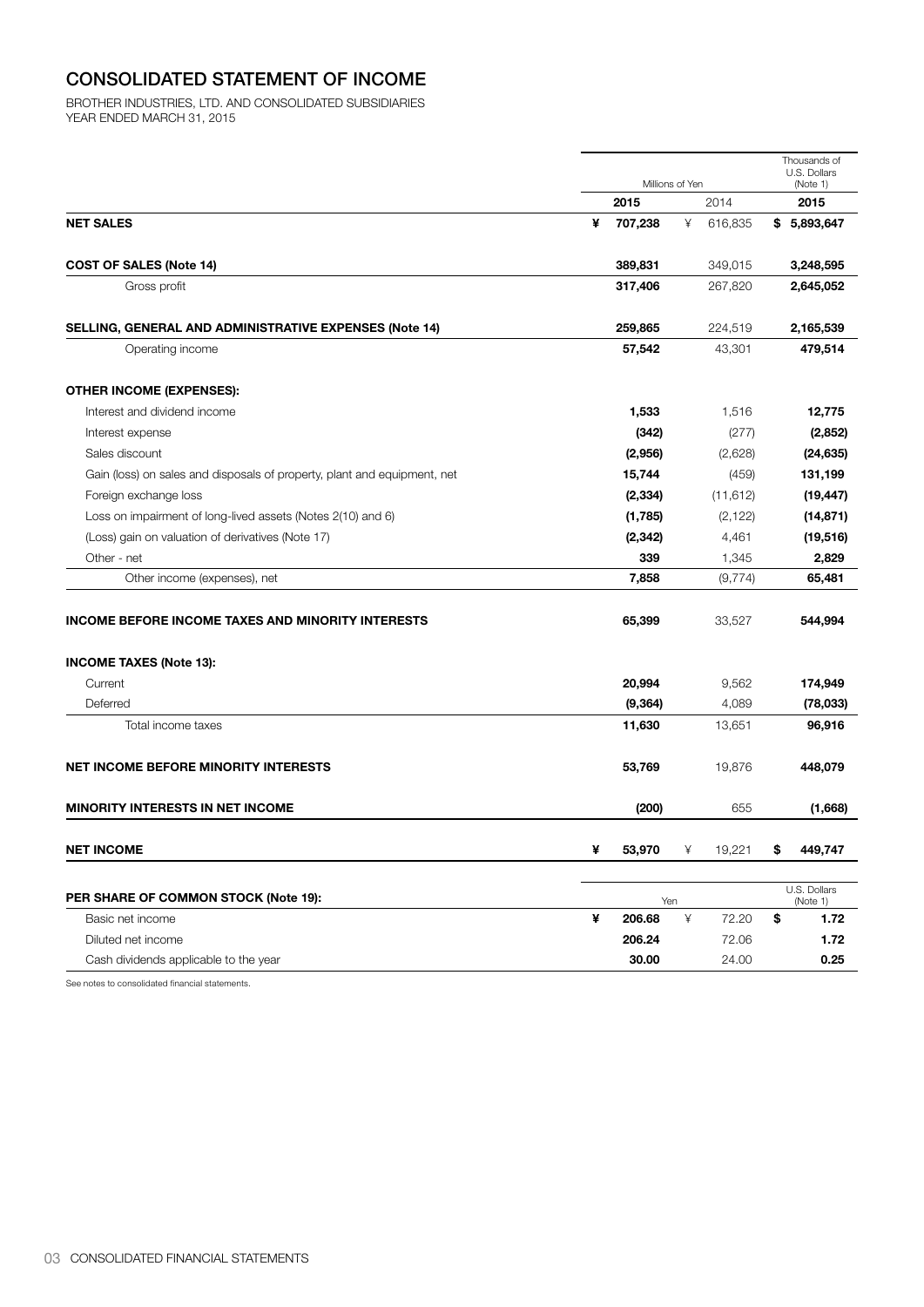# CONSOLIDATED STATEMENT OF COMPREHENSIVE INCOME

BROTHER INDUSTRIES, LTD. AND CONSOLIDATED SUBSIDIARIES YEAR ENDED MARCH 31, 2015

|                                                            |   | Millions of Yen |   |         |    |          |  |
|------------------------------------------------------------|---|-----------------|---|---------|----|----------|--|
|                                                            |   | 2015            |   | 2014    |    | 2015     |  |
| <b>NET INCOME BEFORE MINORITY INTERESTS</b>                | ¥ | 53,769          | ¥ | 19,876  | \$ | 448,079  |  |
| <b>OTHER COMPREHENSIVE INCOME (Note 18):</b>               |   |                 |   |         |    |          |  |
| Unrealized gain on available-for-sale securities           |   | 2,935           |   | 1,520   |    | 24,461   |  |
| Deferred gain (loss) on derivatives under hedge accounting |   | 1,086           |   | (1,091) |    | 9,054    |  |
| Foreign currency translation adjustments                   |   | 18,847          |   | 21,248  |    | 157,057  |  |
| Defined retirement benefit plans                           |   | (1,095)         |   |         |    | (9, 122) |  |
| Share of other comprehensive income in associates          |   | 5               |   |         |    | 39       |  |
| Total other comprehensive income                           |   | 21,779          |   | 21,677  |    | 181,489  |  |
| <b>COMPREHENSIVE INCOME (Note 18)</b>                      | ¥ | 75,548          | ¥ | 41,553  | \$ | 629,567  |  |
| <b>TOTAL COMPREHENSIVE INCOME ATTRIBUTABLE TO:</b>         |   |                 |   |         |    |          |  |
| Owners of the parent                                       | ¥ | 75,661          | ¥ | 41,243  | \$ | 630,507  |  |
| Minority interests                                         |   | (113)           |   | 311     |    | (940)    |  |
|                                                            |   |                 |   |         |    |          |  |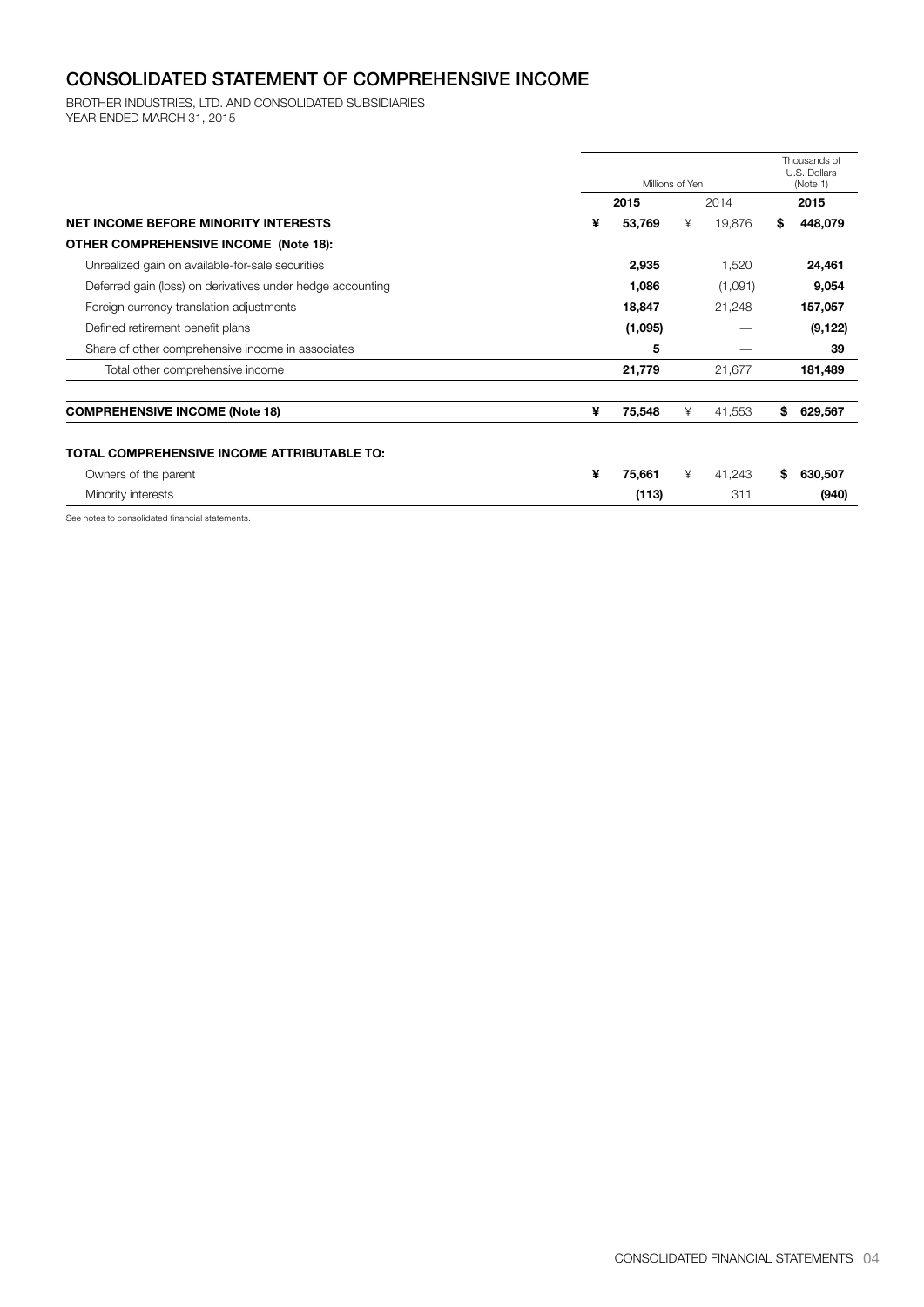# CONSOLIDATED STATEMENT OF CHANGES IN EQUITY

BROTHER INDUSTRIES, LTD. AND CONSOLIDATED SUBSIDIARIES YEAR ENDED MARCH 31, 2015

|                                                                         | Thousands                                             | Millions of Yen          |                    |                                |                          |                   |                                                               |                                                                 |                                                   |                                        |              |                          |                 |
|-------------------------------------------------------------------------|-------------------------------------------------------|--------------------------|--------------------|--------------------------------|--------------------------|-------------------|---------------------------------------------------------------|-----------------------------------------------------------------|---------------------------------------------------|----------------------------------------|--------------|--------------------------|-----------------|
|                                                                         |                                                       |                          |                    |                                |                          |                   |                                                               | Accumulated Other Comprehensive Income                          |                                                   |                                        |              |                          |                 |
|                                                                         | Number of<br>Shares of<br>Common Stock<br>Outstanding | Common<br>Stock          | Capital<br>Surplus | Stock<br>Acquisition<br>Rights | Retained<br>Earnings     | Treasury<br>Stock | Unrealized<br>Gain on<br>Available-for-<br>Sale<br>Securities | Deferred<br>Loss<br>on derivatives<br>Under Hedge<br>Accounting | Foreign<br>Currency<br>Translation<br>Adiustments | Defined<br>Retirement<br>Benefit Plans | Total        | Minority<br>Interests    | Total<br>Equity |
| BALANCE, APRIL 1, 2013                                                  | 266,610                                               | ¥<br>19,210              | 16,464<br>¥        | ¥<br>459                       | 255,639<br>¥             | (12, 971)<br>¥    | ¥<br>2,345                                                    | (443)<br>¥                                                      | ¥<br>(17, 405)                                    | $\overline{\phantom{0}}$               | ¥<br>263,297 | 15,473<br>¥              | 278,770         |
| Adjustment of retained earnings due to change in scope of consolidation |                                                       |                          |                    |                                | (326)                    |                   |                                                               |                                                                 |                                                   |                                        | (326)        |                          | (326)           |
| Net income                                                              |                                                       |                          |                    | -                              | 19,221                   |                   |                                                               |                                                                 |                                                   |                                        | 19,221       |                          | 19,221          |
| Cash dividends,¥24 per share                                            |                                                       |                          |                    | $\overline{\phantom{0}}$       | (6, 378)                 | -                 |                                                               |                                                                 |                                                   | $\overline{\phantom{0}}$               | (6, 378)     | $\qquad \qquad -$        | (6, 378)        |
| Acquisition of treasury stock                                           | (1.230)                                               | $\overline{\phantom{0}}$ | 216                |                                | $\overline{\phantom{0}}$ | (1, 131)          |                                                               |                                                                 |                                                   |                                        | (915)        | 1.122                    | 207             |
| Sale of treasury stock                                                  | 38                                                    | $\overline{\phantom{0}}$ | 3                  | -                              |                          | 27                |                                                               |                                                                 |                                                   |                                        | 31           | $\qquad \qquad -$        | 31              |
| Net change in the year                                                  |                                                       |                          | -                  | 74                             |                          |                   | 1.865                                                         | (1,091)                                                         | 21,899                                            | (5,979)                                | 16,768       | 17                       | 16,786          |
| BALANCE, MARCH 31, 2014 (APRIL 1, 2014, as previously reported)         | 265,418                                               | 19,210                   | 16,683             | 533                            | 268,156                  | (14, 075)         | 4,209                                                         | (1, 534)                                                        | 4,494                                             | (5,979)                                | 291,698      | 16,613                   | 308,311         |
| Cumulative effect of accounting change                                  |                                                       | $\overline{\phantom{0}}$ |                    | $\overline{\phantom{0}}$       | (142)                    |                   |                                                               |                                                                 |                                                   |                                        | (142)        | (42)                     | (184)           |
| BALANCE, APRIL 1, 2014 (as restated)                                    | 265.418                                               | 19,210                   | 16.683             | 533                            | 268.014                  | (14, 075)         | 4.209                                                         | (1, 534)                                                        | 4.494                                             | (5,979)                                | 291.555      | 16,571                   | 308,127         |
| Adjustment of retained earnings due to change in scope of consolidation |                                                       |                          |                    |                                | (1)                      |                   |                                                               |                                                                 |                                                   |                                        | (1)          |                          | (1)             |
| Net income                                                              |                                                       |                          |                    | $\overline{\phantom{0}}$       | 53,970                   |                   |                                                               |                                                                 |                                                   |                                        | 53,970       |                          | 53,970          |
| Cash dividends, ¥27 per share                                           |                                                       |                          |                    | —                              | (7,090)                  |                   |                                                               |                                                                 |                                                   |                                        | (7,090)      | $\qquad \qquad -$        | (7,090)         |
| Acquisition of treasury stock                                           | (5,837)                                               |                          |                    |                                | $\overline{\phantom{0}}$ | (10, 180)         | -                                                             |                                                                 |                                                   |                                        | (10, 180)    | $\overline{\phantom{0}}$ | (10, 180)       |
| Sale of treasury stock                                                  | 52                                                    |                          | 13                 |                                |                          | 29                |                                                               |                                                                 |                                                   |                                        | 42           |                          | 42              |
| Net change in the year                                                  |                                                       |                          |                    | 83                             |                          |                   | 2,891                                                         | 1,086                                                           | 19,528                                            | (1, 106)                               | 22,482       | (66)                     | 22,417          |
| BALANCE, MARCH 31, 2015                                                 | 259.632                                               | 19.210<br>¥              | 16.696             |                                | 616 ¥ 314.893            | (24.225)          | 7.100                                                         | (448)                                                           | 24.022                                            | (7,085)                                | 350.779<br>¥ | 16,506                   | 367.285         |

|                                                                         | Thousands of U.S. Dollars (Note 1) |                    |      |                                |                      |                   |                                                                      |                                                                 |                                                   |                                        |                       |                          |                 |
|-------------------------------------------------------------------------|------------------------------------|--------------------|------|--------------------------------|----------------------|-------------------|----------------------------------------------------------------------|-----------------------------------------------------------------|---------------------------------------------------|----------------------------------------|-----------------------|--------------------------|-----------------|
|                                                                         |                                    |                    |      |                                |                      |                   |                                                                      | Accumulated Other Comprehensive Income                          |                                                   |                                        |                       |                          |                 |
|                                                                         | Common<br>Stock                    | Capital<br>Surplus |      | Stock<br>Acquisition<br>Rights | Retained<br>Earnings | Treasury<br>Stock | Unrealized<br>Gain on<br>Available-for-<br>Sale<br><b>Securities</b> | Deferred<br>Loss<br>on derivatives<br>Under Hedge<br>Accounting | Foreign<br>Currency<br>Translation<br>Adiustments | Defined<br>Retirement<br>Benefit Plans | Total                 | Minority<br>Interests    | Total<br>Equity |
| BALANCE, MARCH 31, 2014 (APRIL 1, 2014, as previously reported)         | \$160,082                          | \$139,021          | - \$ | 4.441                          | \$2,234,635          | \$ (117, 288)     | 35,077<br>S                                                          | \$(12,785)                                                      | \$37,451                                          | (49, 824)                              | \$2,430,813 \$138,442 |                          | \$2,569,254     |
| Cumulative effect of accounting change                                  |                                    |                    |      |                                | (1, 185)             |                   |                                                                      |                                                                 |                                                   |                                        | (1, 185)              | (347)                    | (1, 532)        |
| BALANCE, APRIL 1, 2014 (as restated)                                    | 160,082                            | 139,021            |      | 4,441                          | 2,233,451            | (117, 288)        | 35,077                                                               | (12, 785)                                                       | 37,451                                            | (49, 824)                              | 2,429,627             | 138,095                  | 2,567,722       |
| Adjustment of retained earnings due to change in scope of consolidation |                                    |                    |      |                                | (10)                 |                   |                                                                      |                                                                 |                                                   |                                        | (10)                  | –                        | (10)            |
| Net income                                                              |                                    |                    |      |                                | 449,747              |                   |                                                                      |                                                                 |                                                   |                                        | 449,747               |                          | 449,747         |
| Cash dividends, \$0.23 per share                                        |                                    |                    |      |                                | (59,083)             | –                 |                                                                      |                                                                 |                                                   |                                        | (59,083)              |                          | (59,083)        |
| Acquisition of treasury stock                                           |                                    |                    |      |                                |                      | (84, 832)         |                                                                      |                                                                 |                                                   |                                        | (84, 832)             | $\overline{\phantom{m}}$ | (84, 832)       |
| Sale of treasury stock                                                  |                                    | 108                |      |                                |                      | 246               |                                                                      |                                                                 |                                                   |                                        | 353                   |                          | 353             |
| Net change in the year                                                  |                                    |                    |      | 692                            |                      |                   | 24,090                                                               | 9.054                                                           | 162,732                                           | (9,213)                                | 187.354               | (548)                    | 186,806         |
| BALANCE, MARCH 31, 2015                                                 | \$160,082                          | \$139,129          | - \$ | 5,133                          | \$2,624,106          | $$ (201, 874)$ \; | 59,167                                                               | (3,730)<br>S                                                    | \$200,183                                         | S                                      | (59,038) \$2,923,158  | \$137,547                | \$3,060,704     |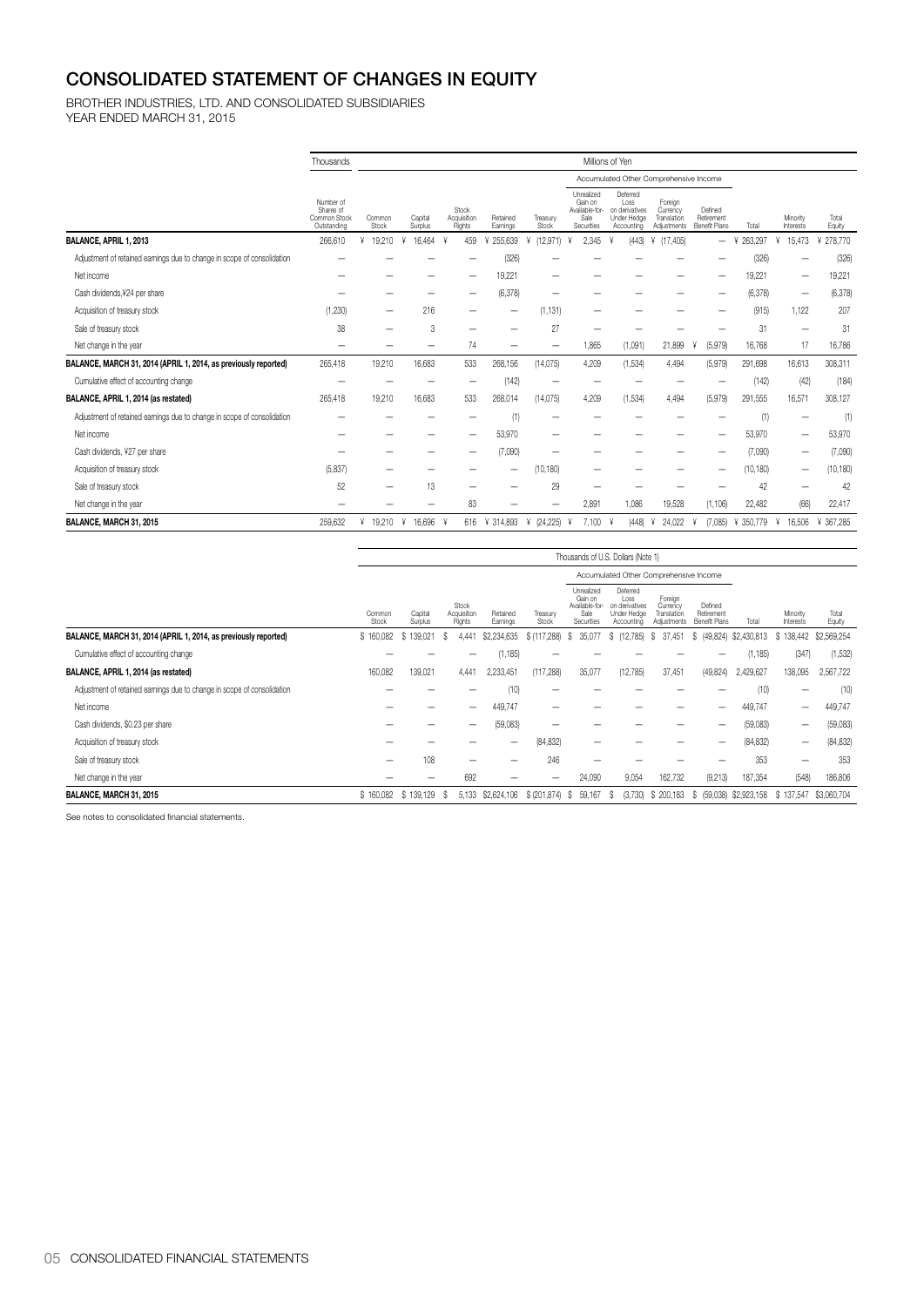# CONSOLIDATED STATEMENT OF CASH FLOWS

BROTHER INDUSTRIES, LTD. AND CONSOLIDATED SUBSIDIARIES YEAR ENDED MARCH 31, 2015

|                                                                          |   | Millions of Yen |   |           |    |            |
|--------------------------------------------------------------------------|---|-----------------|---|-----------|----|------------|
|                                                                          |   | 2015            |   | 2014      |    | 2015       |
| <b>OPERATING ACTIVITIES:</b>                                             |   |                 |   |           |    |            |
| Income before income taxes and minority interests                        | ¥ | 65,399          | ¥ | 33,527    | \$ | 544,994    |
| Adjustments for:                                                         |   |                 |   |           |    |            |
| Income taxes - paid                                                      |   | (9, 947)        |   | (9,755)   |    | (82, 890)  |
| Depreciation and amortization                                            |   | 28,206          |   | 27,614    |    | 235,046    |
| Loss on impairment of long-lived assets                                  |   | 1,785           |   | 2,122     |    | 14,871     |
| Amortization of goodwill                                                 |   | 1,318           |   | 1,538     |    | 10,985     |
| (Gain) loss on sales and disposals of property, plant and equipment, net |   | (15, 744)       |   | 459       |    | (131, 199) |
| Foreign exchange (gain) loss                                             |   | (7, 226)        |   | 2,092     |    | (60, 214)  |
| Loss (gain) on valuation of derivatives                                  |   | 2,342           |   | (4, 461)  |    | 19,516     |
| Changes in assets and liabilities:                                       |   |                 |   |           |    |            |
| Increase in trade notes and accounts receivable                          |   | (6, 294)        |   | (5, 423)  |    | (52, 449)  |
| Increase in inventories                                                  |   | (6, 451)        |   | (5,994)   |    | (53, 761)  |
| (Decrease) increase in trade notes and accounts payable                  |   | (1, 154)        |   | 6,973     |    | (9,616)    |
| Increase in accrued expenses                                             |   | 2,229           |   | 808       |    | 18,576     |
| Increase in liability for retirement benefits                            |   | 4,785           |   | 1,752     |    | 39,872     |
| Increase in allowance for doubtful accounts                              |   | 1,027           |   | 884       |    | 8,561      |
| Other - net                                                              |   | (2, 253)        |   | 2,884     |    | (18, 776)  |
| Total adjustments                                                        |   | (7, 377)        |   | 21,492    |    | (61, 478)  |
| Net cash provided by operating activities                                |   | 58,022          |   | 55,019    |    | 483,516    |
| <b>INVESTING ACTIVITIES:</b>                                             |   |                 |   |           |    |            |
| Proceeds from sales of property, plant and equipment                     |   | 17,964          |   | 1,361     |    | 149,701    |
| Proceeds from sales and redemption of marketable securities              |   | 3,008           |   | 5,103     |    | 25,070     |
| Proceeds from sales and redemption of investment securities              |   | 1,377           |   | 2,761     |    | 11,475     |
| Purchases of property, plant and equipment                               |   | (23, 784)       |   | (27, 634) |    | (198, 203) |
| Purchases of intangible assets                                           |   | (7, 180)        |   | (6,635)   |    | (59, 832)  |
| Purchases of investment securities                                       |   | (5, 399)        |   | (11, 152) |    | (44,988)   |
| Purchases of affiliates' shares                                          |   |                 |   | (1,059)   |    |            |
| Purchases of investment in affiliates                                    |   |                 |   | (2, 188)  |    |            |
| Other - net                                                              |   | (1, 313)        |   | 343       |    | (10, 941)  |
| Net cash used in investing activities                                    |   | (15, 326)       |   | (39, 100) |    | (127, 717) |
| <b>FORWARD</b>                                                           | ¥ | 42.696          | ¥ | 15,920    | \$ | 355,800    |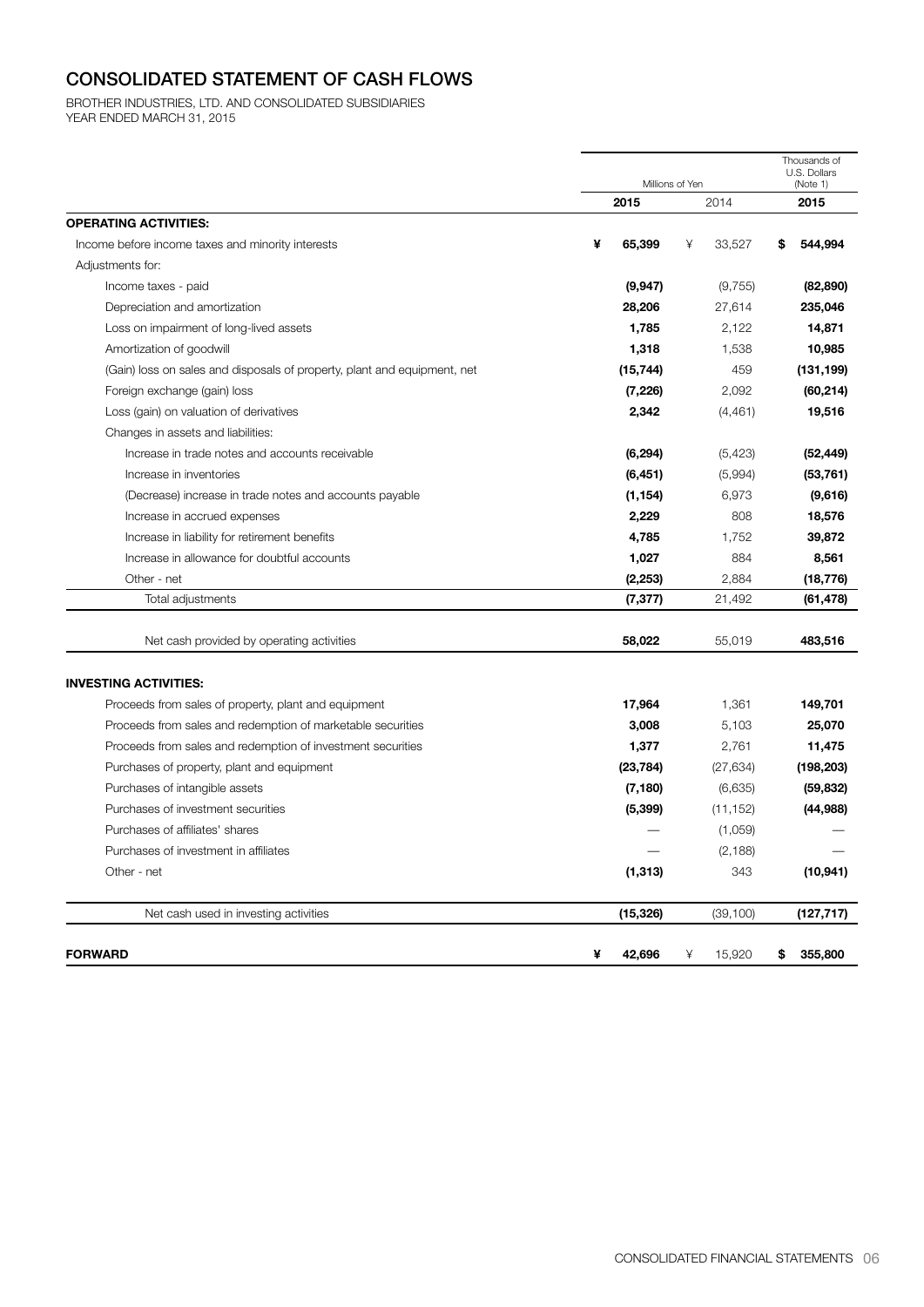# CONSOLIDATED STATEMENT OF CASH FLOWS

BROTHER INDUSTRIES, LTD. AND CONSOLIDATED SUBSIDIARIES YEAR ENDED MARCH 31, 2015

|                                                                                          |   |                 |   |           | Thousands of<br>U.S. Dollars |
|------------------------------------------------------------------------------------------|---|-----------------|---|-----------|------------------------------|
|                                                                                          |   | Millions of Yen |   |           | (Note 1)                     |
|                                                                                          |   | 2015            |   | 2014      | 2015                         |
| <b>FORWARD</b>                                                                           | ¥ | 42,696          | ¥ | 15,920    | \$<br>355,800                |
| <b>FINANCING ACTIVITIES:</b>                                                             |   |                 |   |           |                              |
| Decrease in short-term borrowings, net                                                   |   | (876)           |   | (5,684)   | (7, 297)                     |
| Proceeds from long-term debt                                                             |   | 3,548           |   | 200       | 29,563                       |
| Repayments of long-term borrowings                                                       |   | (1,800)         |   |           | (15,000)                     |
| Repayments of lease obligations                                                          |   | (1,544)         |   | (1, 251)  | (12,868)                     |
| Cash dividends paid                                                                      |   | (7,604)         |   | (6,687)   | (63, 370)                    |
| Increase in treasury stock, net                                                          |   | (10, 175)       |   | (10)      | (84, 791)                    |
| Net cash used in financing activities                                                    |   | (18, 451)       |   | (13, 432) | (153, 762)                   |
| <b>EFFECT OF FOREIGN CURRENCY EXCHANGE RATE CHANGES</b><br>ON CASH AND CASH EQUIVALENTS  |   | 8,554           |   | 6,878     | 71,279                       |
| <b>NET INCREASE IN CASH AND CASH EQUIVALENTS</b>                                         |   | 32,798          |   | 9,364     | 273,317                      |
| CASH AND CASH EQUIVALENTS OF NEWLY CONSOLIDATED SUBSIDIARIES                             |   | 2,905           |   | 4,301     | 24,209                       |
| <b>CASH AND CASH EQUIVALENTS INCREASED BY MERGER</b><br>WITH UNCONSOLIDATED SUBSIDIARIES |   | 95              |   | 210       | 790                          |
| CASH AND CASH EQUIVALENTS, BEGINNING OF YEAR                                             |   | 68,935          |   | 55,060    | 574,457                      |
| CASH AND CASH EQUIVALENTS, END OF YEAR                                                   | ¥ | 104,733         | ¥ | 68,935    | \$<br>872,774                |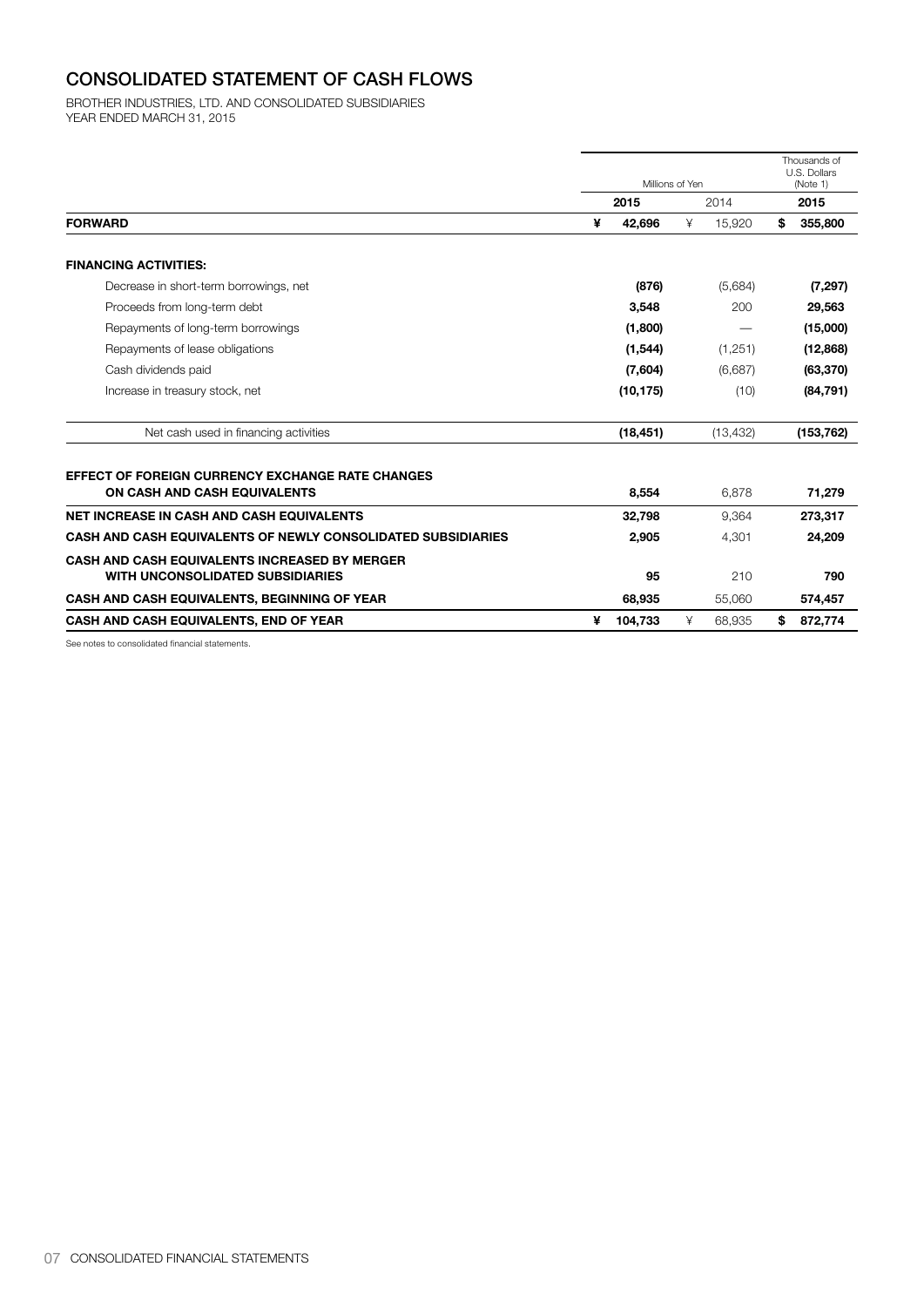BROTHER INDUSTRIES, LTD. AND CONSOLIDATED SUBSIDIARIES YEAR ENDED MARCH 31, 2015

# **1. BASIS OF PRESENTATION OF CONSOLIDATED FINANCIAL STATEMENTS**

The accompanying consolidated financial statements have been prepared in accordance with the provisions set forth in the Japanese Financial Instruments and Exchange Act and its related accounting regulations and in accordance with accounting principles generally accepted in Japan ("Japanese GAAP"), which are different in certain respects as to application and disclosure requirements of International Financial Reporting **Standards** 

In preparing these consolidated financial statements, certain reclassifications and rearrangements have been made to the consolidated financial statements issued domestically in order to present them in a form which is more familiar to readers outside Japan. In addition, certain reclassifications have been made in the 2014 consolidated financial statements to conform to the classifications used in 2015.

The consolidated financial statements are stated in Japanese yen, the currency of the country in which BROTHER INDUSTRIES, LTD. (the "Company") is incorporated and operates. The translations of Japanese yen amounts into U.S. dollar amounts are included solely for the convenience of readers outside Japan and have been made at the rate of ¥120 to \$1, the approximate rate of exchange at March 31, 2015. Such translations should not be construed as representations that the Japanese yen amounts could be converted into U.S. dollars at that or any other rate. Amounts of less than one million yen and one thousand U.S. dollars have been rounded to the nearest million yen and one thousand U.S. dollars in the presentation of the accompanying consolidated financial statements. As a result, the totals in yen and U.S. dollars do not necessarily agree with the sum of the individual amounts.

# **2. SUMMARY OF SIGNIFICANT ACCOUNTING POLICIES**

## **(1) Consolidation**

The Company has 82 (83 in 2014) subsidiaries at March 31, 2015. The accompanying consolidated financial statements as of March 31, 2015 include the accounts of the Company and its significant 74 (62 in 2014) subsidiaries (together, the "Group"). The remaining 8 (21 in 2014) unconsolidated subsidiaries' combined assets, net sales, net income and retained earnings in the aggregate are not significant in relation to those of the consolidated financial statements of the Group.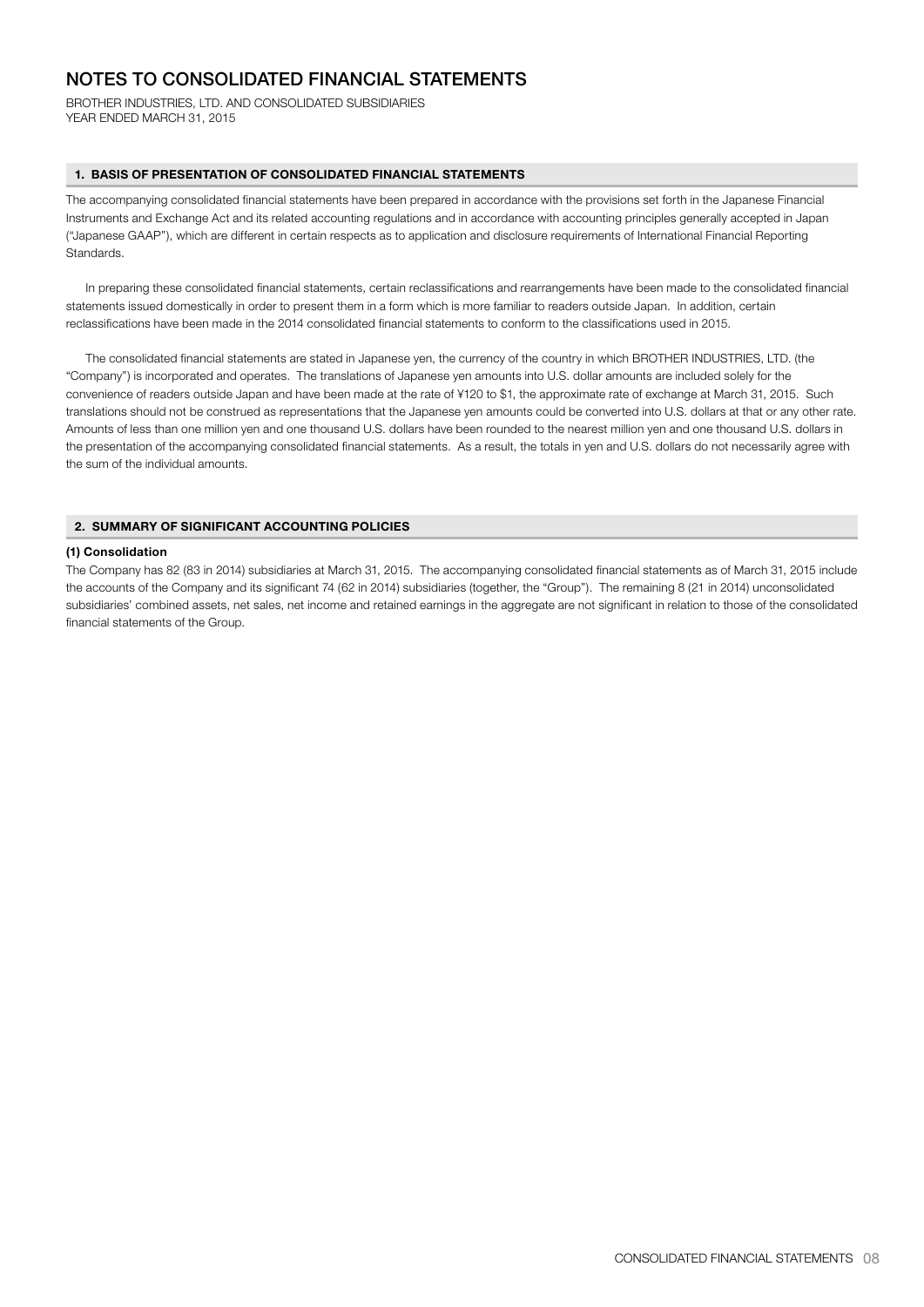BROTHER INDUSTRIES, LTD. AND CONSOLIDATED SUBSIDIARIES YEAR ENDED MARCH 31, 2015

Details of significant consolidated subsidiaries at March 31, 2015, are listed as follows:

|                                                    | Equity ownership percentage<br>at March 31, 2015 |            | Capital in<br>thousands of |                |
|----------------------------------------------------|--------------------------------------------------|------------|----------------------------|----------------|
|                                                    | Directly                                         | Indirectly | local<br>currency          |                |
| Brother International Corporation (Japan)          | 100.0 %                                          |            | ¥                          | 630,000        |
| Brother Real Estate, Ltd.                          | 100.0                                            |            | ¥                          | 300,000        |
| Xing Inc.                                          | 99.9                                             |            |                            | ¥ 7,122,649    |
| Brother Sales, Ltd.                                | 100.0                                            |            |                            | ¥ 3,500,000    |
| Nissei Corporation                                 | 60.2                                             |            |                            | ¥ 3,475,000    |
| Standard Corp.                                     |                                                  | 99.9%      | ¥                          | 90,000         |
| Brother International Corporation (U.S.A.)         | 100.0                                            |            | US\$                       | 7,034          |
| Brother International Corporation (Canada) Ltd.    |                                                  | 100.0      | C\$                        | 11,592         |
| Brother International De Mexico, S.A. De C.V.      |                                                  | 100.0      | MEX\$                      | 125,926        |
| Brother Industries (U.S.A.) Inc.                   |                                                  | 100.0      | US\$                       | 14,000         |
| Brother International Corporation Do Brazil, Ltda. |                                                  | 100.0      | R\$                        | 49,645         |
| Brother International De Chile, Ltda.              |                                                  | 100.0      |                            | CH\$ 2,801,966 |
| Brother Nordic A/S                                 |                                                  | 100.0      | DKr.                       | 42,000         |
| Brother International Europe Ltd.                  |                                                  | 100.0      | Stg.£                      | 26,500         |
| Brother Holding (Europe) Ltd.                      | 100.0                                            |            | Stg.£                      | 87,013         |
| Brother U.K. Ltd.                                  |                                                  | 100.0      | Stg.£                      | 17,400         |
| Brother Internationale Industriemachinen GmbH      |                                                  | 100.0      | <b>EURO</b>                | 9,000          |
| <b>Brother France SAS</b>                          |                                                  | 100.0      | <b>EURO</b>                | 12,000         |
| Brother International GmbH (Germany)               |                                                  | 100.0      | <b>EURO</b>                | 25,000         |
| Brother Italia S.p.A.                              |                                                  | 100.0      | <b>EURO</b>                | 3,700          |
| Brother Industries (U.K.) Ltd.                     | 100.0                                            |            | Stg.£                      | 9,700          |
| Brother Finance (U.K.) Plc                         | 100.0                                            |            | Stg.£                      | 2,500          |
| Brother Industries (Slovakia) s.r.o.               |                                                  | 100.0      | <b>EURO</b>                | 5,817          |
| Taiwan Brother Industries, Ltd.                    | 100.0                                            |            | NT\$                       | 242,000        |
| Zhuhai Brother Industries, Co., Ltd.               | 100.0                                            |            | <b>CNY</b>                 | 49,105         |
| Brother International (HK) Ltd.                    | 100.0                                            |            | US\$                       | 11,630         |
| Brother Industries Technology (Malaysia) Sdn. Bhd. | 100.0                                            |            | ΜR                         | 21,000         |
| Brother International (Aust.) Pty. Ltd.            | 100.0                                            |            | A\$                        | 2,500          |
| Brother International Singapore Pte. Ltd.          |                                                  | 100.0      | US\$                       | 9,527          |
| Brother Machinery (Asia) Ltd.                      | 100.0                                            |            | US\$                       | 37,000         |
| Brother Machinery Xian Co., Ltd.                   | 100.0                                            |            | <b>CNY</b>                 | 282,712        |
| Brother Industries (Shenzhen), Ltd.                |                                                  | 100.0      | <b>CNY</b>                 | 218,717        |
| Brother (China) Ltd.                               | 100.0                                            |            | <b>CNY</b>                 | 168,465        |
| Brother Industries (Vietnam) Ltd.                  | 100.0                                            |            | US\$                       | 80,000         |
| Brother Technology (Shenzhen) Ltd.                 |                                                  | 100.0      | <b>CNY</b>                 | 117,454        |
| Brother Machinery Shanghai Ltd.                    |                                                  | 100.0      | <b>CNY</b>                 | 50,000         |
| Brother Industries Saigon, Ltd.                    | 100.0                                            |            | US\$                       | 28,000         |
| Brother Industries (Philippines), Inc.             | 100.0                                            |            | US\$                       | 134,000        |
| Brother Machinery Vietnam Co., Ltd.                | 100.0                                            |            | US\$                       | 41,000         |

Under the control and influence concepts, those companies in which the Company, directly or indirectly, is able to exercise control over operations are fully consolidated, and those companies over which the Group has the ability to exercise significant influence are accounted for by the equity method.

The excess of the cost of an acquisition over the fair value of the net assets of the acquired subsidiary at the date of acquisition is being amortized over the estimated useful life reflecting the pattern of the future economic benefits, unless deemed immaterial and charged to income.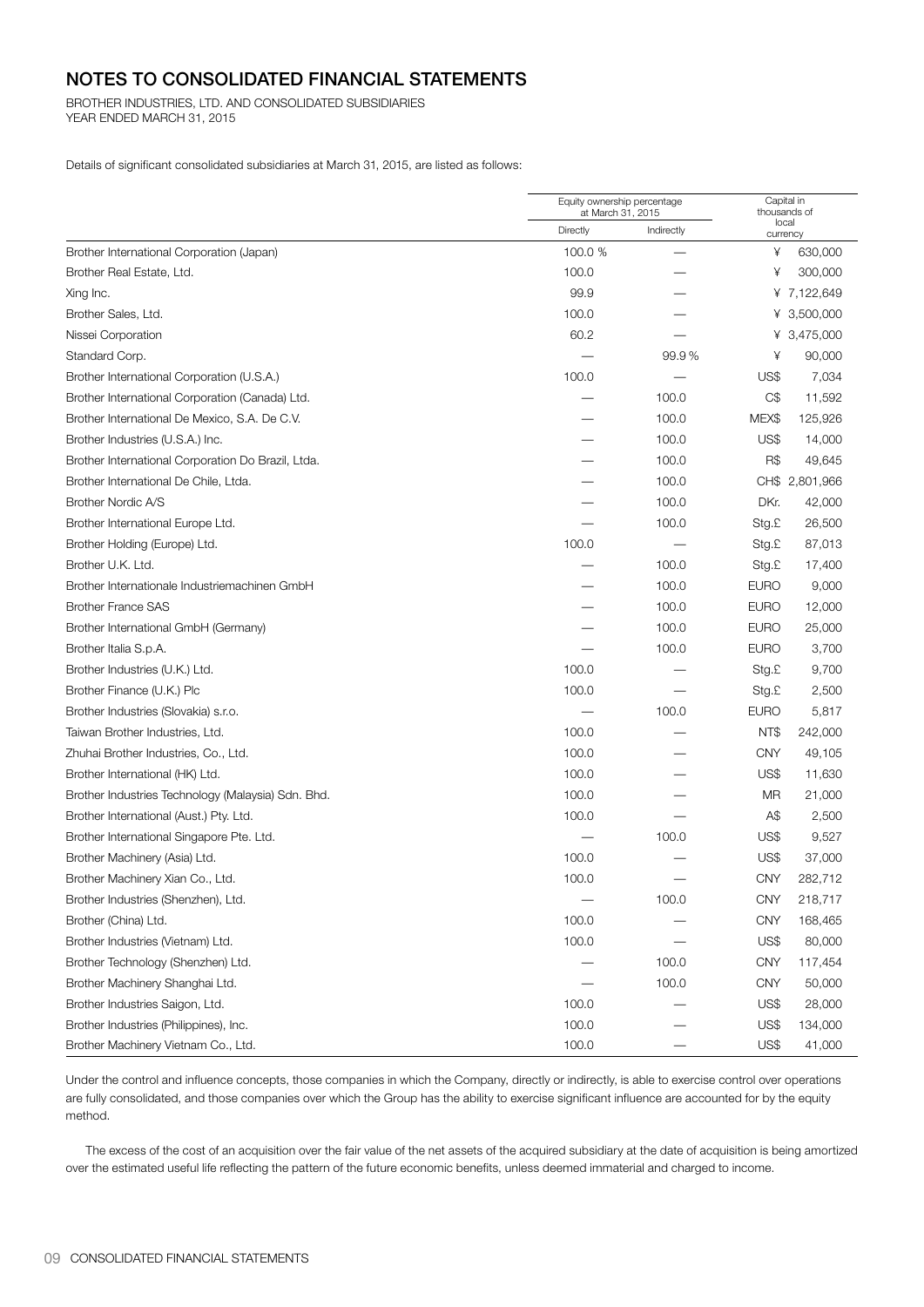All significant intercompany balances and transactions have been eliminated in consolidation. All material unrealized profit included in assets resulting from transactions within the Group is eliminated.

The fiscal year end of certain foreign consolidated subsidiaries is December 31. These subsidiaries are consolidated using their financial statements as of the parent fiscal year end, which are prepared solely for consolidation purposes.

The fiscal year end of certain foreign consolidated subsidiaries is December 31. These subsidiaries are consolidated using their financial statements as of their latest fiscal year end, and significant transactions occurring between their fiscal year end and the Company's fiscal year end and the parent fiscal year end are adjusted on consolidation.

### **(2) Investments in Unconsolidated Subsidiaries and Associated Companies**

Investments in five associated companies (five in 2014) are accounted for by the equity method.

Investments in the remaining unconsolidated subsidiaries and associated companies are stated at cost. If these companies had been consolidated or accounted for by the equity method, the effect on the consolidated financial statements would not have been material.

Accordingly, income from the unconsolidated subsidiaries and associated companies is recognized when the Group receives dividends. Unrealized intercompany profits, if any, have not been eliminated in the consolidated financial statements.

#### **(3) Unification of Accounting Policies Applied to Foreign Subsidiaries for the Consolidated Financial Statements**

In May 2006, the Accounting Standards Board of Japan (the "ASBJ") issued ASBJ Practical Issues Task Force (PITF) No.18, "Practical Solution on Unification of Accounting Policies Applied to Foreign Subsidiaries for the Consolidated Financial Statements." PITF No. 18 prescribes that the accounting policies and procedures applied to a parent company and its subsidiaries for similar transactions and events under similar circumstances should in principle be unified for the preparation of the consolidated financial statements. However, financial statements prepared by foreign subsidiaries in accordance with either International Financial Reporting Standards or generally accepted accounting principles in the United States of America tentatively may be used for the consolidation process, except for the following items that should be adjusted in the consolidation process so that net income is accounted for in accordance with Japanese GAAP, unless they are not material: (a) amortization of goodwill; (b) scheduled amortization of actuarial gain or loss of pensions that has been directly recorded in the equity; (c) expensing capitalized development costs of R&D; (d) cancellation of the fair value model of accounting for property, plant, and equipment and investment properties and incorporation of the cost model of accounting; and (e) exclusion of minority interests from net income, if contained in net income.

## **(4) Unification of Accounting Policies Applied to Associated Companies for the Equity Method**

In March 2008, the ASBJ issued ASBJ Statement No.16, "Accounting Standard for Equity Method of Accounting for Investments." The new standard requires adjustments to be made to conform the associate's accounting policies for similar transactions and events under similar circumstances to those of the parent company when the associate's financial statements are used in applying the equity method unless it is impracticable to determine such adjustments. In addition, financial statements prepared by foreign associated companies in accordance with either International Financial Reporting Standards or generally accepted accounting principles in the United States of America tentatively may be used in applying the equity method if the following items are adjusted so that net income is accounted for in accordance with Japanese GAAP, unless they are not material: (a) amortization of goodwill; (b) scheduled amortization of actuarial gain or loss of pensions that has been directly recorded in the equity; (c) expensing capitalized development costs of R&D; (d) cancellation of the fair value model of accounting for property, plant, and equipment and investment properties and incorporation of the cost model of accounting; and (e) exclusion of minority interests from net income, if contained in net income.

#### **(5) Business Combinations**

In October 2003, the Business Accounting Council issued a Statement of Opinion, "Accounting for Business Combinations," and in December 2005, the ASBJ issued ASBJ Statement No. 7, "Accounting Standard for Business Divestitures" and ASBJ Guidance No. 10, "Guidance for Accounting Standard for Business Combinations and Business Divestitures." The accounting standard for business combinations allowed companies to apply the pooling-of-interests method of accounting only when certain specific criteria are met such that the business combination is essentially regarded as a uniting-of-interests. For business combinations that do not meet the uniting-of-interests criteria, the business combination is considered to be an acquisition and the purchase method of accounting is required. This standard also prescribes the accounting for combinations of entities under common control and for joint ventures.

In December 2008, the ASBJ issued a revised accounting standard for business combinations, ASBJ Statement No. 21, "Accounting Standard for Business Combinations." Major accounting changes under the revised accounting standard are as follows: (1) The revised standard requires accounting for business combinations only by the purchase method. As a result, the pooling-of-interests method of accounting is no longer allowed. (2) The previous accounting standard required R&D costs to be charged to income as incurred. Under the revised standard, in-process R&D costs (IPR&D) acquired in the business combination are capitalized as an intangible asset. (3) The previous accounting standard provided for a bargain purchase gain (negative goodwill) to be systematically amortized over a period not exceeding 20 years. Under the revised standard, the acquirer recognizes the bargain purchase gain in profit or loss immediately on the acquisition date after reassessing and confirming that all of the assets acquired and all of the liabilities assumed have been identified after a review of the procedures used in the purchase price allocation. This revised standard was applicable to business combinations undertaken on or after April 1, 2010.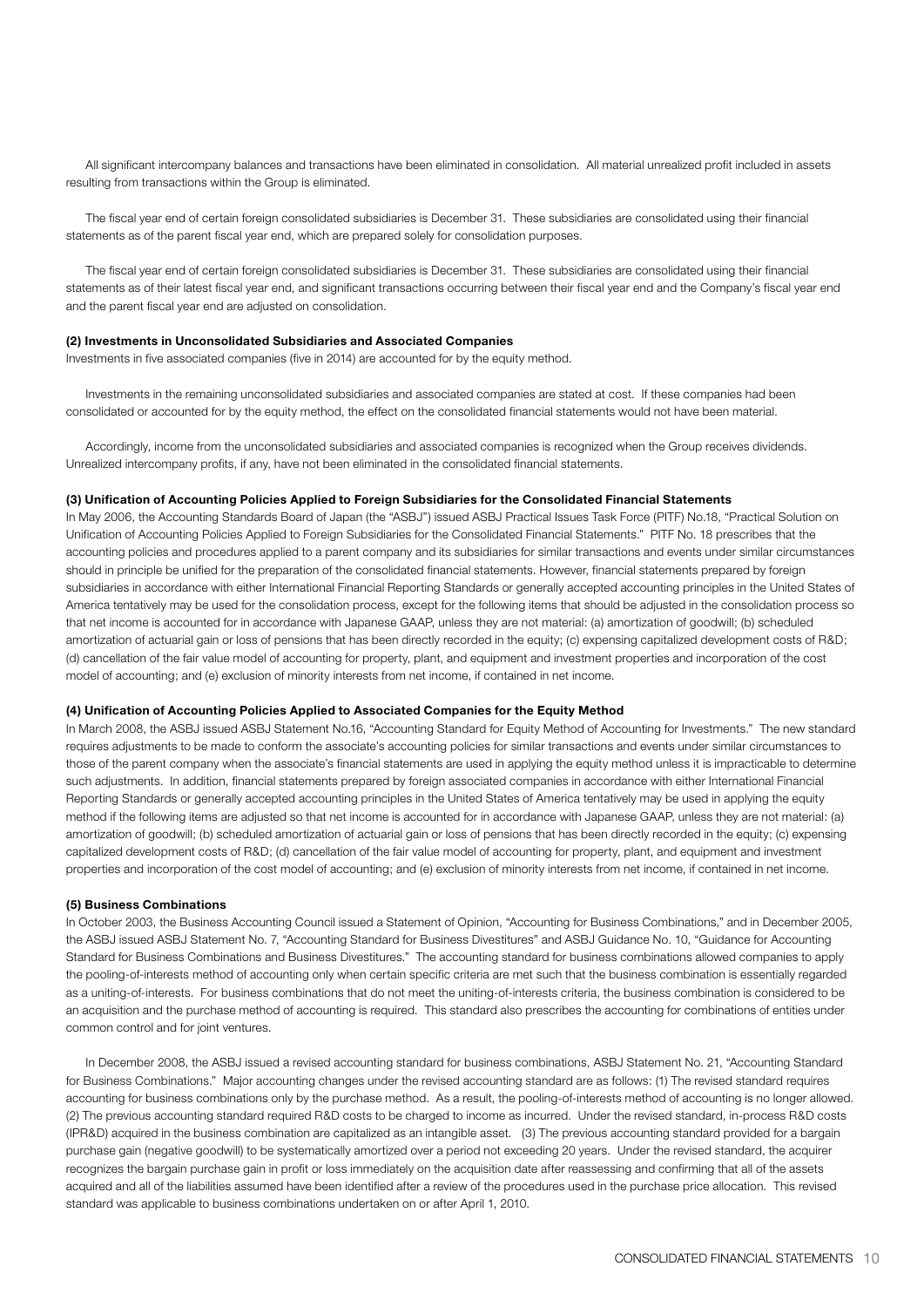BROTHER INDUSTRIES, LTD. AND CONSOLIDATED SUBSIDIARIES YEAR ENDED MARCH 31, 2015

# **(6) Cash Equivalents**

Cash equivalents are short-term investments that are readily convertible into cash and that are exposed to insignificant risk of changes in value.

Cash equivalents include time deposits and investment trust, all of which mature or become due within three months of the date of acquisition.

## **(7) Inventories**

Inventories are stated at the lower of cost or net selling value. The company and consolidated manufacturing subsidiaries determine cost by the average method or the first-in, first-out method. The consolidated sales subsidiaries determine cost by using the moving average method (see Note 5).

#### **(8) Marketable and Investment Securities**

Marketable and investment securities are classified and accounted for, depending on management's intent, as follows:

i) held-to-maturity debt securities, for which there is a positive intent and ability to hold to maturity, are reported at amortized cost; and ii) availablefor-sale securities, which are not classified as either of the aforementioned securities, are reported at fair value, with unrealized gains and losses, net of applicable taxes, reported in a separate component of equity.

For the fiscal year ended March 31, 2014, the Group reclassified certain trading debt securities, and government and corporate bonds with a fair value of ¥3,811 million to available-for-sale securities.

Nonmarketable available-for-sale securities are stated at cost determined by the moving-average method.

For other-than-temporary declines in fair value, marketable and investment securities are reduced to net realizable value by a charge to income.

#### **(9) Property, Plant and Equipment**

Property, plant and equipment are stated at cost. Depreciation of property, plant and equipment of the Company and its consolidated domestic subsidiaries is mainly computed by the declining-balance method, while the straight-line method is mainly applied to property, plant and equipment of consolidated foreign subsidiaries.

The range of useful lives is principally from three to 60 years for buildings and structures, from four to 12 years for machinery and vehicles and from two to 20 years for furniture and fixtures.

Depreciation of leased assets under finance leases is computed by the straight-line method over the lease period.

#### **(10) Long-Lived Assets**

The Group reviews its long-lived assets for impairment whenever events or changes in circumstance indicate the carrying amount of an asset or asset group may not be recoverable. An impairment loss is recognized if the carrying amount of an asset or asset group exceeds the sum of the undiscounted future cash flows expected to result from the continued use and eventual disposition of the asset or asset group. The impairment loss would be measured as the amount by which the carrying amount of the asset exceeds its recoverable amount, which is the higher of the discounted cash flows from the continued use and eventual disposition of the asset or the net selling price at disposition.

#### **(11) Other Investments and Assets**

Intangible assets and goodwill are carried at cost less accumulated amortization, which is calculated by the straight-line method.

### **(12) Allowance for Doubtful Accounts**

The allowance for doubtful accounts is stated in amounts considered to be appropriate based on the companies' past credit loss experience and an evaluation of potential losses in the receivables outstanding.

# **(13) Bonuses to Directors and Audit & Supervisory Board Members**

Bonuses to directors and Audit & Supervisory Board Members are accrued at the end of the year to which such bonuses are attributable.

# **(14) Warranty Reserve**

The Group provides a warranty reserve for repair service to cover all repair expenses based on its past warranty experience and on estimated repair expenses for specific products.

The warranty reserve was included in accrued expenses and amounted to ¥5,458 million (\$45,480 thousand) and ¥4,801 million at March 31, 2015 and 2014, respectively.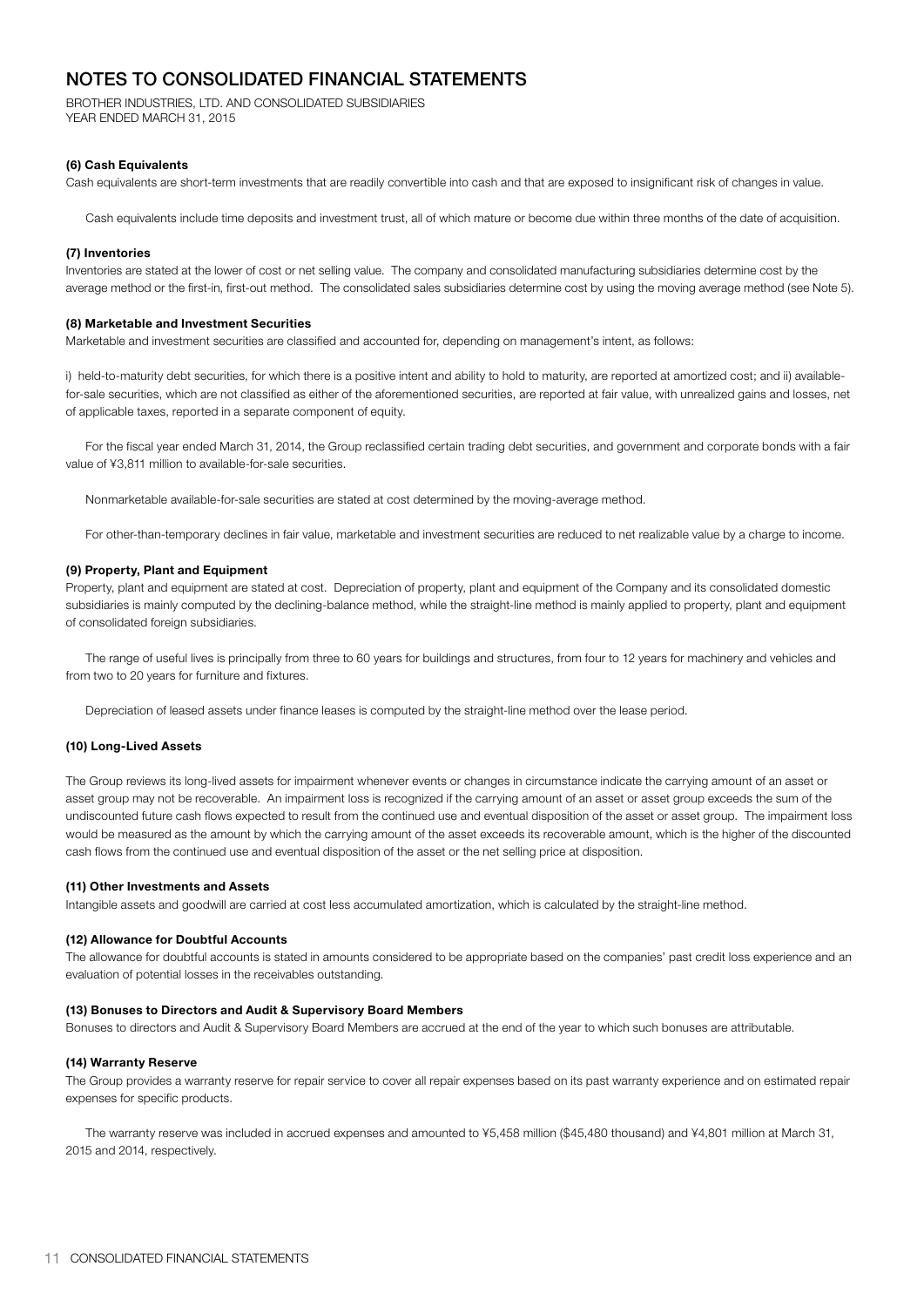# **(15) Retirement and Pension Plans**

(i) **Employees' Retirement and Pension Plans** – The Company has a contributory funded defined benefit pension plan and a defined contribution pension plan covering substantially all of its employees. Domestic consolidated subsidiaries have funded and unfunded retirement benefit plans or defined contribution pension plans. Also, certain foreign subsidiaries have defined benefit pension plans and defined contribution pension plans.

The Company and certain consolidated subsidiaries account for the liability for retirement benefits based on projected benefit obligations and plan assets at the consolidated balance sheet date. Certain small subsidiaries apply the simplified method to state the liability at the amount which would be paid if employees retired, less plan assets at the consolidated balance sheet date.

The Company contributed certain available-for-sale securities to the employee retirement benefit trust for the Company's contributory pension plans. The securities held in this trust qualify as plan assets. However, because it was expected that the fund status would remain in surplus, the Company cancelled a certain portion of the securities as plan assets and transferred them in February 2006.

In May 2012, the ASBJ issued ASBJ Statement No. 26, "Accounting Standard for Retirement Benefits" and ASBJ Guidance No. 25, "Guidance on Accounting Standard for Retirement Benefits," which replaced the accounting standard for retirement benefits that had been issued by the Business Accounting Council in 1998 with an effective date of April 1, 2000, and the other related practical guidance, and were followed by partial amendments from time to time through 2009.

- (a) Under the revised accounting standard, actuarial gains and losses and past service costs that are yet to be recognized in profit or loss are recognized within equity (accumulated other comprehensive income), after adjusting for tax effects, and any resulting deficit or surplus is recognized as a liability (liability for retirement benefits) or asset (asset for retirement benefits).
- (b) The revised accounting standard does not change how to recognize actuarial gains and losses and past service costs in profit or loss. Those amounts are recognized in profit or loss over a certain period no longer than the expected average remaining service period of the employees. However, actuarial gains and losses and past service costs that arose in the current period and have not yet been recognized in profit or loss are included in other comprehensive income and actuarial gains and losses and past service costs that were recognized in other comprehensive income in prior periods and then recognized in profit or loss in the current period shall be treated as reclassification adjustments (see Note 18).
- (c) The revised accounting standard also made certain amendments relating to the method of attributing expected benefit to periods and relating to the discount rate and expected future salary increases.

This accounting standard and the guidance for (a) and (b) above are effective for the end of annual periods beginning on or after April 1, 2013, and for (c) above are effective for the beginning of annual periods beginning on or after April 1, 2014, or for the beginning of annual periods beginning on or after April 1, 2015, subject to certain disclosure in March 2015, both with earlier application being permitted from the beginning of annual periods beginning on or after April 1, 2013. However, no retrospective application of this accounting standard to consolidated financial statements in prior periods is required.

The Company applied the revised accounting standard and guidance for retirement benefits for (a) and (b) above, effective March 31, 2014, and for (c) above, effective April 1, 2014.

With respect to (c) above, the Company changed the method of attributing the expected benefit to periods from a straight-line basis to a benefit formula basis, the method of determining the discount rate from using the period which approximates the expected average remaining service period to using different discount rates according to the estimated timing of benefit payment, and recorded the effect of (c) above as of April 1, 2014, in retained earnings. As a result, asset for retirement benefits as of April 1, 2014, decreased by ¥669 million (\$5,574 thousand), liability for retirement benefits as of April 1, 2014, decreased by ¥209 million (\$1,739 thousand), and retained earnings as of April 1, 2014, decreased by ¥142 million (\$1,185 thousand), respectively. The effect on the consolidated statement of income, net assets per share and basic and diluted net income per share for the year ended March 31, 2015 was immaterial.

(ii) **Retirement Benefits for Directors and Audit & Supervisory Board members** – Certain consolidated subsidiaries provide retirement allowances for directors and Audit & Supervisory Board members. Retirement allowances for directors and Audit & Supervisory Board members are recorded to state the liability which would be paid at the amount if they retired at each consolidated balance sheet date. The retirement benefits for directors and Audit & Supervisory Board members are paid upon the approval of the shareholders.

## **(16) Asset Retirement Obligations**

In March 2008, the ASBJ issued ASBJ Statement No. 18, "Accounting Standard for Asset Retirement Obligations" and ASBJ Guidance No. 21, "Guidance on Accounting Standard for Asset Retirement Obligations." Under this accounting standard, an asset retirement obligation is defined as a legal obligation imposed either by law or contract that results from the acquisition, construction, development and the normal operation of a tangible fixed asset and is associated with the retirement of such tangible fixed asset. The asset retirement obligation is recognized as the sum of the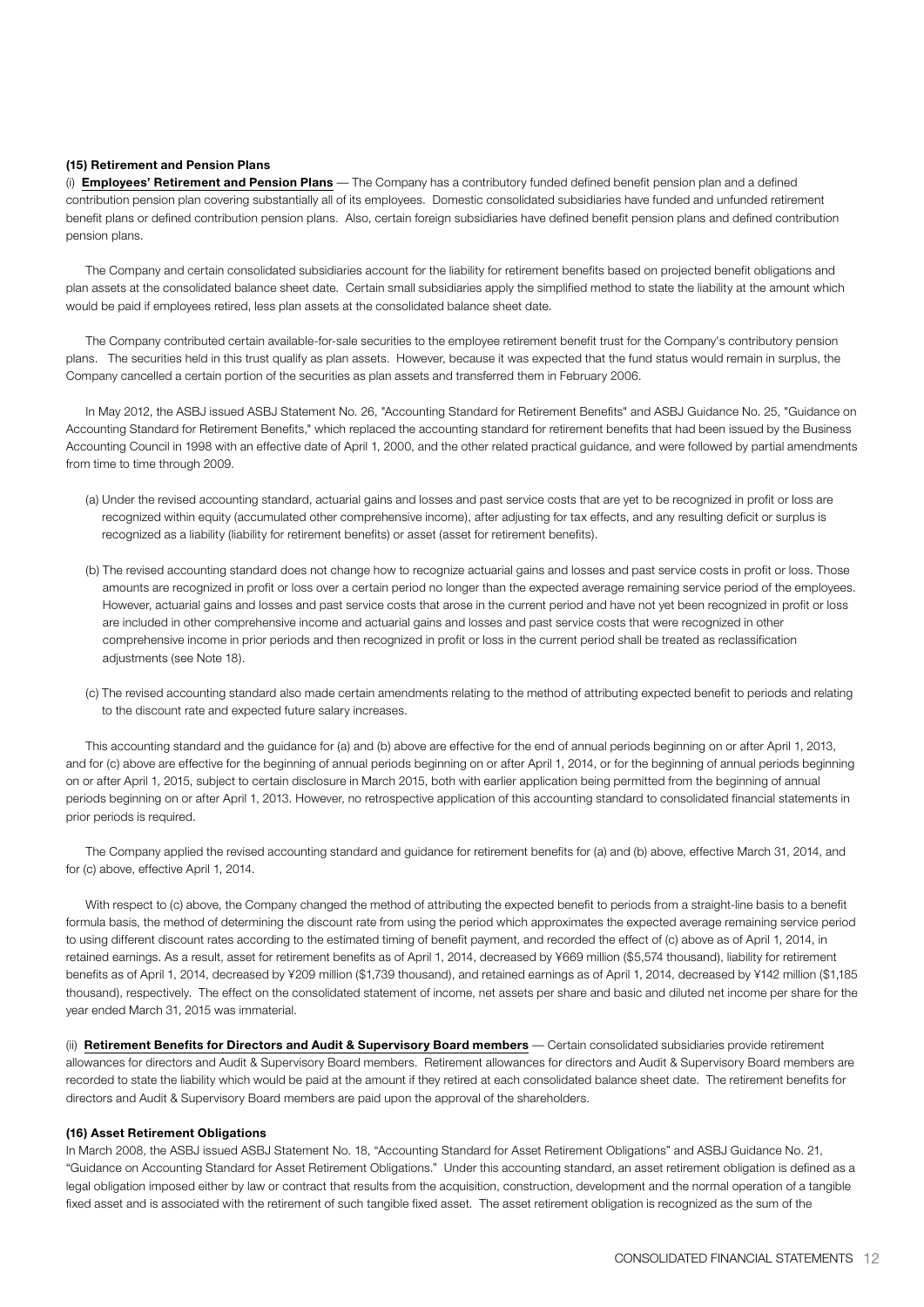BROTHER INDUSTRIES, LTD. AND CONSOLIDATED SUBSIDIARIES YEAR ENDED MARCH 31, 2015

discounted cash flows required for the future asset retirement and is recorded in the period in which the obligation is incurred if a reasonable estimate can be made. If a reasonable estimate of the asset retirement obligation cannot be made in the period the asset retirement obligation is incurred, the liability should be recognized when a reasonable estimate of the asset retirement obligation can be made. Upon initial recognition of a liability for an asset retirement obligation, an asset retirement cost is capitalized by increasing the carrying amount of the related fixed asset by the amount of the liability. The asset retirement cost is subsequently allocated to expense through depreciation over the remaining useful life of the asset. Over time, the liability is accreted to its present value each period. Any subsequent revisions to the timing or the amount of the original estimate of undiscounted cash flows are reflected as an adjustment to the carrying amount of the liability and the capitalized amount of the related asset retirement cost.

# **(17) Stock Options**

In December 2005, the ASBJ issued ASBJ Statement No. 8, "Accounting Standard for Stock Options" and related guidance. The new standard and guidance are applicable to stock options newly granted on and after May 1, 2006. This standard requires companies to measure the cost of employee stock options based on the fair value at the date of grant and recognize compensation expense over the vesting period as consideration for receiving goods or services. The standard also requires companies to account for stock options granted to non-employees based on the fair value of either the stock option or the goods or services received. In the consolidated balance sheets, the stock options are presented as stock acquisition rights as a separate component of equity until exercised. The standard covers equity-settled, share-based payment transactions, but does not cover cash-settled, share-based payment transactions. In addition, the standard allows unlisted companies to measure options at their intrinsic value if they cannot reliably estimate fair value.

## **(18) R&D Costs**

R&D costs are charged to income as incurred.

#### **(19) Leases**

In March 2007, the ASBJ issued ASBJ Statement No. 13, "Accounting Standard for Lease Transactions," which revised the previous accounting standard for lease transactions.

Under the previous accounting standard, finance leases that were deemed to transfer ownership of the leased property to the lessee were capitalized. However, other finance leases were permitted to be accounted for as operating lease transactions if certain "as if capitalized" information was disclosed in the note to the lessee's financial statements. The revised accounting standard requires that all finance lease transactions be capitalized by recognizing lease assets and lease obligations in the consolidated balance sheet.

The Group applied the revised accounting standard effective April 1, 2008.

All other leases are accounted for as operating leases.

## **(20) Income Taxes**

The provision for current income taxes is computed based on the pretax income included in the consolidated statement of income. The asset and liability approach is used to recognize deferred tax assets and liabilities for the expected future tax consequences of temporary differences between the carrying amounts and the tax bases of assets and liabilities. Deferred taxes are measured by applying currently enacted income tax rates to the temporary differences.

#### **(21) Foreign Currency Transactions**

All short-term and long-term monetary receivables and payables denominated in foreign currencies are translated into Japanese yen at the exchange rates at the consolidated balance sheet date. The foreign exchange gains and losses from translation are recognized in the consolidated statement of income to the extent that they are not hedged by forward exchange contracts.

#### **(22) Foreign Currency Financial Statements**

The balance sheet accounts of the consolidated foreign subsidiaries are translated into Japanese yen at the current exchange rate as of the balance sheet date except for equity, which is translated at the historical rate. Differences arising from such translation are shown as "Foreign currency translation adjustments" under accumulated other comprehensive income in a separate component of equity. Revenue and expense accounts of consolidated foreign subsidiaries are translated into Japanese yen at the average exchange rate.

# **(23) Derivatives and Hedging Activities**

The Group uses derivative financial instruments to manage its exposures to fluctuations in foreign exchange and interest rates. Foreign exchange forward contracts, interest rate swaps and currency option contracts are utilized by the Group to reduce foreign currency exchange and interest rate risks. The Group does not enter into derivatives for trading or speculative purposes.

Derivative financial instruments are classified and accounted for as follows: a) all derivatives are recognized as either assets or liabilities and measured at fair value, and gains or losses on derivative transactions are recognized in the consolidated statement of income; and b) for derivatives used for hedging purposes, if such derivatives qualify for hedge accounting because of high correlation and effectiveness between the hedging instruments and the hedged items, gains or losses on derivatives are deferred until maturity of the hedged transactions.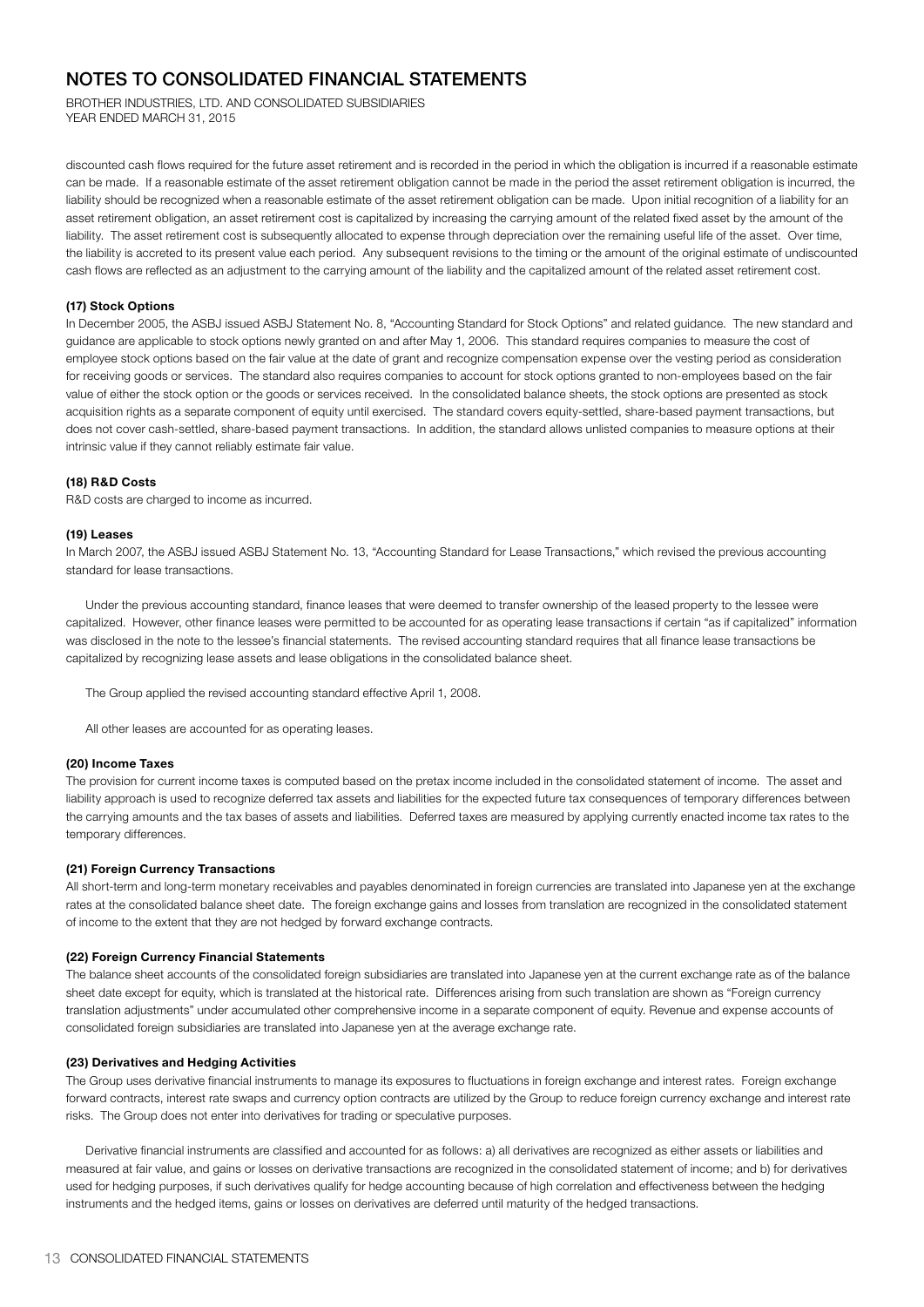Foreign currency forward contracts and currency option contracts employed to hedge foreign exchange exposures for export sales are measured at fair value and the unrealized gains/losses are recognized in income. Foreign currency forward contracts applied for forecasted (or committed) transactions are also measured at fair value but the unrealized gains/losses are deferred until the underlying transactions are completed.

Interest rate swaps which qualify for hedge accounting and meet specific matching criteria are not remeasured at market value but the differential paid or received under the swap agreements is recognized and included in interest expense.

#### **(24) Per Share Information**

Basic net income per share is computed by dividing net income available to common shareholders by the weighted-average number of common shares outstanding for the period, retroactively adjusted for stock splits.

Diluted net income per share reflects the potential dilution that could occur if securities were exercised. Diluted net income per share of common stock assumes full exercise of outstanding warrants at the beginning of the year (or at the time of issuance).

Cash dividends per share presented in the accompanying consolidated statement of income are dividends applicable to the respective fiscal years, including dividends to be paid after the end of the year.

### **(25) Accounting Changes and Error Corrections**

In December 2009, the ASBJ issued ASBJ Statement No. 24, "Accounting Standard for Accounting Changes and Error Corrections" and ASBJ Guidance No. 24, "Guidance on Accounting Standard for Accounting Changes and Error Corrections." Accounting treatments under this standard and guidance are as follows: (1) Changes in Accounting Policies–When a new accounting policy is applied following revision of an accounting standard, the new policy is applied retrospectively unless the revised accounting standard includes specific transitional provisions, in which case the entity shall comply with the specific transitional provisions. (2) Changes in Presentation–When the presentation of financial statements is changed, prior-period financial statements are reclassified in accordance with the new presentation. (3) Changes in Accounting Estimates–A change in an accounting estimate is accounted for in the period of the change if the change affects that period only, and is accounted for prospectively if the change affects both the period of the change and future periods. (4) Corrections of Prior-Period Errors–When an error in prior-period financial statements is discovered, those statements are restated.

## **(26) Consolidated Corporate Tax System**

The Company and certain consolidated subsidiaries file a tax return under the consolidated corporate-tax system, which allows companies to base tax payments on the combined profits or losses of the parent company and its wholly owned domestic subsidiaries.

### **(27) New Accounting Pronouncements**

Accounting standards for Business Combinations and Consolidated Financial statements— In September 2013, the ASBJ issued revised ASBJ Statement No. 21, "Accounting Standard for Business Combinations," revised ASBJ Guidance No. 10, "Guidance on Accounting Standards for Business Combinations and Business Divestitures," and revised ASBJ Statement No. 22, "Accounting Standard for Consolidated Financial Statements." Major accounting changes are as follows:

- (a) *Transactions with noncontrolling interest*—A parent's ownership interest in a subsidiary might change if the parent purchases or sells ownership interests in its subsidiary. The carrying amount of minority interest is adjusted to reflect the change in the parent's ownership interest in its subsidiary while the parent retains its controlling interest in its subsidiary. Under the current accounting standard, any difference between the fair value of the consideration received or paid and the amount by which the minority interest is adjusted is accounted for as an adjustment of goodwill or as profit or loss in the consolidated statement of income. Under the revised accounting standard, such difference shall be accounted for as capital surplus as long as the parent retains control over its subsidiary.
- (b) *Presentation of the consolidated balance sheet*—In the consolidated balance sheet, "minority interest" under the current accounting standard will be changed to "noncontrolling interest" under the revised accounting standard.
- (c) *Presentation of the consolidated statement of income*—In the consolidated statement of income, "income before minority interest" under the current accounting standard will be changed to "net income" under the revised accounting standard, and "net income" under the current accounting standard will be changed to "net income attributable to owners of the parent" under the revised accounting standard.
- (d) *Provisional accounting treatments for a business combination*—If the initial accounting for a business combination is incomplete by the end of the reporting period in which the business combination occurs, an acquirer shall report in its financial statements provisional amounts for the items for which the accounting is incomplete. Under the current accounting standard guidance, the impact of adjustments to provisional amounts recorded in a business combination on profit or loss is recognized as profit or loss in the year in which the measurement is completed. Under the revised accounting standard guidance, during the measurement period, which shall not exceed one year from the acquisition, the acquirer shall retrospectively adjust the provisional amounts recognized at the acquisition date to reflect new information obtained about facts and circumstances that existed as of the acquisition date and that would have affected the measurement of the amounts recognized as of that date. Such adjustments shall be recognized as if the accounting for the business combination had been completed at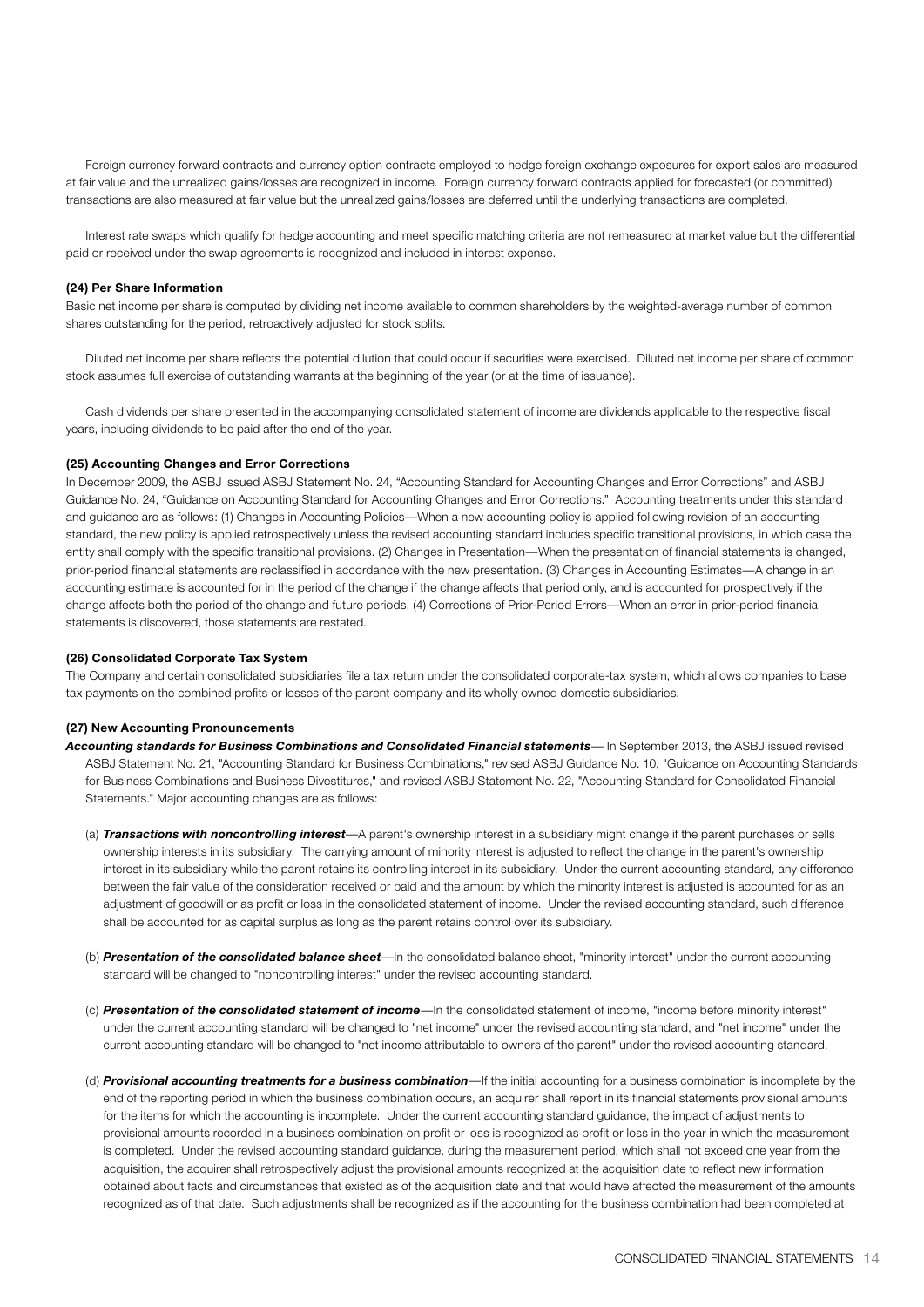BROTHER INDUSTRIES, LTD. AND CONSOLIDATED SUBSIDIARIES YEAR ENDED MARCH 31, 2015

the acquisition date.

(e) *Acquisition-related costs*—Acquisition-related costs are costs, such as advisory fees or professional fees, which an acquirer incurs to effect a business combination. Under the current accounting standard, the acquirer accounts for acquisition-related costs by including them in the acquisition costs of the investment. Under the revised accounting standard, acquisition-related costs shall be accounted for as expenses in the periods in which the costs are incurred.

The above accounting standards and guidance for (a) transactions with noncontrolling interest, (b) presentation of the consolidated balance sheet, (c) presentation of the consolidated statement of income, and (e) acquisition-related costs are effective for the beginning of annual periods beginning on or after April 1, 2015. Earlier application is permitted from the beginning of annual periods beginning on or after April 1, 2014, except for (b) presentation of the consolidated balance sheet and (c) presentation of the consolidated statement of income. In the case of earlier application, all accounting standards and guidance above, except for (b) presentation of the consolidated balance sheet and (c) presentation of the consolidated statement of income, should be applied simultaneously.

Either retrospective or prospective application of the revised accounting standards and guidance for (a) transactions with noncontrolling interest and (e) acquisition-related costs is permitted. In retrospective application of the revised standards and guidance, the accumulated effects of retrospective adjustments for all (a) transactions with noncontrolling interest and (e) acquisition-related costs which occurred in the past shall be reflected as adjustments to the beginning balance of capital surplus and retained earnings for the year of the first-time application. In prospective application, the new standards and guidance shall be applied prospectively from the beginning of the year of the first-time application.

The revised accounting standards and guidance for (b) presentation of the consolidated balance sheet and (c) presentation of the consolidated statement of income shall be applied to all periods presented in financial statements containing the first-time application of the revised standards and guidance.

The revised standards and guidance for (d) provisional accounting treatments for a business combination are effective for a business combination which occurs on or after the beginning of annual periods beginning on or after April 1, 2015. Earlier application is permitted for a business combination which occurs on or after the beginning of annual periods beginning on or after April 1, 2014.

The Company and domestic subsidiaries expect to apply the revised accounting standards and guidance for (a), (b), (c) and (e) above from April 1, 2015, and for (d) above for a business combination which will occur on or after April 1, 2015, and is in the process of measuring the effects of applying the revised accounting standards and guidance in future applicable periods.

# **3. CHANGES IN PRESENTATION METHOD**

#### (Consolidated statement of income)

For the year ended March 31, 2014, "Gain on sales of investment securities" of ¥468 million was separately presented in the "OTHER INCOME (EXPENSES)" section of the consolidated statement of income. Since the amount decreased significantly and the account was considered immaterial for the year ended March 31, 2015, the amount for the year ended March 31, 2014, was reclassified to "Other – net."

## (Consolidated statement of cash flows)

For the year ended March 31, 2014, "Gain on sales of investment securities" of ¥465 million and "Increase in liability for warranty reserve" of ¥899 million were separately presented in the "OPERATING ACTIVITIES" section of the consolidated statement of cash flows. Since the amounts decreased and the accounts were considered immaterial for the year ended March 31, 2015, the amounts for the year ended March 31, 2014, were reclassified to "Other – net."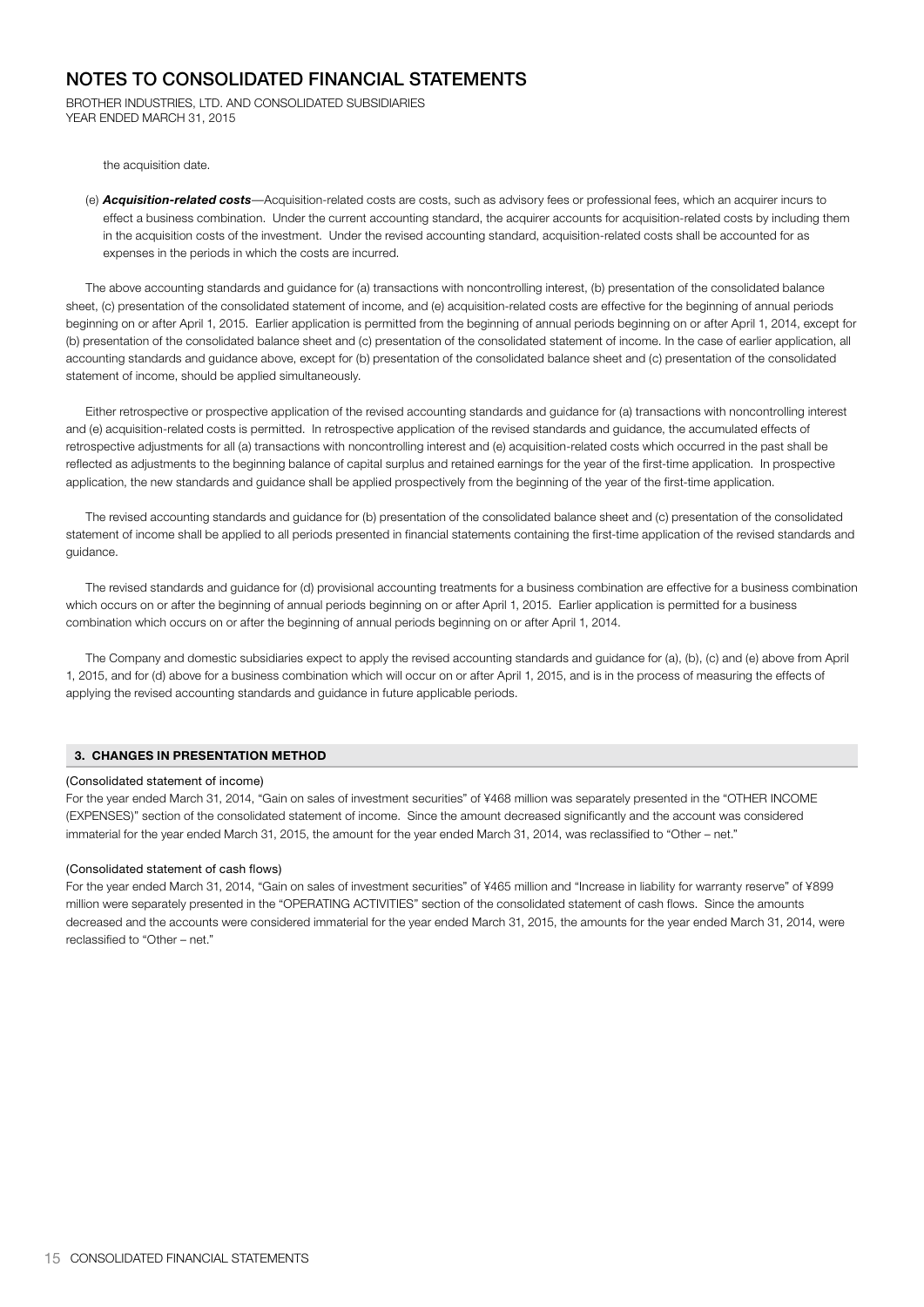# **4. MARKETABLE AND INVESTMENT SECURITIES**

Marketable and investment securities as of March 31, 2015 and 2014, consisted of the following:

|                                |      | Thousands of<br>U.S. Dollars |   |        |      |         |  |
|--------------------------------|------|------------------------------|---|--------|------|---------|--|
|                                | 2015 |                              |   | 2014   | 2015 |         |  |
| Current:                       |      |                              |   |        |      |         |  |
| Government and corporate bonds | ¥    | 2,916                        | ¥ | 3,018  | \$   | 24,299  |  |
| Total                          | ¥    | 2,916                        | ¥ | 3.018  | \$   | 24,299  |  |
| Non-current:                   |      |                              |   |        |      |         |  |
| Marketable equity securities   | ¥    | 20,885                       | ¥ | 15.734 | \$   | 174,044 |  |
| Government and corporate bonds |      | 16,403                       |   | 15,967 |      | 136,692 |  |
| Other                          |      | 893                          |   | 369    |      | 7,446   |  |
| Total                          | ¥    | 38,182                       | ¥ | 32,070 | \$   | 318,182 |  |

The costs and aggregate fair values of marketable and investment securities at March 31, 2015 and 2014, were as follows:

| Millions of Yen |         |       |              |                                        |                 |                                                                                                   |            |  |  |  |
|-----------------|---------|-------|--------------|----------------------------------------|-----------------|---------------------------------------------------------------------------------------------------|------------|--|--|--|
|                 |         | Gains |              |                                        |                 |                                                                                                   | Fair Value |  |  |  |
|                 |         |       |              |                                        |                 |                                                                                                   |            |  |  |  |
|                 |         |       |              |                                        |                 |                                                                                                   |            |  |  |  |
| ¥               | 9,768   | ¥     | 9,612        | ¥                                      | (67)            | ¥                                                                                                 | 19,313     |  |  |  |
|                 | 19,175  |       | 54           |                                        | (11)            |                                                                                                   | 19,219     |  |  |  |
|                 | 16      |       |              |                                        |                 |                                                                                                   | 16         |  |  |  |
|                 | 100     |       | 0            |                                        |                 |                                                                                                   | 100        |  |  |  |
|                 |         |       |              |                                        |                 |                                                                                                   |            |  |  |  |
|                 | Cost    |       | Gains        |                                        |                 |                                                                                                   | Fair Value |  |  |  |
|                 |         |       |              |                                        |                 |                                                                                                   |            |  |  |  |
|                 |         |       |              |                                        |                 |                                                                                                   |            |  |  |  |
| ¥               | 9,920   | ¥     | 4,791        | ¥                                      | (121)           | ¥                                                                                                 | 14,590     |  |  |  |
|                 | 18,751  |       | 144          |                                        | (16)            |                                                                                                   | 18,880     |  |  |  |
|                 | 18      |       |              |                                        |                 |                                                                                                   | 18         |  |  |  |
|                 | 105     |       | $\mathbf{0}$ |                                        |                 |                                                                                                   | 105        |  |  |  |
|                 |         |       |              |                                        |                 |                                                                                                   |            |  |  |  |
|                 | Cost    |       | Gains        |                                        |                 |                                                                                                   | Fair Value |  |  |  |
|                 |         |       |              |                                        |                 |                                                                                                   |            |  |  |  |
|                 |         |       |              |                                        |                 |                                                                                                   |            |  |  |  |
| \$              | 81,401  | \$    | 80,098       | \$                                     | (560)           | \$                                                                                                | 160,939    |  |  |  |
|                 | 159,795 |       | 454          |                                        | (91)            |                                                                                                   | 160,158    |  |  |  |
|                 | 137     |       |              |                                        |                 |                                                                                                   | 137        |  |  |  |
|                 | 833     |       | 1            |                                        |                 |                                                                                                   | 834        |  |  |  |
|                 |         | Cost  |              | Unrealized<br>Unrealized<br>Unrealized | Millions of Yen | Unrealized<br>Losses<br>Unrealized<br>Losses<br>Thousands of U.S. Dollars<br>Unrealized<br>Losses |            |  |  |  |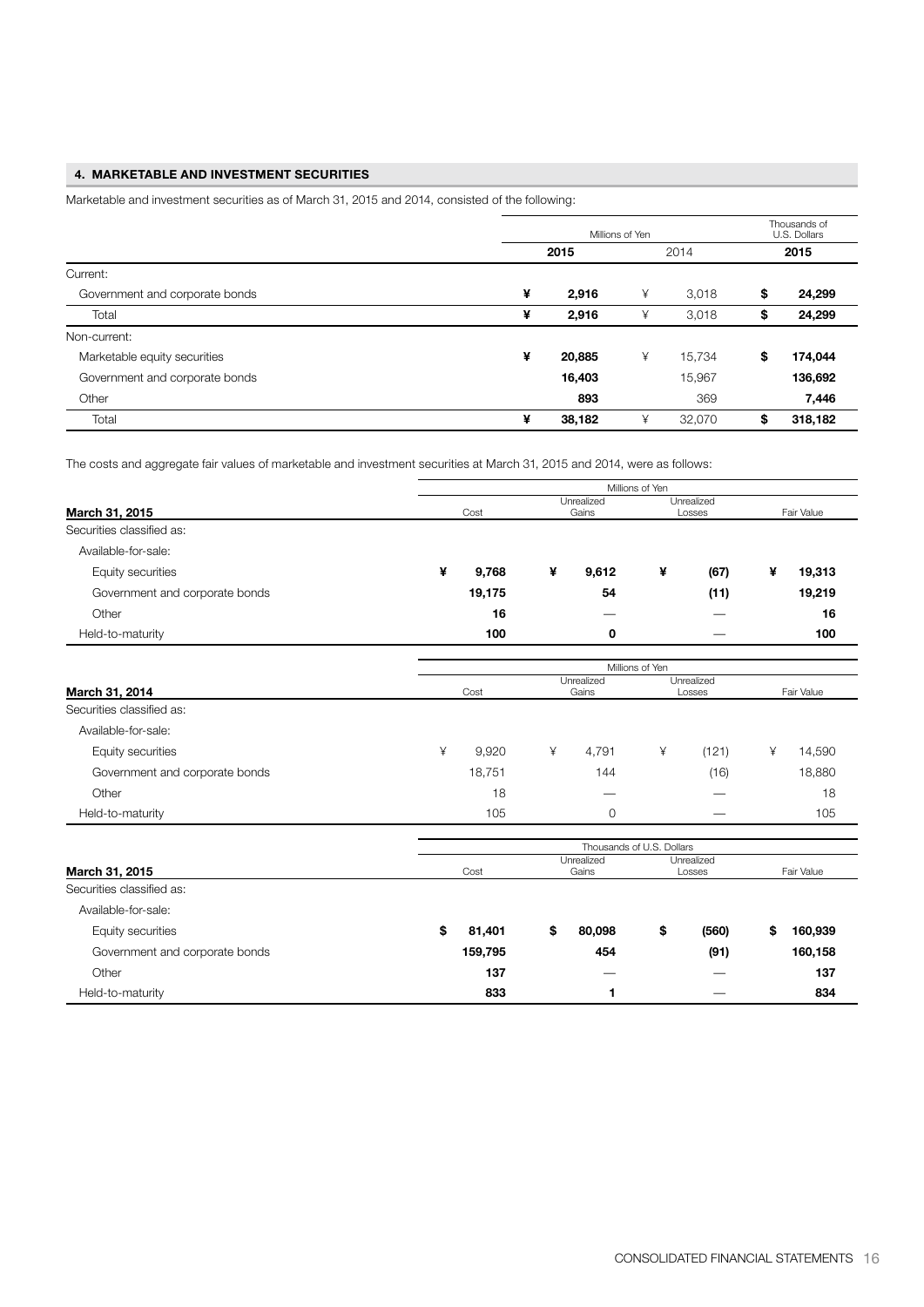BROTHER INDUSTRIES, LTD. AND CONSOLIDATED SUBSIDIARIES YEAR ENDED MARCH 31, 2015

The information of investment securities which were sold during the years ended March 31, 2015 and 2014, was as follows:

|                                |          |          |    | Millions of Yen           |    |                 |  |  |  |  |  |
|--------------------------------|----------|----------|----|---------------------------|----|-----------------|--|--|--|--|--|
| March 31, 2015                 |          | Proceeds |    | <b>Realized Gains</b>     |    | Realized Losses |  |  |  |  |  |
| Securities classified as:      |          |          |    |                           |    |                 |  |  |  |  |  |
| Available-for-sale:            |          |          |    |                           |    |                 |  |  |  |  |  |
| Equity securities              | ¥        | 277      | ¥  | 126                       | ¥  | (1)             |  |  |  |  |  |
|                                |          |          |    |                           |    |                 |  |  |  |  |  |
| March 31, 2014                 | Proceeds |          |    | Realized Gains            |    | Realized Losses |  |  |  |  |  |
| Securities classified as:      |          |          |    |                           |    |                 |  |  |  |  |  |
| Available-for-sale:            |          |          |    |                           |    |                 |  |  |  |  |  |
| Equity securities              | ¥        | 146      | ¥  | 50                        | ¥  | (0)             |  |  |  |  |  |
| Government and corporate bonds |          | 400      |    | 8                         |    |                 |  |  |  |  |  |
| Other                          |          | 1,096    |    | 351                       |    |                 |  |  |  |  |  |
| Held-to-maturity               |          | 819      |    | 59                        |    | (3)             |  |  |  |  |  |
| Total                          | ¥        | 2,461    | ¥  | 468                       | ¥  | (3)             |  |  |  |  |  |
|                                |          |          |    | Thousands of U.S. Dollars |    |                 |  |  |  |  |  |
| March 31, 2015                 |          | Proceeds |    | <b>Realized Gains</b>     |    | Realized Losses |  |  |  |  |  |
| Securities classified as:      |          |          |    |                           |    |                 |  |  |  |  |  |
| Available-for-sale:            |          |          |    |                           |    |                 |  |  |  |  |  |
| Equity securities              | \$       | 2,309    | \$ | 1,050                     | \$ | (8)             |  |  |  |  |  |

As discussed in Note 2(8), the Group reclassified certain trading debt securities and government and corporate bonds with a fair value of ¥3,811 million to available-for-sale securities. As a result, for the year ended March 31, 2014, investment securities and unrealized gain on available-for-sale securities increased by ¥59 million and ¥38 million in the consolidated balance sheet, respectively.

# **5. INVENTORIES**

Inventories at March 31, 2015 and 2014, consisted of the following:

|                                   | Millions of Yen |   | Thousands of<br>U.S. Dollars |  |           |
|-----------------------------------|-----------------|---|------------------------------|--|-----------|
|                                   | 2015            |   | 2014                         |  | 2015      |
| Merchandise and finished products | 80,552          | ¥ | 70,205                       |  | 671,264   |
| Work in process                   | 12,228          |   | 10,286                       |  | 101,896   |
| Raw materials and supplies        | 29.647          |   | 22.915                       |  | 247,055   |
| Total                             | 122.426         | ¥ | 103.407                      |  | 1,020,215 |

## **6. LONG-LIVED ASSETS**

The Group reviewed its long-lived assets for impairment as of March 31, 2015 and 2014.

As a result, for the year ended March 31, 2015, the Group recognized an impairment loss of ¥1,785 million (\$14,871 thousand) as other expense for business assets and assets to be disposed of (assets that the Group plans to sell or dispose of through scrapping). The carrying amounts of these assets were written down to the estimated recoverable amount. The recoverable amount of business assets was measured at the value in use or the net selling price at disposition. The discount rates used for computation of the present value of future cash flows were from 8.7% to 11.5%. The recoverable amount of assets to be disposed of was measured at the value in use which was recorded as zero, or the net selling price at disposition which was calculated as estimated selling price less cost to sell.

For the year ended March 31, 2014, the Group recognized an impairment loss of ¥2,122 million as other expense for business assets. The carrying amounts of these assets were written down to the recoverable amount. The recoverable amount of business assets was measured at the value in use or the net selling price at disposition. The discount rate used for computation of the present value of future cash flows was 10.7%.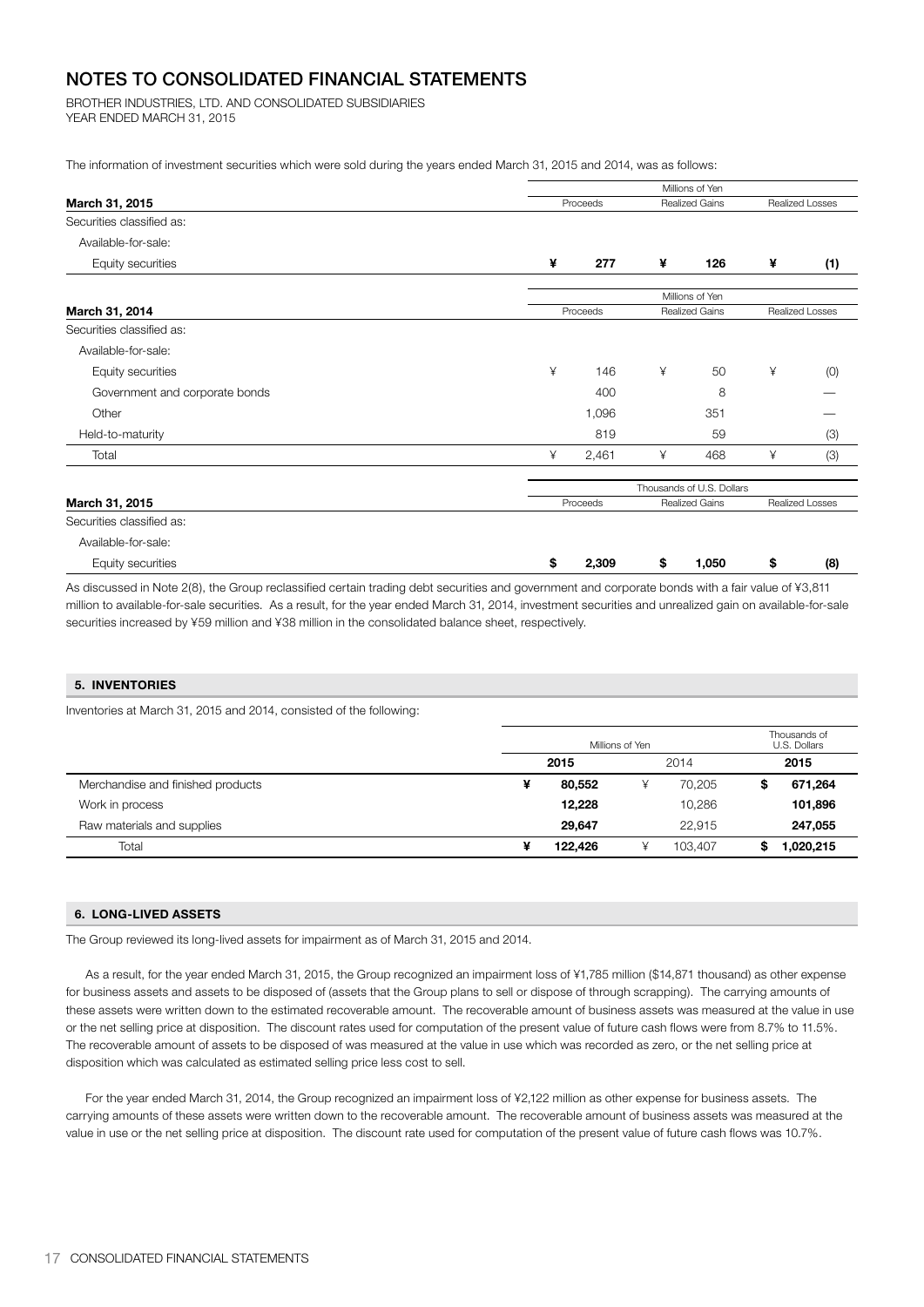## **7. INVESTMENT PROPERTY**

In November 2008, the ASBJ issued ASBJ Statement No. 20, "Accounting Standard for Investment Property and Related Disclosures" and issued ASBJ Guidance No. 23, "Guidance on Accounting Standard for Investment Property and Related Disclosures."

The Group owns certain rental properties such as office buildings and land in Nagoya and other areas. The net of rental income and operating expenses for those rental properties was ¥889 million (\$7,409 thousand) and ¥1,093 million for the years ended March 31, 2015 and 2014, respectively.

In addition, the carrying amounts, changes in such balances and market prices of such properties are as follows:

|               |                 | Millions of Yen           |                |   |                |  |                |
|---------------|-----------------|---------------------------|----------------|---|----------------|--|----------------|
|               | Carrying Amount |                           |                |   | Fair Value     |  |                |
| April 1, 2014 | Decrease        |                           | March 31, 2015 |   | March 31, 2015 |  |                |
| ¥<br>9,198    | ¥<br>(1,619)    | ¥                         | 7,580          | ¥ | 16,601         |  |                |
|               |                 |                           |                |   |                |  |                |
|               |                 | Millions of Yen           |                |   |                |  |                |
|               | Carrying Amount |                           |                |   | Fair Value     |  |                |
| April 1, 2013 | Decrease        |                           | March 31, 2014 |   | March 31, 2014 |  |                |
| ¥<br>9,371    | ¥<br>(173)      | ¥                         | 9,198          | ¥ | 18,970         |  |                |
|               |                 |                           |                |   |                |  |                |
|               |                 | Thousands of U.S. Dollars |                |   |                |  |                |
|               | Carrying Amount |                           |                |   | Fair Value     |  |                |
| April 1, 2014 | Decrease        | March 31, 2015            |                |   |                |  | March 31, 2015 |
| 76,652<br>S   | (13, 488)<br>\$ | \$                        | 63,164         | S | 138,343        |  |                |

Notes: 1) The carrying amount recognized in the consolidated balance sheet is net of accumulated depreciation and accumulated impairment losses, if any. 2) Decrease during the fiscal year ended March 31, 2015, primarily represents the sales of Shinjuku building of ¥697 million (\$5,808 thousand) and Shizuoka Kyodo building of ¥313 million (\$2,608

thousand).

3) The fair value of properties is mainly measured by the Group in accordance with the Real Estate Appraisal Standard.

# **8. SHORT-TERM BORROWINGS AND LONG-TERM DEBT**

Short-term borrowings at March 31, 2015 and 2014, consisted of the following:

|                                                                                           |              |     | Millions of Yen |       | Thousands of<br>U.S. Dollars |
|-------------------------------------------------------------------------------------------|--------------|-----|-----------------|-------|------------------------------|
|                                                                                           | 2015<br>2014 |     | 2015            |       |                              |
| Loans principally from banks with weighted-average interest rate of 2.85% (0.97% in 2014) |              | 576 |                 | . 467 | 4.803                        |

Long-term debt at March 31, 2015 and 2014, consisted of the following:

|                                                                                                                   | Millions of Yen |          |   |         |    | Thousands of<br>U.S. Dollars |  |  |
|-------------------------------------------------------------------------------------------------------------------|-----------------|----------|---|---------|----|------------------------------|--|--|
|                                                                                                                   |                 | 2015     |   | 2014    |    | 2015                         |  |  |
| Unsecured loans from a bank, due 2021 with interest rates ranging from 0.39 to 1.90% (from 0.39 to 1.73% in 2014) | ¥               | 14.905   | ¥ | 12.900  | \$ | 124,209                      |  |  |
| Lease obligations                                                                                                 |                 | 4.404    |   | 3.020   |    | 36,700                       |  |  |
| Total                                                                                                             |                 | 19.309   |   | 15.920  |    | 160,909                      |  |  |
| Less current portion                                                                                              |                 | (11,731) |   | (1,043) |    | (97, 755)                    |  |  |
| Long-term debt, less current portion                                                                              | ¥               | 7.579    | ¥ | 14.877  | S  | 63,155                       |  |  |

Annual maturities of long-term debt at March 31, 2015 were as follows:

| <b>Years Ending March 31</b> |   | Millions of Yen | Thousands of<br>U.S. Dollars |         |  |
|------------------------------|---|-----------------|------------------------------|---------|--|
| 2016                         | ¥ | 11,731          | \$                           | 97,755  |  |
| 2017                         |   | 4,765           |                              | 39,710  |  |
| 2018                         |   | 1,138           |                              | 9,485   |  |
| 2019                         |   | 836             |                              | 6,966   |  |
| 2020 and thereafter          |   | 839             |                              | 6,993   |  |
| Total                        | ¥ | 19,309          | \$                           | 160,909 |  |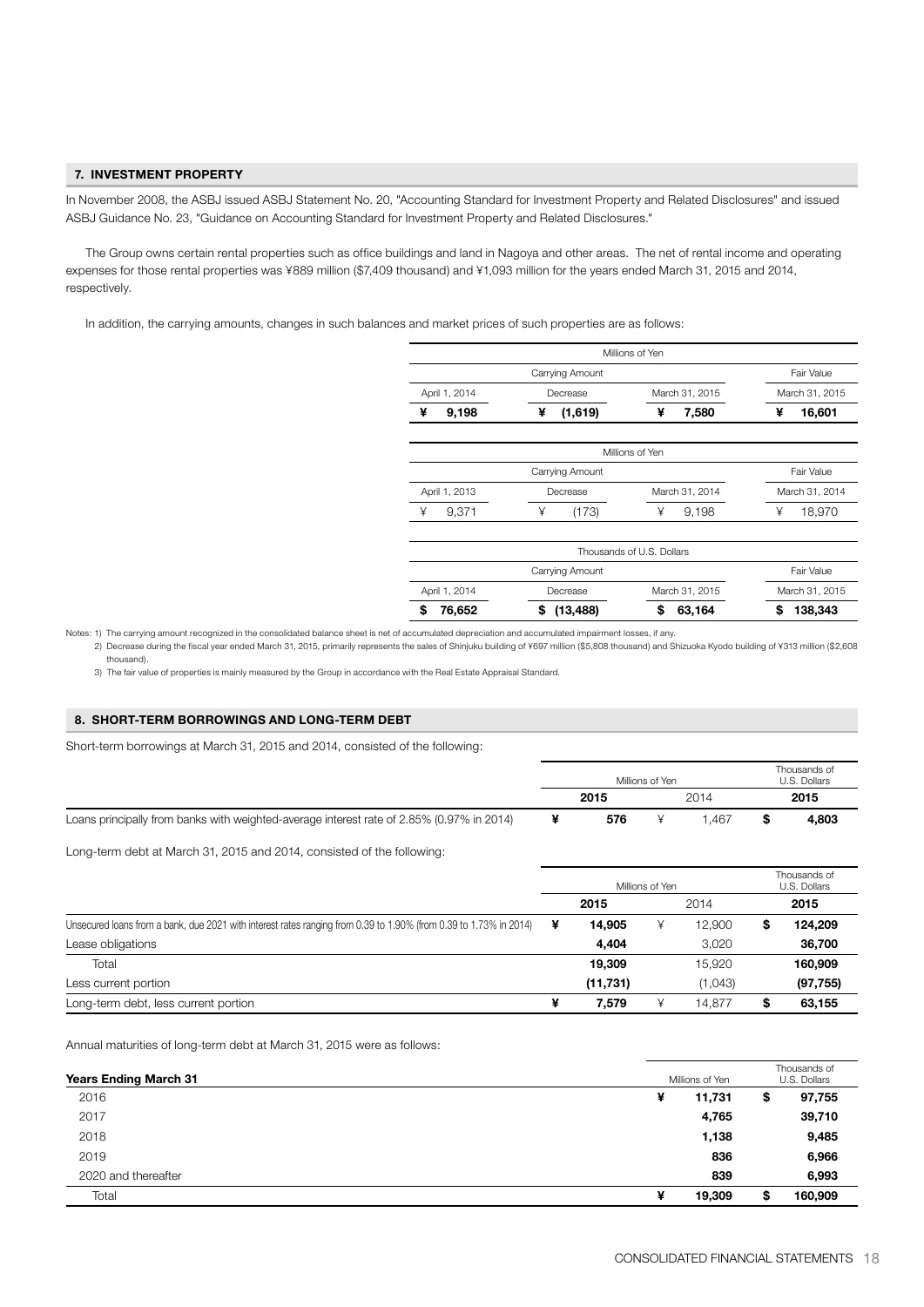BROTHER INDUSTRIES, LTD. AND CONSOLIDATED SUBSIDIARIES YEAR ENDED MARCH 31, 2015

## **9. RETIREMENT AND PENSION PLANS**

# **Retirement Allowances for Directors and Audit & Supervisory Board members**

Retirement allowances for directors and Audit & Supervisory Board members are paid subject to approval of the shareholders in accordance with the Companies Act of Japan (the "Companies Act").

Certain consolidated subsidiaries recorded liabilities for their unfunded retirement allowance plan covering all of their directors and Audit & Supervisory Board members.

### **Employees' Retirement and Pension Plans**

Under the pension plan, employees terminating their employment are, in most circumstances, entitled to pension payments based on their average pay during their employment, length of service and certain other factors.

The liability for retirement benefits in the accompanying consolidated balance sheet consisted of retirement allowances for directors and Audit & Supervisory Board members of ¥557 million (\$4,639 thousand) and ¥378 million at March 31, 2015 and 2014, respectively, and employees' retirement benefits of ¥18,037 million (\$150,305 thousand) and ¥13,402 million at March 31, 2015 and 2014, respectively.

### 1. Defined Benefit Pension Plans

(1) The changes in defined benefit obligation for the years ended March 31, 2015 and 2014, were as follows:

|                                                       | Millions of Yen |         |      |         |    | Thousands of<br>U.S. Dollars |
|-------------------------------------------------------|-----------------|---------|------|---------|----|------------------------------|
|                                                       |                 | 2015    | 2014 |         |    | 2015                         |
| Balance at beginning of year (as previously reported) | ¥               | 67,577  | ¥    | 61,717  | \$ | 563,141                      |
| Cumulative effect of accounting change                |                 | 460     |      |         |    | 3,835                        |
| Balance at beginning of year (as restated)            |                 | 68,037  |      | 61,717  |    | 566,976                      |
| Current service cost                                  |                 | 2,755   |      | 2,119   |    | 22,959                       |
| Interest cost                                         |                 | 1,360   |      | 1,615   |    | 11,330                       |
| Actuarial losses                                      |                 | 6,359   |      | 411     |    | 52,991                       |
| Benefits paid                                         |                 | (2,780) |      | (2,644) |    | (23, 165)                    |
| Past service cost                                     |                 | (51)    |      | 60      |    | (427)                        |
| Foreign currency translation adjustments              |                 | (259)   |      | 4,212   |    | (2, 161)                     |
| <b>Others</b>                                         |                 | 140     |      | 88      |    | 1,171                        |
| Balance at end of year                                | ¥               | 75,561  | ¥    | 67,577  | \$ | 629,674                      |

Certain subsidiaries adopt a simplified method for calculating their retirement and pension plans.

(2) The changes in plan assets for the years ended March 31, 2015 and 2014, were as follows:

|                                          | Millions of Yen |         |   |         | Thousands of<br>U.S. Dollars |           |  |
|------------------------------------------|-----------------|---------|---|---------|------------------------------|-----------|--|
|                                          |                 | 2015    |   | 2014    |                              | 2015      |  |
| Balance at beginning of year             | ¥               | 58,498  | ¥ | 52.062  | \$                           | 487,483   |  |
| Expected return on plan assets           |                 | 1,910   |   | 1,754   |                              | 15,915    |  |
| Actuarial gains                          |                 | 4,077   |   | 1,842   |                              | 33,978    |  |
| Contributions from the employer          |                 | 2,111   |   | 2,542   |                              | 17,591    |  |
| Benefits paid                            |                 | (2,515) |   | (2,300) |                              | (20, 958) |  |
| Foreign currency translation adjustments |                 | 47      |   | 2,507   |                              | 396       |  |
| <b>Others</b>                            |                 | 72      |   | 90      |                              | 598       |  |
| Balance at end of year                   | ¥               | 64,200  | ¥ | 58.498  | \$                           | 535.003   |  |

Certain subsidiaries adopt a simplified method for calculating their retirement and pension plans.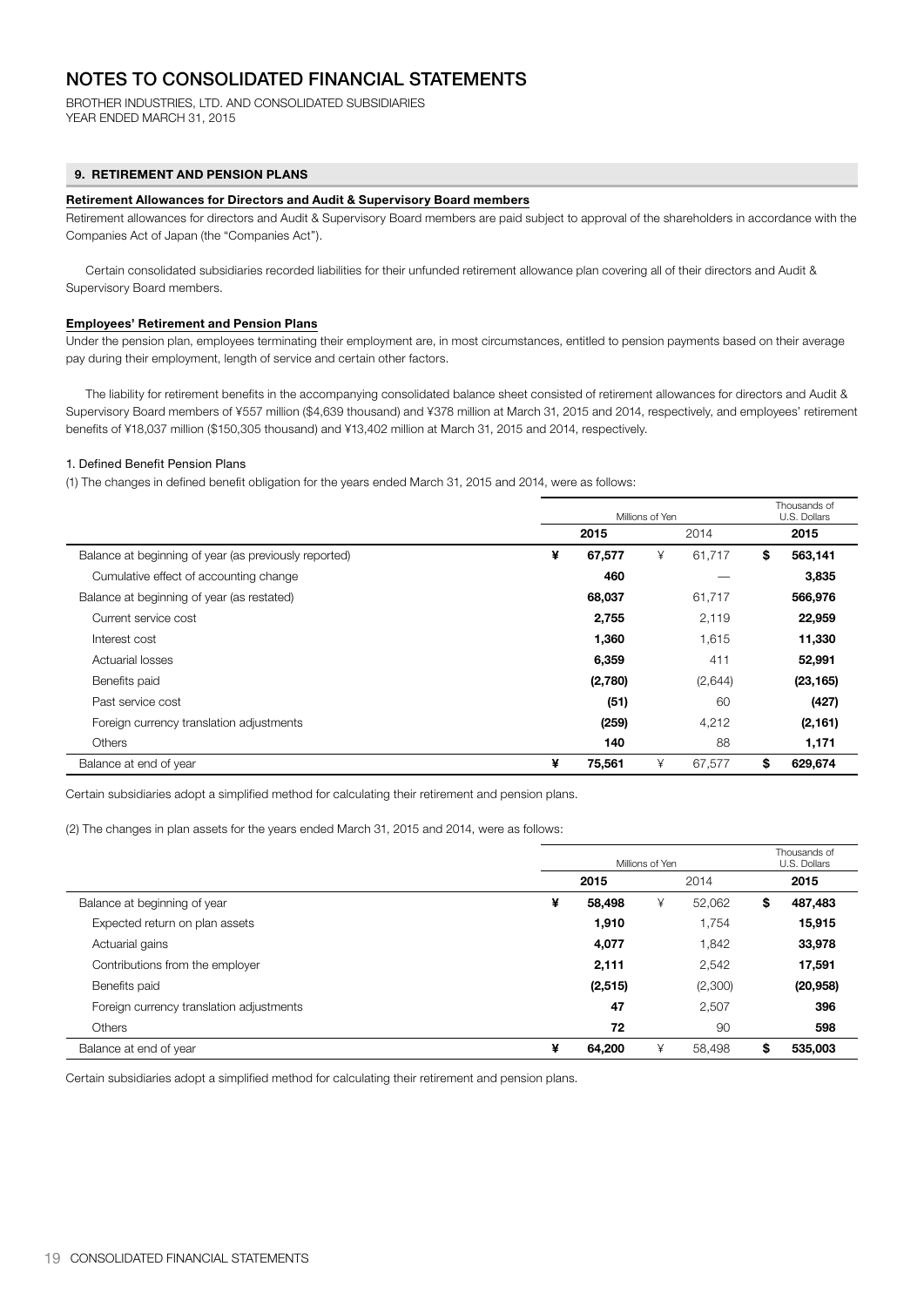(3) Reconciliation between the liability recorded in the consolidated balance sheet and the balances of defined benefit obligation and plan assets

|                                                       | Millions of Yen |           |   |           |    | Thousands of<br>U.S. Dollars |  |  |
|-------------------------------------------------------|-----------------|-----------|---|-----------|----|------------------------------|--|--|
|                                                       |                 | 2015      |   | 2014      |    | 2015                         |  |  |
| Funded defined benefit obligation                     | ¥               | 70.645    | ¥ | 62.904    | \$ | 588,711                      |  |  |
| Plan assets                                           |                 | (64, 200) |   | (58, 498) |    | (535,003)                    |  |  |
|                                                       |                 | 6,445     |   | 4.406     |    | 53,709                       |  |  |
| Unfunded defined benefit obligation                   |                 | 4.916     |   | 4.673     |    | 40,963                       |  |  |
| Net liability arising from defined benefit obligation | ¥               | 11.361    | ¥ | 9.079     | \$ | 94,672                       |  |  |

|                                                       |   | Millions of Yen |         | Thousands of<br>U.S. Dollars |           |
|-------------------------------------------------------|---|-----------------|---------|------------------------------|-----------|
|                                                       |   | 2015            | 2014    |                              | 2015      |
| Liability for retirement benefits                     | ¥ | 18.037          | 13.402  | S                            | 150.305   |
| Asset for retirement benefits                         |   | (6,676)         | (4,323) |                              | (55, 633) |
| Net liability arising from defined benefit obligation |   | 11,361          | 9.079   |                              | 94.672    |

Certain subsidiaries adopt a simplified method for calculating their retirement and pension plans.

(4) The components of net periodic benefit costs for the years ended March 31, 2015 and 2014, were as follows:

|                                    | Millions of Yen |         |   |         |    | Thousands of<br>U.S. Dollars |  |
|------------------------------------|-----------------|---------|---|---------|----|------------------------------|--|
|                                    |                 | 2015    |   | 2014    |    | 2015                         |  |
| Service cost                       | ¥               | 2,755   | ¥ | 2,119   | \$ | 22,959                       |  |
| Interest cost                      |                 | 1,360   |   | 1,615   |    | 11,330                       |  |
| Expected return on plan assets     |                 | (1,910) |   | (1,754) |    | (15, 915)                    |  |
| Recognized actuarial losses        |                 | 1,419   |   | 2,362   |    | 11,823                       |  |
| Amortization of prior service cost |                 | (78)    |   | (36)    |    | (651)                        |  |
| <b>Others</b>                      |                 | 15      |   | 9       |    | 125                          |  |
| Net periodic benefit costs         | ¥               | 3,561   | ¥ | 4.314   | \$ | 29,672                       |  |

Certain subsidiaries adopt a simplified method for calculating their retirement and pension plans.

(5) Other comprehensive income on defined retirement benefit plans for the years ended March 31, 2015 and 2014

|                    |   | Millions of Yen | Thousands of<br>U.S. Dollars |   |       |  |
|--------------------|---|-----------------|------------------------------|---|-------|--|
|                    |   | 2014<br>2015    |                              |   | 2015  |  |
| Prior service cost | ¥ | 27              |                              | æ | 224   |  |
| Actuarial losses   |   | 863             |                              |   | 7,189 |  |
| Total              | ¥ | 890             |                              | æ | 7,413 |  |

(6) Accumulated other comprehensive income on defined retirement benefit plans as of March 31, 2015 and 2014

|                                 |   | Millions of Yen | Thousands of<br>U.S. Dollars |       |      |        |
|---------------------------------|---|-----------------|------------------------------|-------|------|--------|
|                                 |   | 2015            |                              | 2014  | 2015 |        |
| Unrecognized prior service cost | ¥ | 78              |                              | 56    | S    | 651    |
| Unrecognized actuarial losses   |   | 9,311           |                              | 8.597 |      | 77,595 |
| Total                           |   | 9,390           | ¥                            | 8,653 | S    | 78,246 |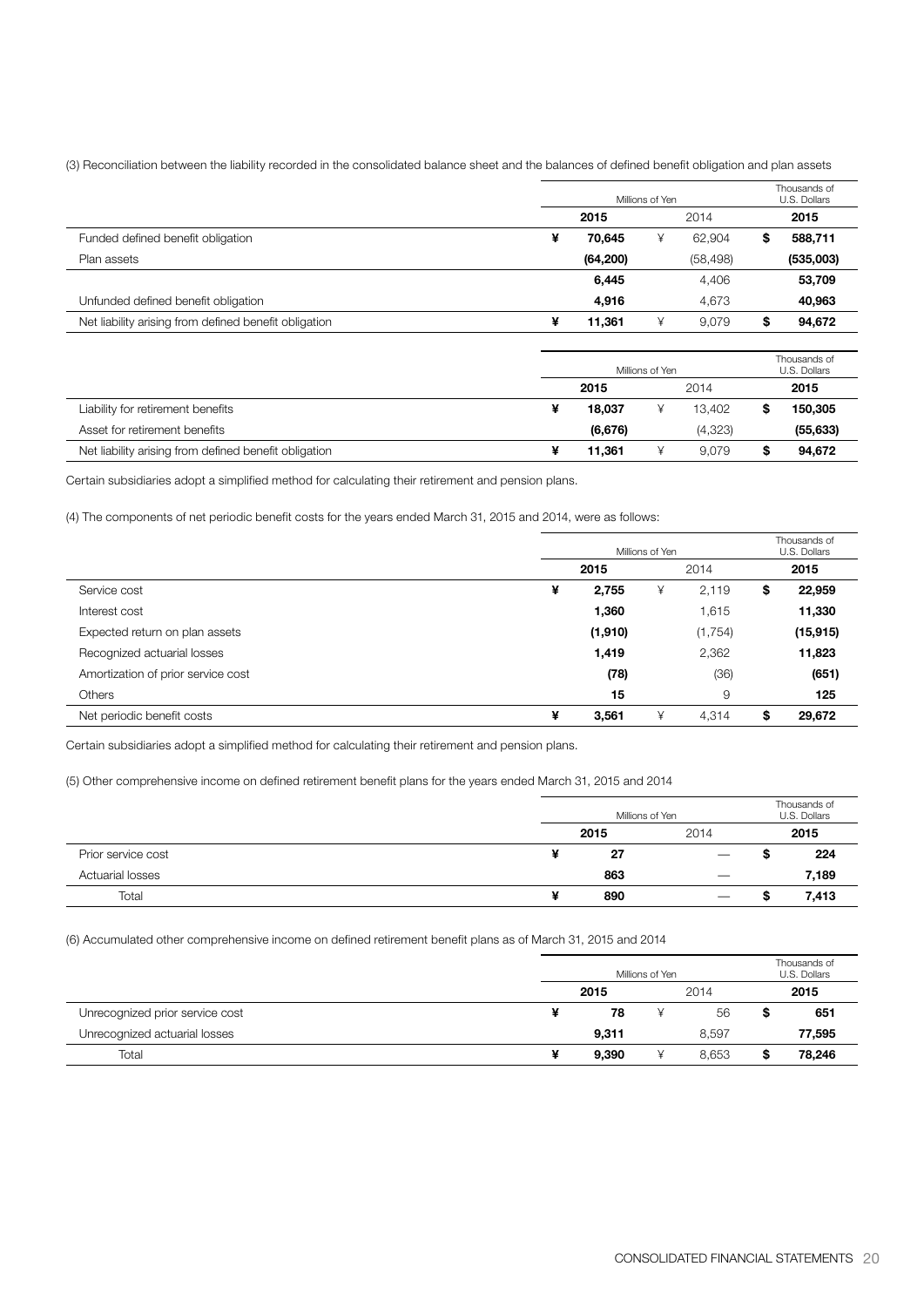BROTHER INDUSTRIES, LTD. AND CONSOLIDATED SUBSIDIARIES YEAR ENDED MARCH 31, 2015

# (7) Plan assets

# *a. Components of plan assets*

Plan assets as of March 31, 2015 and 2014, consisted of the following:

|                           | 2015 | 2014 |
|---------------------------|------|------|
| Debt investments          | 26%  | 29%  |
| Equity investments        | 28   | 28   |
| Cash and cash equivalents | 3    | 5    |
| General insurance funds   | 25   | 25   |
| Alternatives              | 15   | 10   |
| Others                    | 3    | 3    |
| Total                     | 100% | 100% |

The employee' retirement benefit trusts consist of 5% of the plan assets as of both March 31, 2015 and 2014.

*b. Method of determining the expected rate of return on plan assets* The expected rate of return on plan assets is determined considering the long-term rates of return which are expected currently and in the future from the various components of the plan assets.

(8) Assumptions used for the years ended March 31, 2015 and 2014, were set forth as follows:

|                                        | 2015                          | 2014                          |
|----------------------------------------|-------------------------------|-------------------------------|
| Discount rate                          | Principally from 0.7% to 3.3% | Principally from 1.0% to 4.5% |
| Expected rate of return on plan assets | Principally from 1.0% to 3.3% | Principally from 1.0% to 6.2% |

# 2. Defined Contribution Pension Plans

Total contribution for defined contribution pension plans was ¥2,166 million (\$18,049 thousand) and ¥2,080 million for the years ended March 31, 2015 and 2014, respectively.

# **10. ASSET RETIREMENT OBLIGATIONS**

# **(a) Outline of Asset Retirement Obligations**

The Group's asset retirement obligations are primarily the result of legal obligations for the removal of leasehold improvements, the restoration of premises to the original condition, and the removal of LCD monitors in karaoke machines upon the termination of the lease of karaoke houses.

## **(b) Method applied to computation of the asset retirement obligations**

The estimated periods until the asset retirement obligations are settled are four to 15 years from the acquisition date. The discount rates used for computation of the asset retirement obligations are 0.02% to 1.36%.

The changes in asset retirement obligations for the years ended March 31, 2015 and 2014, were as follows:

|                                                                                  | Millions of Yen |       |      |       |    | Thousands of<br>U.S. Dollars |
|----------------------------------------------------------------------------------|-----------------|-------|------|-------|----|------------------------------|
|                                                                                  |                 | 2015  | 2014 |       |    | 2015                         |
| Balance at beginning of year                                                     | ¥               | 1.048 | ¥    | 1,039 | \$ | 8,732                        |
| Additional provisions associated with purchases of property, plant and equipment |                 | 446   |      | 87    |    | 3,718                        |
| Reconciliation associated with passage of time                                   |                 | 16    |      | 13    |    | 132                          |
| Reduction associated with settlement of asset retirement obligations             |                 | (68)  |      | (110) |    | (564)                        |
| Other                                                                            |                 | 32    |      | 18    |    | 266                          |
| Balance at end of year                                                           | ¥               | 1.474 |      | 1.048 | \$ | 12.284                       |

Asset retirement obligations above were included in both "Other current liabilities" in the "CURRENT LIABILITIES" section and "Other long-term liabilities" in the "LONG-TERM LIABILITIES" section in the accompanying consolidated balance sheet.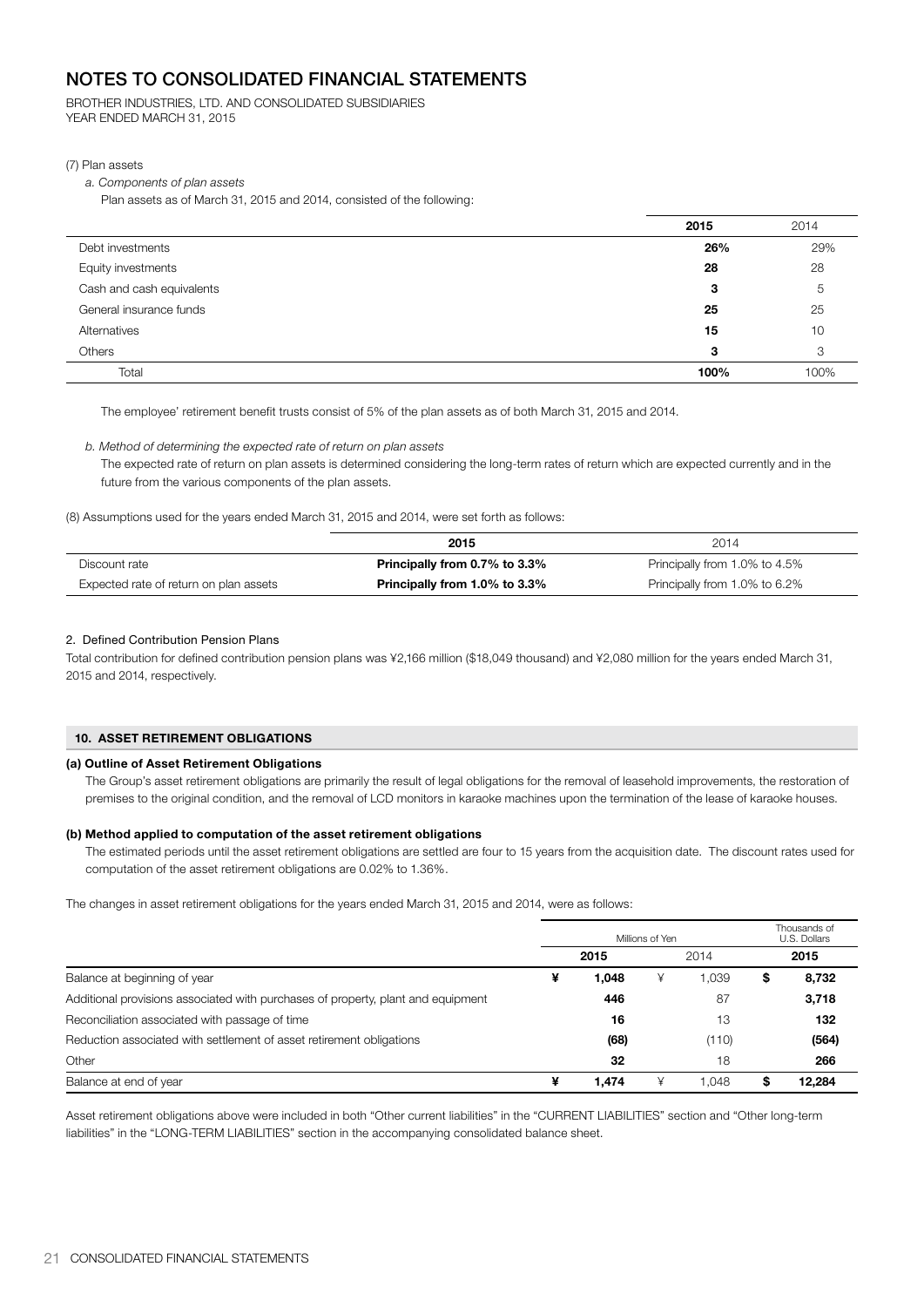## **11. EQUITY**

Japanese companies are subject to the Companies Act of Japan (the "Companies Act"). The significant provisions in the Companies Act that affect financial and accounting matters are summarized below:

#### **(a) Dividends**

Under the Companies Act, companies can pay dividends at any time during the fiscal year in addition to the year-end dividend upon resolution at the shareholders' meeting. For companies that meet certain criteria including (1) having a Board of Directors, (2) having independent auditors, (3) having an Audit & Supervisory Board, and (4) the term of service of the directors being prescribed as one year rather than the normal two year term by its articles of incorporation, the Board of Directors may declare dividends (except for dividends-in-kind) at any time during the fiscal year if the company has prescribed so in its articles of incorporation. The Company meets all the above criteria.

The Companies Act permits companies to distribute dividends-in-kind (noncash assets) to shareholders subject to a certain limitation and additional requirements.

Semiannual interim dividends may also be paid once a year upon resolution by the Board of Directors if the articles of incorporation of the company so stipulate. The Companies Act provides certain limitations on the amounts available for dividends or the purchase of treasury stock. The limitation is defined as the amount available for distribution to the shareholders, but the amount of net assets after dividends must be maintained at no less than ¥3 million.

### **(b) Increases/Decreases and Transfer of Common Stock, Reserve and Surplus**

The Companies Act requires that an amount equal to 10% of dividends must be appropriated as a legal reserve (a component of retained earnings) or as additional paid-in capital (a component of capital surplus) depending on the equity account charged upon the payment of such dividends until the aggregate amount of legal reserve and additional paid-in capital equals 25% of the common stock. Under the Companies Act, the total amount of additional paid-in capital and legal reserve may be reversed without limitation. The Companies Act also provides that common stock, legal reserve, additional paid-in capital, other capital surplus and retained earnings can be transferred among the accounts within equity under certain conditions upon resolution of the shareholders.

#### **(c) Treasury Stock and Treasury Stock Acquisition Rights**

The Companies Act also provides for companies to purchase treasury stock and dispose of such treasury stock by resolution of the Board of Directors. The amount of treasury stock purchased cannot exceed the amount available for distribution to the shareholders which is determined by a specific formula. Under the Companies Act, stock acquisition rights are presented as a separate component of equity. The Companies Act also provides that companies can purchase both treasury stock acquisition rights and treasury stock. Such treasury stock acquisition rights are presented as a separate component of equity or deducted directly from stock acquisition rights.

# **12. STOCK OPTIONS**

The stock options outstanding as of March 31, 2015, are as follows:

| The etern options catolication ig as of march on, Editor, and as follows: |                                          |                                |                |                       |                                                                       |  |  |  |  |  |
|---------------------------------------------------------------------------|------------------------------------------|--------------------------------|----------------|-----------------------|-----------------------------------------------------------------------|--|--|--|--|--|
| <b>Stock Option</b>                                                       | Persons Granted                          | Number of Options Granted      | Date of Grant  | <b>Exercise Price</b> | <b>Exercise Period</b>                                                |  |  |  |  |  |
| 2007 Stock Option                                                         | Six directors                            | 46,000 shares                  | March 19, 2007 | ¥1<br>(\$0.01)        | 30 years starting on the day following<br>the stock option grant date |  |  |  |  |  |
| 2008 Stock Option                                                         | Six directors                            | 65,100 shares                  | March 24, 2008 | ¥1<br>(S 0.01)        | Same as above                                                         |  |  |  |  |  |
| 2009 Stock Option                                                         | Five directors                           | 114,500 shares                 | March 23, 2009 | ¥1<br>(\$0.01)        | Same as above                                                         |  |  |  |  |  |
| 2010 Stock Option                                                         | Four directors<br>14 executive officers  | 51,900 shares<br>49,600 shares | March 23, 2010 | ¥1<br>(S 0.01)        | Same as above                                                         |  |  |  |  |  |
| 2011 Stock Option                                                         | Four directors<br>13 executive officers  | 43,200 shares<br>40,300 shares | March 23, 2011 | ¥1<br>(S 0.01)        | Same as above                                                         |  |  |  |  |  |
| 2012 Stock Option                                                         | Three directors<br>16 executive officers | 44,600 shares<br>61,800 shares | March 23, 2012 | ¥1<br>(\$0.01)        | Same as above                                                         |  |  |  |  |  |
| 2013 Stock Option                                                         | Two directors<br>16 executive officers   | 36,600 shares<br>69,500 shares | March 21, 2013 | ¥1<br>(\$0.01)        | Same as above                                                         |  |  |  |  |  |
| 2014 Stock Option                                                         | Three directors<br>16 executive officers | 30,800 shares<br>49,600 shares | March 27, 2014 | ¥1<br>(S 0.01)        | Same as above                                                         |  |  |  |  |  |
| 2015 Stock Option                                                         | Six directors<br>13 executive officers   | 37,300 shares<br>28,800 shares | March 18, 2015 | ¥1<br>(S 0.01)        | Same as above                                                         |  |  |  |  |  |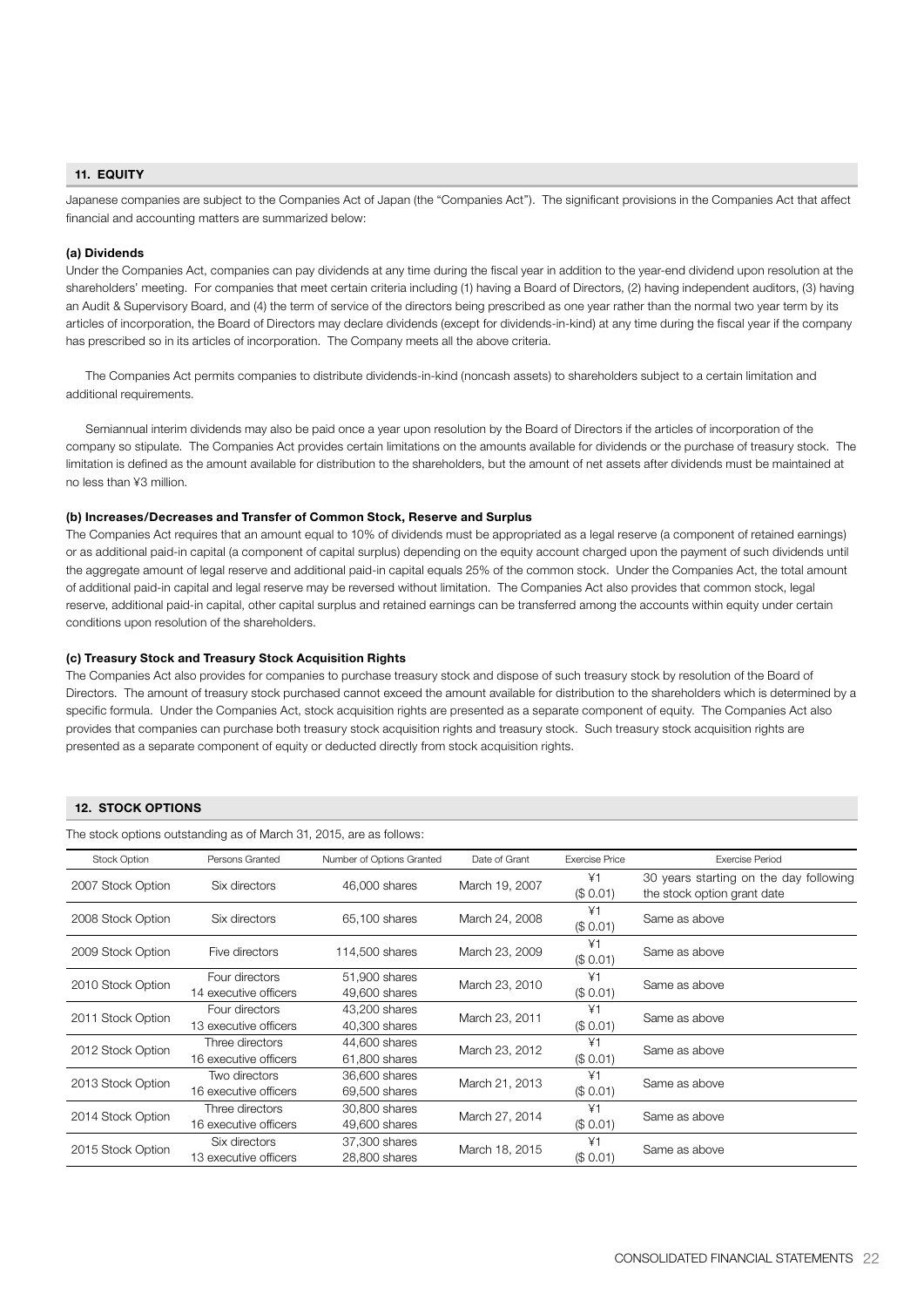BROTHER INDUSTRIES, LTD. AND CONSOLIDATED SUBSIDIARIES YEAR ENDED MARCH 31, 2015

The stock option activity is as follows:

|                                                                                      | 2015 Stock<br>Option | 2014 Stock<br>Option | 2013 Stock<br>Option | 2012 Stock<br>Option | 2011 Stock<br>Option | 2010 Stock<br>Option | 2009 Stock<br>Option | 2008 Stock<br>Option               | 2007 Stock<br>Option         |
|--------------------------------------------------------------------------------------|----------------------|----------------------|----------------------|----------------------|----------------------|----------------------|----------------------|------------------------------------|------------------------------|
|                                                                                      | (shares)             | (shares)             | (shares)             | (shares)             | (shares)             | (shares)             | (shares)             | (shares)                           | (shares)                     |
| Year ended March 31, 2014                                                            |                      |                      |                      |                      |                      |                      |                      |                                    |                              |
| Non-vested                                                                           |                      |                      |                      |                      |                      |                      |                      |                                    |                              |
| April 1, 2013 - Outstanding                                                          |                      |                      |                      |                      |                      |                      |                      |                                    |                              |
| Granted                                                                              |                      |                      |                      |                      |                      |                      |                      |                                    |                              |
| Canceled                                                                             |                      |                      |                      |                      |                      |                      |                      |                                    |                              |
| Vested                                                                               |                      |                      |                      |                      |                      |                      |                      |                                    |                              |
| March 31, 2014 - Outstanding                                                         |                      |                      |                      |                      |                      |                      |                      |                                    |                              |
| Vested                                                                               |                      |                      |                      |                      |                      |                      |                      |                                    |                              |
| April 1, 2013 - Outstanding                                                          |                      |                      | 106,100              | 106,400              | 79,500               | 93,500               | 86,300               | 34,000                             | 12,000                       |
| Vested                                                                               |                      | 80,400               |                      |                      |                      |                      |                      |                                    |                              |
| Exercised                                                                            |                      |                      |                      | 3,300                |                      |                      | 19,100               | 7,600                              |                              |
| Canceled                                                                             |                      |                      |                      |                      |                      |                      |                      |                                    |                              |
| March 31, 2014 - Outstanding                                                         |                      | 80,400               | 106,100              | 103,100              | 79,500               | 93,500               | 67,200               | 26,400                             | 12,000                       |
| Year ended March 31, 2015                                                            |                      |                      |                      |                      |                      |                      |                      |                                    |                              |
| Non-vested                                                                           |                      |                      |                      |                      |                      |                      |                      |                                    |                              |
| April 1, 2014 - Outstanding                                                          |                      |                      |                      |                      |                      |                      |                      |                                    |                              |
| Granted                                                                              |                      |                      |                      |                      |                      |                      |                      |                                    |                              |
| Canceled                                                                             |                      |                      |                      |                      |                      |                      |                      |                                    |                              |
| Vested                                                                               |                      |                      |                      |                      |                      |                      |                      |                                    |                              |
| March 31, 2015 - Outstanding                                                         |                      |                      |                      |                      |                      |                      |                      |                                    |                              |
| Vested                                                                               |                      |                      |                      |                      |                      |                      |                      |                                    |                              |
| April 1, 2014 - Outstanding                                                          |                      | 80,400               | 106,100              | 103,100              | 79,500               | 93,500               | 67,200               | 26,400                             | 12,000                       |
| Vested                                                                               | 66,100               |                      |                      |                      |                      |                      |                      |                                    |                              |
| Exercised                                                                            |                      |                      |                      |                      |                      | 19,000               | 12,200               |                                    |                              |
| Canceled                                                                             |                      |                      |                      |                      |                      |                      |                      |                                    |                              |
| March 31, 2015 - Outstanding                                                         | 66,100               | 80,400               | 106,100              | 103,100              | 79,500               | 74,500               | 55,000               | 26,400                             | 12,000                       |
| Exercise price                                                                       | ¥1                   | ¥1                   | ¥1                   | ¥1                   | ¥1                   | ¥1                   | ¥1                   | ¥1                                 | ¥1                           |
|                                                                                      | (\$0.01)             | (\$0.01)             | (\$0.01)             | (\$0.01)             | (\$0.01)             | (\$0.01)             | (\$0.01)             | (\$0.01)                           | (\$0.01)                     |
| Average stock price at exercise                                                      |                      |                      |                      |                      |                      | ¥2,131               | ¥1,869               |                                    |                              |
|                                                                                      | $(-)$                | $(-)$                | $(-)$                | $(-)$                | $(-)$                | (\$17.76)            | (\$15.58)            | $(-)$                              | $(-)$                        |
| Fair value price at grant date                                                       | ¥1,615               | ¥1,169               | ¥850                 | ¥929                 | ¥1,018               | ¥899                 | ¥642                 | ¥915                               | ¥1,350                       |
| (directors)                                                                          | (\$13.46)            | (\$9.74)             | (\$7.08)             | (\$7.74)             | (\$8.48)             | (\$7.49)             | (\$5.35)             | (\$7.63)                           | (\$11.25)                    |
| Fair value price at grant date                                                       | ¥1,655               | ¥1,157               | ¥880                 | ¥957                 | ¥1,034               | ¥912                 |                      |                                    |                              |
| (executive officers)                                                                 | (\$13.79)            | (\$9.64)             | (\$7.33)             | (\$7.98)             | (\$8.62)             | (\$7.60)             | $(-)$                | $(-)$                              | $\left( \rightarrow \right)$ |
|                                                                                      |                      |                      |                      |                      |                      |                      |                      |                                    |                              |
|                                                                                      |                      |                      |                      |                      |                      |                      |                      |                                    |                              |
| The Assumptions Used to Measure Fair Value of 2015 Stock Option (directors)          |                      |                      |                      |                      |                      |                      |                      |                                    |                              |
| Estimate method:                                                                     |                      |                      |                      |                      |                      |                      |                      | Black-Scholes option pricing model |                              |
| Volatility of stock price:                                                           |                      |                      |                      |                      |                      |                      |                      |                                    | 40.05%                       |
| Estimated remaining outstanding period:<br>Estimated dividend rate:                  |                      |                      |                      |                      |                      |                      |                      |                                    | 10 years<br>1.87%            |
| Risk free interest rate:                                                             |                      |                      |                      |                      |                      |                      |                      |                                    | 0.41%                        |
|                                                                                      |                      |                      |                      |                      |                      |                      |                      |                                    |                              |
| The Assumptions Used to Measure Fair Value of 2015 Stock Option (executive officers) |                      |                      |                      |                      |                      |                      |                      |                                    |                              |
| Estimate method:                                                                     |                      |                      |                      |                      |                      |                      |                      | Black-Scholes option pricing model |                              |
| Volatility of stock price:                                                           |                      |                      |                      |                      |                      |                      |                      |                                    | 42.60%                       |
| Estimated remaining outstanding period:                                              |                      |                      |                      |                      |                      |                      |                      |                                    | 8 years                      |
| Estimated dividend rate:                                                             |                      |                      |                      |                      |                      |                      |                      |                                    | 2.04%                        |
| Risk free interest rate:                                                             |                      |                      |                      |                      |                      |                      |                      |                                    | 0.27%                        |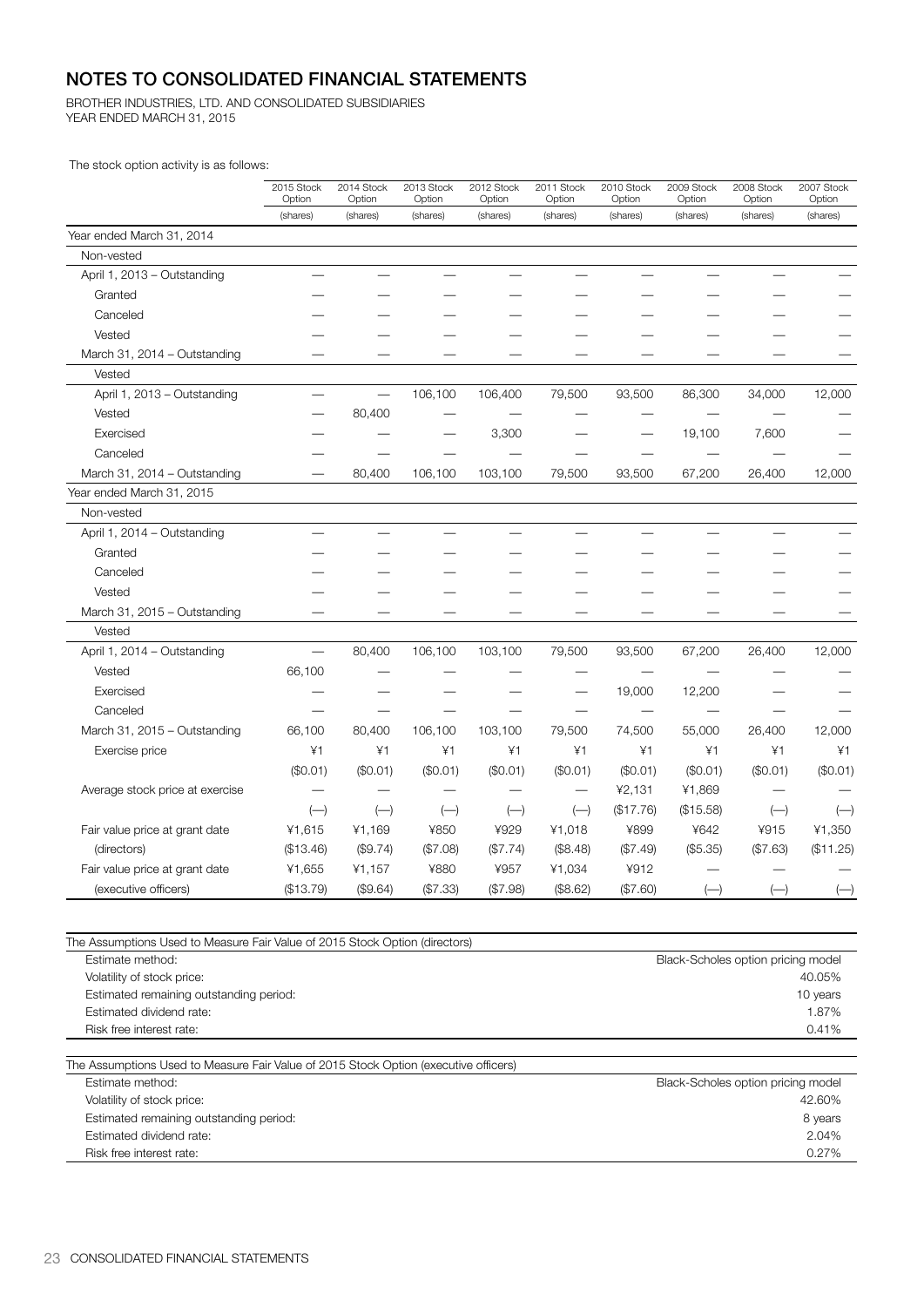# **13. INCOME TAXES**

The Company and its domestic subsidiaries are subject to Japanese national and local income taxes which, in the aggregate, resulted in a normal effective statutory tax rate of approximately 35% and 38% for the years ended March 31, 2015 and 2014, respectively.

The tax effects of significant temporary differences and tax loss carryforwards which resulted in deferred tax assets and liabilities at March 31, 2015 and 2014, are as follows:

|                                                                         | Millions of Yen |           |   |           | Thousands of<br>U.S. Dollars |  |
|-------------------------------------------------------------------------|-----------------|-----------|---|-----------|------------------------------|--|
|                                                                         |                 | 2015      |   | 2014      | 2015                         |  |
| Deferred Tax Assets:                                                    |                 |           |   |           |                              |  |
| Inventories                                                             | ¥               | 12,593    | ¥ | 11,404    | \$<br>104,938                |  |
| Tax loss carryforwards                                                  |                 | 11,621    |   | 12,728    | 96,840                       |  |
| Depreciation                                                            |                 | 5,214     |   | 4,052     | 43,447                       |  |
| Liability for retirement benefits                                       |                 | 4,266     |   | 4,620     | 35,548                       |  |
| Write-down of investment securities                                     |                 | 3,527     |   | 3,982     | 29,395                       |  |
| Accrued bonuses                                                         |                 | 2,482     |   | 2,444     | 20,681                       |  |
| Accrued expenses                                                        |                 | 2,414     |   | 1,890     | 20,120                       |  |
| Warranty reserve                                                        |                 | 1,261     |   | 1.144     | 10,511                       |  |
| Allowance for doubtful accounts                                         |                 | 1,153     |   | 912       | 9,610                        |  |
| Other                                                                   |                 | 6,483     |   | 5,663     | 54,025                       |  |
| Less valuation allowance                                                |                 | (19, 731) |   | (27, 592) | (164, 421)                   |  |
| Total deferred tax assets                                               |                 | 31,283    |   | 21,247    | 260,696                      |  |
| Deferred Tax Liabilities:                                               |                 |           |   |           |                              |  |
| Undistributed earnings of foreign subsidiaries                          |                 | (6, 519)  |   | (5,584)   | (54, 325)                    |  |
| Asset for retirement benefits                                           |                 | (2,924)   |   | (3,604)   | (24, 370)                    |  |
| Unrealized gain on available-for-sale securities                        |                 | (2,810)   |   | (1,397)   | (23, 419)                    |  |
| Differences between book and tax bases of property, plant and equipment |                 | (2,611)   |   | (1,614)   | (21,759)                     |  |
| Securities withdrawn from retirement benefit trust                      |                 | (2,582)   |   | (2,845)   | (21, 516)                    |  |
| Other                                                                   |                 | (1,067)   |   | (1,389)   | (8,892)                      |  |
| Total deferred tax liabilities                                          |                 | (18, 514) |   | (16, 434) | (154, 281)                   |  |
| Net deferred tax assets                                                 | ¥               | 12,770    | ¥ | 4,814     | \$<br>106,415                |  |

A reconciliation between the normal effective statutory tax rates and the actual effective tax rates reflected in the accompanying consolidated statement of income for the year ended March 31, 2015, with the corresponding figures for 2014, is as follows:

|                                                                          | 2015    | 2014    |
|--------------------------------------------------------------------------|---------|---------|
| Normal effective statutory tax rate                                      | 35.33 % | 37.70 % |
| Net change in valuation allowance                                        | (11.19) | 3.95    |
| Tax credit for R&D expenses                                              | (5.64)  | (1.00)  |
| Lower income tax rates applicable to income in certain foreign countries | (4.80)  | (9.38)  |
| Undistributed earnings of foreign subsidiaries                           | 1.88    | 3.81    |
| Expenses not deductible for income tax purposes                          | 1.83    | 4.60    |
| Tax sparing credit                                                       | (0.43)  | (0.46)  |
| Effect of a change in statutory tax rate                                 | (0.42)  | 1.02    |
| Revenues not recognized for income tax purposes                          | (0.34)  | (1.30)  |
| $Other-net$                                                              | 1.58    | 1.78    |
| Actual effective tax rate                                                | 17.78 % | 40.72 % |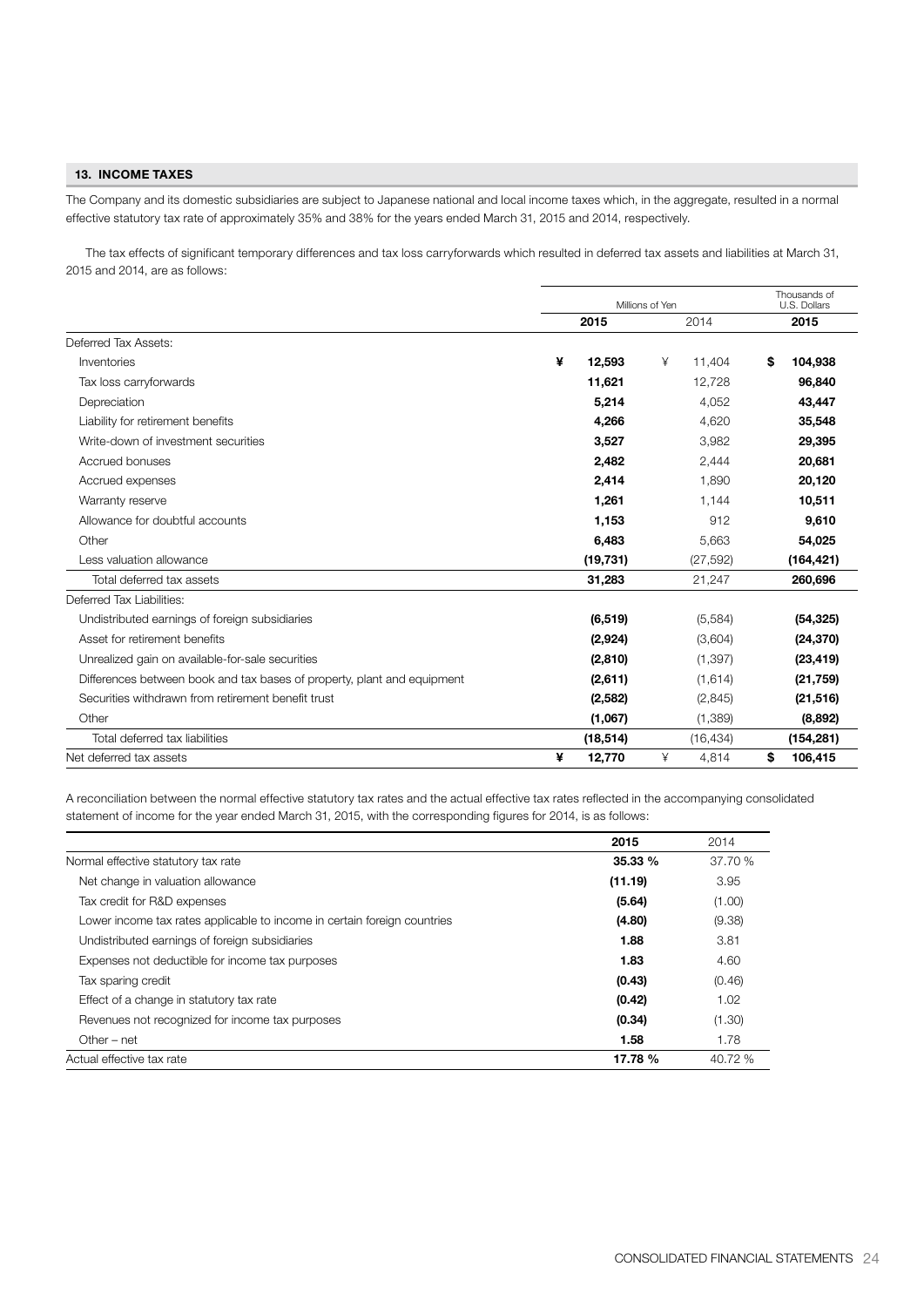BROTHER INDUSTRIES, LTD. AND CONSOLIDATED SUBSIDIARIES YEAR ENDED MARCH 31, 2015

New tax reform laws enacted in 2015 in Japan changed the normal effective statutory tax rate for the fiscal year beginning on or after April 1, 2015, to approximately 32.83% and for the fiscal year beginning on or after April 1, 2016, to approximately 32.06%. The effect of these changes was to increase deferred tax assets, net of deferred tax liabilities, by ¥478 million (\$3,987 thousand) and accumulated other comprehensive income for unrealized gain on available-for-sale securities by ¥284 million (\$2,364 thousand) and decrease deferred loss on derivatives under hedge accounting by ¥17 million (\$139 thousand) and defined retirement benefit plans by ¥63 million (\$528 thousand) in the consolidated balance sheet as of March 31, 2015, and to decrease income taxes—deferred in the consolidated statement of income for the year then ended by ¥275 million (\$2,290 thousand).

# **14. R&D COSTS**

R&D costs charged to income were ¥42,524 million (\$354,363 thousand) and ¥40,137 million for the years ended March 31, 2015 and 2014, respectively.

## **15. LEASES**

### (As lessee)

The minimum rental commitments under noncancellable operating leases were as follows:

|                     | Millions of Yen |        |   |        |    | Thousands of<br>U.S. Dollars |
|---------------------|-----------------|--------|---|--------|----|------------------------------|
|                     | 2014<br>2015    |        |   | 2015   |    |                              |
| Operating leases:   |                 |        |   |        |    |                              |
| Due within one year | ¥               | 2.471  | ¥ | 2.128  | \$ | 20,590                       |
| Due after one year  |                 | 8.489  |   | 8.696  |    | 70,740                       |
| Total               | ¥               | 10.960 |   | 10.824 | \$ | 91,331                       |

## **16. FINANCIAL INSTRUMENTS AND RELATED DISCLOSURES**

#### **(1) Group policy for financial instruments**

The Group uses financial instruments, mainly long-term debt including bank loans, based on its capital financing plan. Cash surpluses, if any, are invested in low risk financial assets. Short-term bank loans are used to fund the Group's ongoing operations. Derivatives are used, not for speculative purposes, but to manage exposure to financial risks as described in (2) below.

## **(2) Nature and extent of risks arising from financial instruments**

Receivables, such as trade notes and trade accounts, are exposed to customer credit risk. Although receivables in foreign currencies are exposed to the market risk of fluctuation in foreign currency exchange rates, the position, net of payables in foreign currencies, is hedged by using forward foreign currency contracts and currency option contracts.

Marketable and investment securities, mainly held-to-maturity securities and equity instruments of customers and suppliers of the Group, are exposed to the risk of market price fluctuations.

Payment terms of payables, such as trade notes and trade accounts, are less than one year. Payables in foreign currencies are exposed to the market risk of fluctuation in foreign currency exchange rates.

Bank loans are mainly used to fund ongoing operations. The long-term portion of bank loans is borrowed with fixed interest rates.

Derivatives mainly include forward foreign currency contracts and currency option contracts, which are used to manage exposure to market risks from changes in foreign currency exchange rates of receivables, payables and share acquisitions through M&A. Please see Note 17 for further details about derivatives.

# **(3) Risk management for financial instruments**

# *Credit risk management*

Credit risk is the risk of economic loss arising from a counterparty's failure to repay or service debt according to the contractual terms. The Group manages its credit risk from receivables on the basis of internal guidelines, which include monitoring of payment terms and balances of major customers by each business administration department to identify the default risk of customers at an early stage. With respect to held-tomaturity financial investments, the Group manages its exposure to credit risk by limiting investments to high credit rated bonds in accordance with its internal guidelines.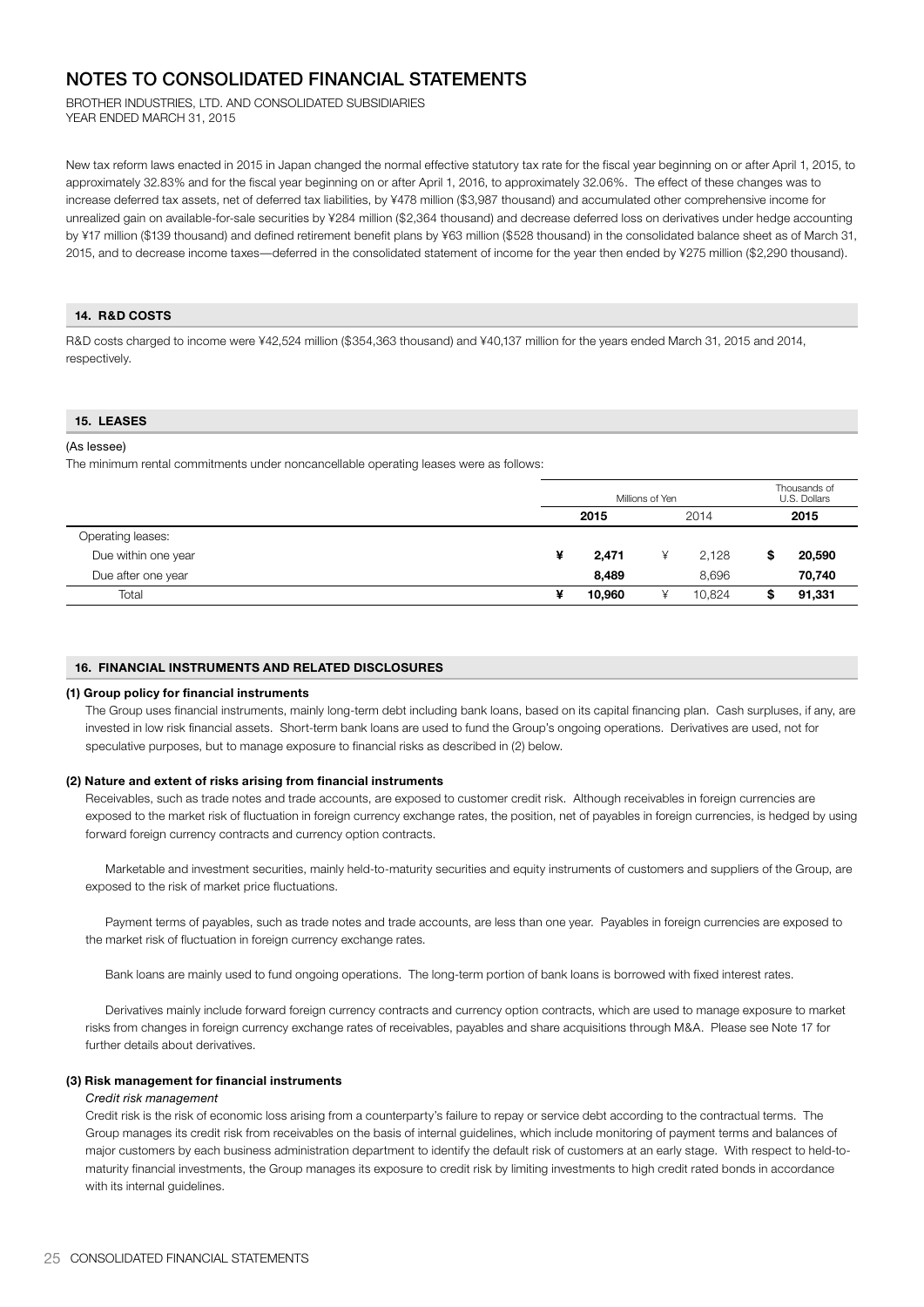The maximum credit risk exposure of financial assets is limited to their carrying amounts as of March 31, 2015.

### *Market risk management (foreign exchange risk and interest rate risk)*

Foreign currency trade receivables and payables are exposed to market risk resulting from fluctuations in foreign currency exchange rates. Such foreign exchange risk of trade receivables is hedged principally by forward foreign currency contracts and currency option contracts. In addition, when foreign currency trade receivables and payables are expected to arise from forecasted transactions, forward foreign currency contracts and currency option contracts may be used to hedge foreign exchange risk resulting from forecasted transactions expected to occur within one year.

Transactions of share acquisitions through M&A are also exposed to market risk resulting from fluctuations in foreign currency exchange rates. Such foreign exchange risk is hedged principally by forward foreign currency contracts.

The executions and administration of derivatives have been approved by those who are granted authority based on the internal guidelines which prescribe the authority and the limit for each transaction.

#### *Liquidity risk management*

Liquidity risk comprises the risk that the Group cannot meet its contractual obligations in full on their maturity dates. The Group manages its liquidity risk with adequate financial planning by each company.

#### **(4) Fair values of financial instruments**

Fair values of financial instruments are based on quoted prices in active markets. If a quoted price is not available, other rational valuation techniques are used instead. Please see Note 17 for information related to the fair value of derivatives.

## (a) Fair value of financial instruments

|                                                                                                                             | Millions of Yen |                    |            |         |   |                    |  |
|-----------------------------------------------------------------------------------------------------------------------------|-----------------|--------------------|------------|---------|---|--------------------|--|
| March 31, 2015                                                                                                              |                 | Carrying<br>Amount | Fair Value |         |   | Unrealized<br>Gain |  |
| Cash and cash equivalents                                                                                                   | ¥               | 104,733            | ¥          | 104,733 |   |                    |  |
| Time deposits                                                                                                               |                 | 3,217              |            | 3,217   |   |                    |  |
| Marketable securities                                                                                                       |                 | 2,916              |            | 2,916   |   |                    |  |
| Receivables                                                                                                                 |                 | 99,427             |            | 99,427  |   |                    |  |
| Investment securities                                                                                                       |                 | 35,732             |            | 35,732  | ¥ | 0                  |  |
| Investments in and advances to unconsolidated subsidiaries and<br>associated companies                                      |                 | 749                |            |         |   |                    |  |
| Other investments and assets (including current portion)                                                                    |                 | 99                 |            |         |   |                    |  |
| Allowance for doubtful accounts                                                                                             |                 | (502)              |            |         |   |                    |  |
| Net investments in and advances to unconsolidated subsidiaries and<br>associated companies and other investments and assets |                 | 346                |            | 347     |   | 0                  |  |
| Total                                                                                                                       | ¥               | 246,371            | ¥          | 246,371 | ¥ | 0                  |  |
| Short-term borrowings                                                                                                       | ¥               | 576                | ¥          | 576     |   |                    |  |
| Current portion of long-term debt                                                                                           |                 | 11,731             |            | 11,731  |   |                    |  |
| Payables                                                                                                                    |                 | 64,532             |            | 64,532  |   |                    |  |
| Income taxes payable                                                                                                        |                 | 14,924             |            | 14,924  |   |                    |  |
| Long-term debt                                                                                                              |                 | 7,579              |            | 7,600   | ¥ | 21                 |  |
| Total                                                                                                                       | ¥               | 99,341             | ¥          | 99,362  | ¥ | 21                 |  |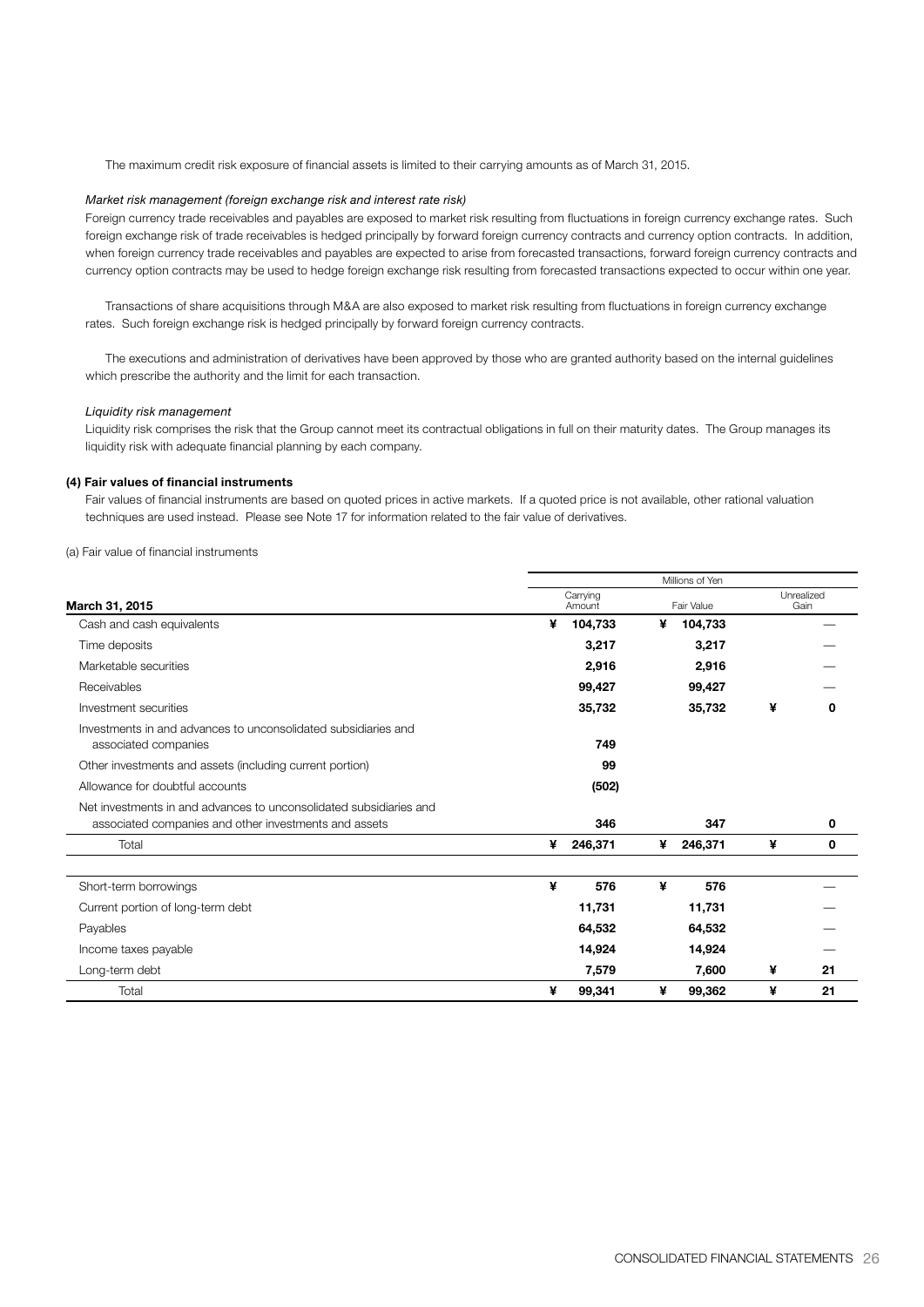BROTHER INDUSTRIES, LTD. AND CONSOLIDATED SUBSIDIARIES YEAR ENDED MARCH 31, 2015

|                                                                                                                             |   | Millions of Yen    |   |                                         |   |                           |  |  |  |
|-----------------------------------------------------------------------------------------------------------------------------|---|--------------------|---|-----------------------------------------|---|---------------------------|--|--|--|
| March 31, 2014                                                                                                              |   | Carrying<br>Amount |   | Fair Value                              |   | Unrealized<br>Gain/(Loss) |  |  |  |
| Cash and cash equivalents                                                                                                   |   | 68,935             | ¥ | 68,935                                  |   |                           |  |  |  |
| Time deposits                                                                                                               |   | 2,423              |   | 2,423                                   |   |                           |  |  |  |
| Marketable securities                                                                                                       |   | 3,018              |   | 3,018                                   | ¥ | O                         |  |  |  |
| Receivables                                                                                                                 |   | 88,496             |   | 88,496                                  |   |                           |  |  |  |
| Investment securities                                                                                                       |   | 30,575             |   | 30,575                                  |   |                           |  |  |  |
| Investments in and advances to unconsolidated subsidiaries and<br>associated companies (including current portion)          |   | 5,310              |   |                                         |   |                           |  |  |  |
| Other investments and assets (including current portion)                                                                    |   | 96                 |   |                                         |   |                           |  |  |  |
| Allowance for doubtful accounts                                                                                             |   | (353)              |   |                                         |   |                           |  |  |  |
| Net investments in and advances to unconsolidated subsidiaries and<br>associated companies and other investments and assets |   | 5,054              |   | 5,049                                   |   | (5)                       |  |  |  |
| Total                                                                                                                       | ¥ | 198,500            | ¥ | 198,495                                 | ¥ | (5)                       |  |  |  |
| Short-term borrowings                                                                                                       | ¥ | 1,467              | ¥ | 1,467                                   |   |                           |  |  |  |
| Current portion of long-term debt                                                                                           |   | 1,043              |   | 1,043                                   |   |                           |  |  |  |
| Payables                                                                                                                    |   | 58,721             |   | 58,721                                  |   |                           |  |  |  |
| Income taxes payable                                                                                                        |   | 2,641              |   | 2,641                                   |   |                           |  |  |  |
| Long-term debt                                                                                                              |   | 14,877             |   | 14,875                                  | ¥ | (2)                       |  |  |  |
| Total                                                                                                                       | ¥ | 78,748             | ¥ | 78,746                                  | ¥ | (2)                       |  |  |  |
|                                                                                                                             |   |                    |   | $T1$ $T2$ $T3$ $T4$ $T5$ $T6$ $T7$ $T8$ |   |                           |  |  |  |

|                                                                                                                             | Thousands of U.S. Dollars |                    |    |             |    |                    |  |  |
|-----------------------------------------------------------------------------------------------------------------------------|---------------------------|--------------------|----|-------------|----|--------------------|--|--|
| March 31, 2015                                                                                                              |                           | Carrying<br>Amount |    | Fair Value  |    | Unrealized<br>Gain |  |  |
| Cash and cash equivalents                                                                                                   |                           | 872,774            | \$ | 872,774     |    |                    |  |  |
| Time deposits                                                                                                               |                           | 26,805             |    | 26,805      |    |                    |  |  |
| Marketable securities                                                                                                       |                           | 24,299             |    | 24,299      |    |                    |  |  |
| Receivables                                                                                                                 |                           | 828,560            |    | 828,560     |    |                    |  |  |
| Investment securities                                                                                                       |                           | 297,768            |    | 297,768     | \$ |                    |  |  |
| Investments in and advances to unconsolidated subsidiaries and<br>associated companies                                      |                           | 6,241              |    |             |    |                    |  |  |
| Other investments and assets (including current portion)                                                                    |                           | 826                |    |             |    |                    |  |  |
| Allowance for doubtful accounts                                                                                             |                           | (4, 180)           |    |             |    |                    |  |  |
| Net investments in and advances to unconsolidated subsidiaries and<br>associated companies and other investments and assets |                           | 2,887              |    | 2,889       |    | 1                  |  |  |
| Total                                                                                                                       |                           | \$2,053,094        |    | \$2,053,095 | \$ | $\mathbf{2}$       |  |  |
| Short-term borrowings                                                                                                       | \$                        | 4,803              | \$ | 4,803       |    |                    |  |  |
| Current portion of long-term debt                                                                                           |                           | 97,755             |    | 97,755      |    |                    |  |  |
| Payables                                                                                                                    |                           | 537,766            |    | 537,766     |    |                    |  |  |
| Income taxes payable                                                                                                        |                           | 124,367            |    | 124,367     |    |                    |  |  |
| Long-term debt                                                                                                              |                           | 63,155             |    | 63,330      | \$ | 175                |  |  |
| Total                                                                                                                       | \$                        | 827,845            | \$ | 828,020     | \$ | 175                |  |  |
|                                                                                                                             |                           |                    |    |             |    |                    |  |  |

# *Cash and cash equivalents*

The carrying values of cash and cash equivalents approximate fair value because of their short maturities.

# *Marketable and investment securities*

The fair values of marketable and investment securities are measured at the quoted market price of the stock exchange for the equity instruments, and at the quoted price obtained from the financial institution for certain debt instruments.

The carrying values of investment trusts approximate fair value because of their short maturities.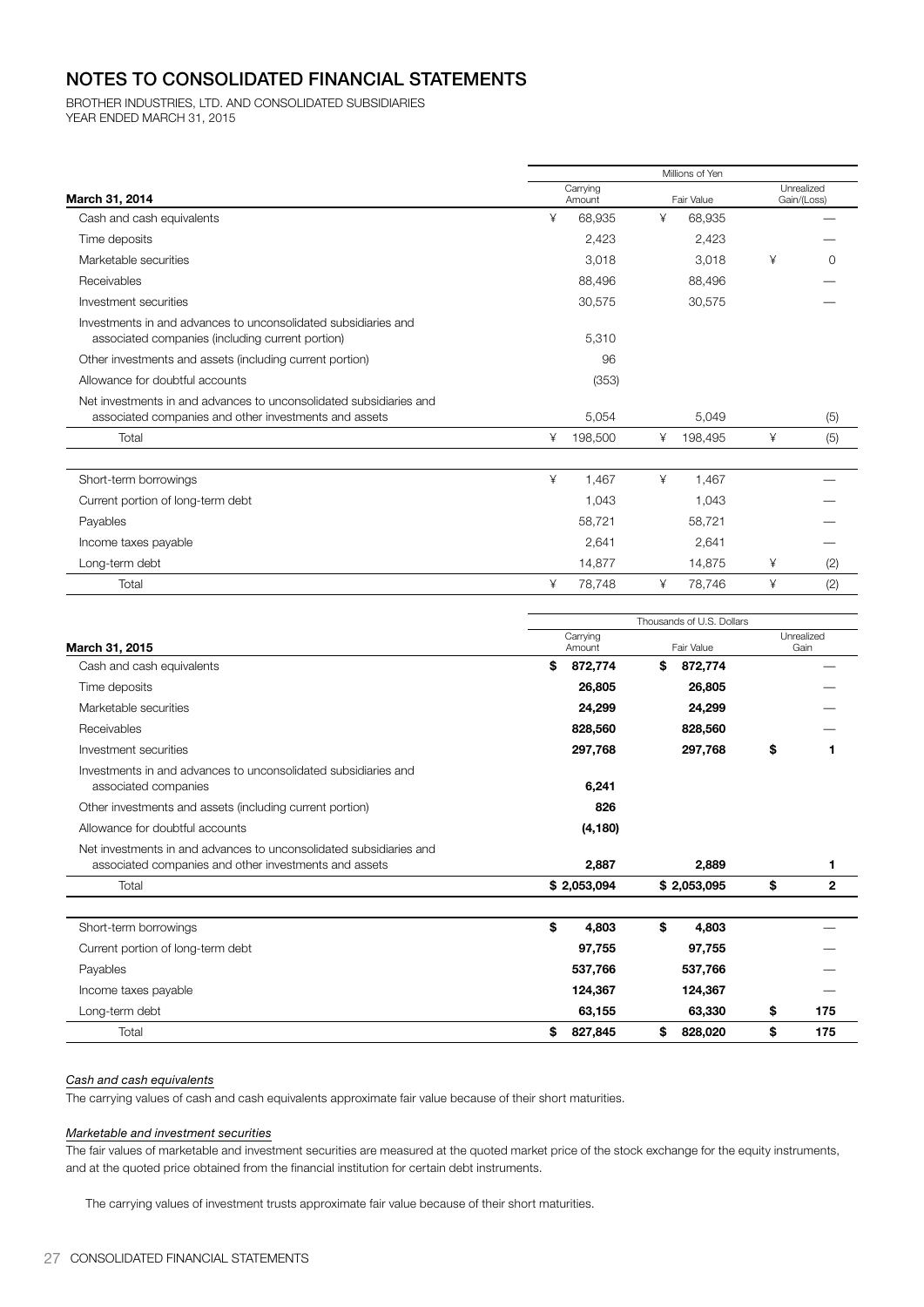The fair value information for marketable and investment securities by classification is included in Note 4.

## *Receivables and payables*

The carrying values of receivables and payables approximate fair value because of their short maturities.

# *Short-term borrowings, current portion of long-term debt and long-term debt*

The carrying values of short-term borrowings and current portion of long-term bank loans approximate fair value because of their short maturities.

The fair values of long-term bank loans are determined by discounting the total balance of principal and interest at a rate which reflects the remaining term of the loan and the Group's credit risk.

Carrying amounts of lease obligations approximate fair value because neither the risk free rate nor the Group's credit profile has changed significantly since the date of lease inception.

## *Income taxes payable*

The carrying values of income taxes payable approximate fair value because of their short maturities.

# *Derivatives*

Information related to the fair value of derivatives is included in Note 17.

(b) Carrying amount of financial instruments whose fair value cannot be reliably determined

|                                                                                                             | Millions of Yen<br>2014<br>2015 |       |  | Thousands of<br>U.S. Dollars<br>2015 |   |        |
|-------------------------------------------------------------------------------------------------------------|---------------------------------|-------|--|--------------------------------------|---|--------|
|                                                                                                             |                                 |       |  |                                      |   |        |
| Equity securities that do not have a quoted market price in an active market                                |                                 | 1.573 |  | 1.144                                | S | 13.105 |
| Investments in limited liability partnerships that do not have a quoted market price in an<br>active market |                                 | 877   |  | 351                                  |   | 7,308  |
| Investments in and advances to unconsolidated subsidiaries and associated companies                         |                                 | 1.732 |  | 5.557                                |   | 14.433 |
| Total                                                                                                       | ¥                               | 4.182 |  | 7.053                                |   | 34.847 |

# **(5) Maturity analysis for financial assets and securities with contractual maturities**

|                                                                | Millions of Yen |                 |   |                    |   |                      |   |                    |
|----------------------------------------------------------------|-----------------|-----------------|---|--------------------|---|----------------------|---|--------------------|
|                                                                |                 | Due in One Year |   | Due after One Year |   | Due after Five Years |   |                    |
| March 31, 2015                                                 |                 | or Less         |   | through Five Years |   | through 10 Years     |   | Due after 10 Years |
| Cash and cash equivalents                                      | ¥               | 104,733         |   |                    |   |                      |   |                    |
| Time deposits                                                  |                 | 3,217           |   |                    |   |                      |   |                    |
| Marketable securities                                          |                 | 2,916           |   |                    |   |                      |   |                    |
| Receivables                                                    |                 | 99,427          |   |                    |   |                      |   |                    |
| Investment securities:                                         |                 |                 |   |                    |   |                      |   |                    |
| Held-to-maturity securities                                    |                 |                 | ¥ | 100                |   |                      |   |                    |
| Available-for-sale securities with contractual maturities      |                 |                 |   | 14,007             | ¥ | 2.120                | ¥ | 177                |
| Investments in and advances to unconsolidated subsidiaries and |                 |                 |   |                    |   |                      |   |                    |
| associated companies and other investments and assets          |                 | 18              |   | 47                 |   | 14                   |   | 769                |
| Total                                                          | ¥               | 210.311         | ¥ | 14.154             | ¥ | 2.133                | ¥ | 946                |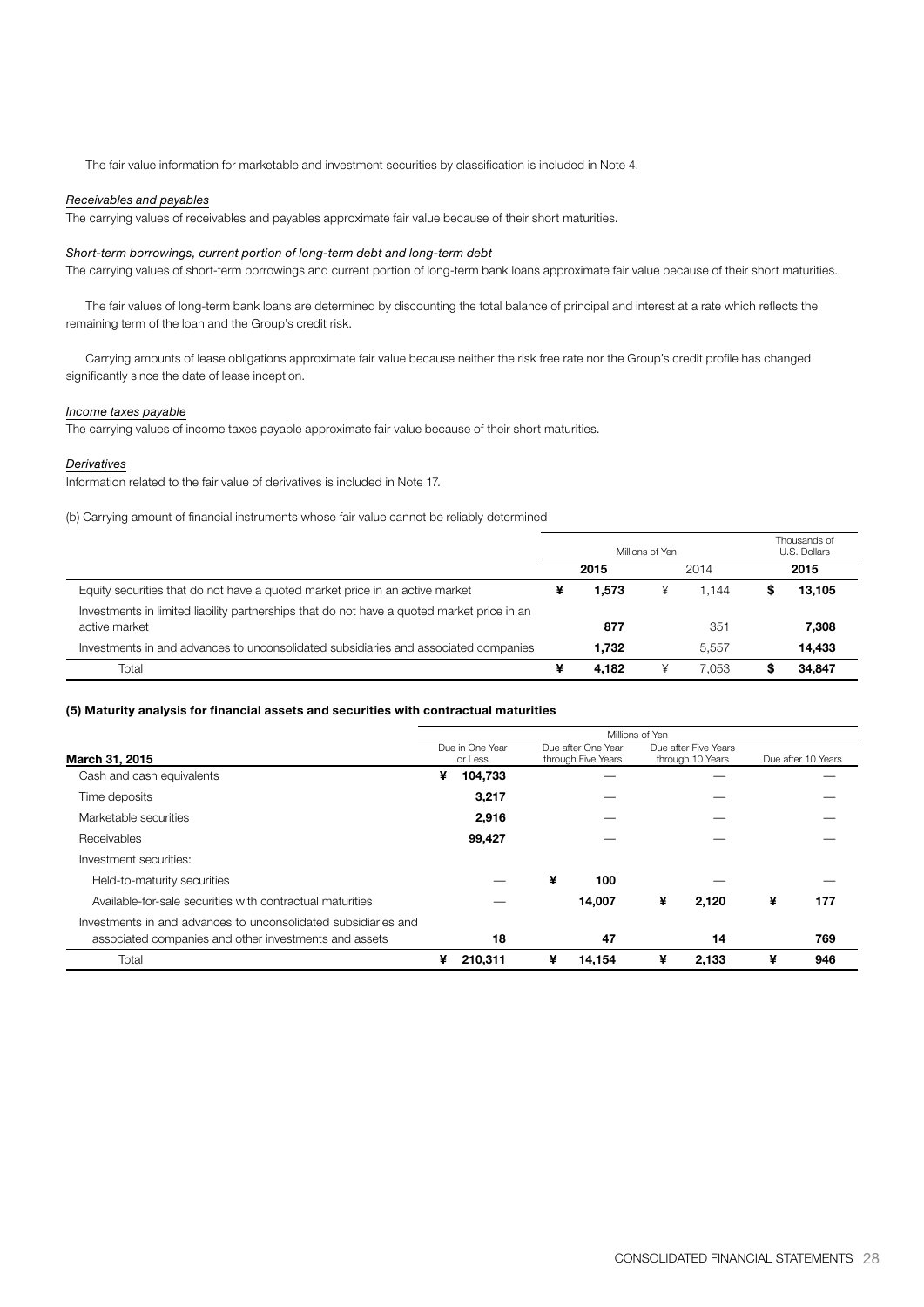BROTHER INDUSTRIES, LTD. AND CONSOLIDATED SUBSIDIARIES YEAR ENDED MARCH 31, 2015

|                                                                |   |                 | Millions of Yen |                    |   |                      |   |                    |  |
|----------------------------------------------------------------|---|-----------------|-----------------|--------------------|---|----------------------|---|--------------------|--|
|                                                                |   | Due in One Year |                 | Due after One Year |   | Due after Five Years |   |                    |  |
| March 31, 2014                                                 |   | or Less         |                 | through Five Years |   | through 10 Years     |   | Due after 10 Years |  |
| Cash and cash equivalents                                      | ¥ | 68,935          |                 |                    |   |                      |   |                    |  |
| Time deposits                                                  |   | 2,423           |                 |                    |   |                      |   |                    |  |
| Marketable securities                                          |   | 3,018           |                 |                    |   |                      |   |                    |  |
| Receivables                                                    |   | 88.496          |                 |                    |   |                      |   |                    |  |
| Investment securities:                                         |   |                 |                 |                    |   |                      |   |                    |  |
| Available-for-sale securities with contractual maturities      |   |                 | ¥               | 12.156             | ¥ | 3.296                | ¥ | 515                |  |
| Investments in and advances to unconsolidated subsidiaries and |   |                 |                 |                    |   |                      |   |                    |  |
| associated companies and other investments and assets          |   | 55              |                 | 782                |   | 294                  |   | 4,276              |  |
| Total                                                          |   | 162.926         |                 | 12.937             | ¥ | 3.590                | ¥ | 4.791              |  |

|                                                                | Thousands of U.S. Dollars |                            |    |                                          |    |                                          |    |                    |
|----------------------------------------------------------------|---------------------------|----------------------------|----|------------------------------------------|----|------------------------------------------|----|--------------------|
| March 31, 2015                                                 |                           | Due in One Year<br>or Less |    | Due after One Year<br>through Five Years |    | Due after Five Years<br>through 10 Years |    | Due after 10 Years |
| Cash and cash equivalents                                      | \$                        | 872,774                    |    |                                          |    |                                          |    |                    |
| Time deposits                                                  |                           | 26,805                     |    |                                          |    |                                          |    |                    |
| Marketable securities                                          |                           | 24,299                     |    |                                          |    |                                          |    |                    |
| Receivables                                                    |                           | 828,560                    |    |                                          |    |                                          |    |                    |
| Investment securities:                                         |                           |                            |    |                                          |    |                                          |    |                    |
| Held-to-maturity securities                                    |                           |                            | \$ | 833                                      |    |                                          |    |                    |
| Available-for-sale securities with contractual maturities      |                           |                            |    | 116,722                                  | \$ | 17,663                                   | \$ | 1,473              |
| Investments in and advances to unconsolidated subsidiaries and |                           |                            |    |                                          |    |                                          |    |                    |
| associated companies and other investments and assets          |                           | 153                        |    | 391                                      |    | 113                                      |    | 6,409              |
| Total                                                          |                           | \$1,752,592                | \$ | 117.947                                  | \$ | 17,777                                   | S  | 7,882              |

Please see Note 8 for annual maturities of long-term debt.

# **17. DERIVATIVES**

The Group enters into foreign currency forward contracts and currency option contracts to hedge foreign exchange risk associated with certain assets and liabilities denominated in foreign currencies. The Group also enters into interest rate swap contracts to manage its interest rate exposures on certain liabilities.

All derivative transactions are entered into to hedge foreign currency exposures incorporated within the Group's business. Accordingly, market risk in these derivatives is basically offset by opposite movements in the value of hedged assets or liabilities.

Because the counterparties to these derivatives are limited to major international financial institutions with high credit ratings, the Group does not anticipate any losses arising from credit risk.

Derivative transactions entered into by the Group have been made in accordance with internal policies which regulate the authorization and credit limit amount.

The contract or notional amounts of derivatives which are shown in the following table do not represent the amounts exchanged by the parties and do not measure the Group's exposure to credit or market risk.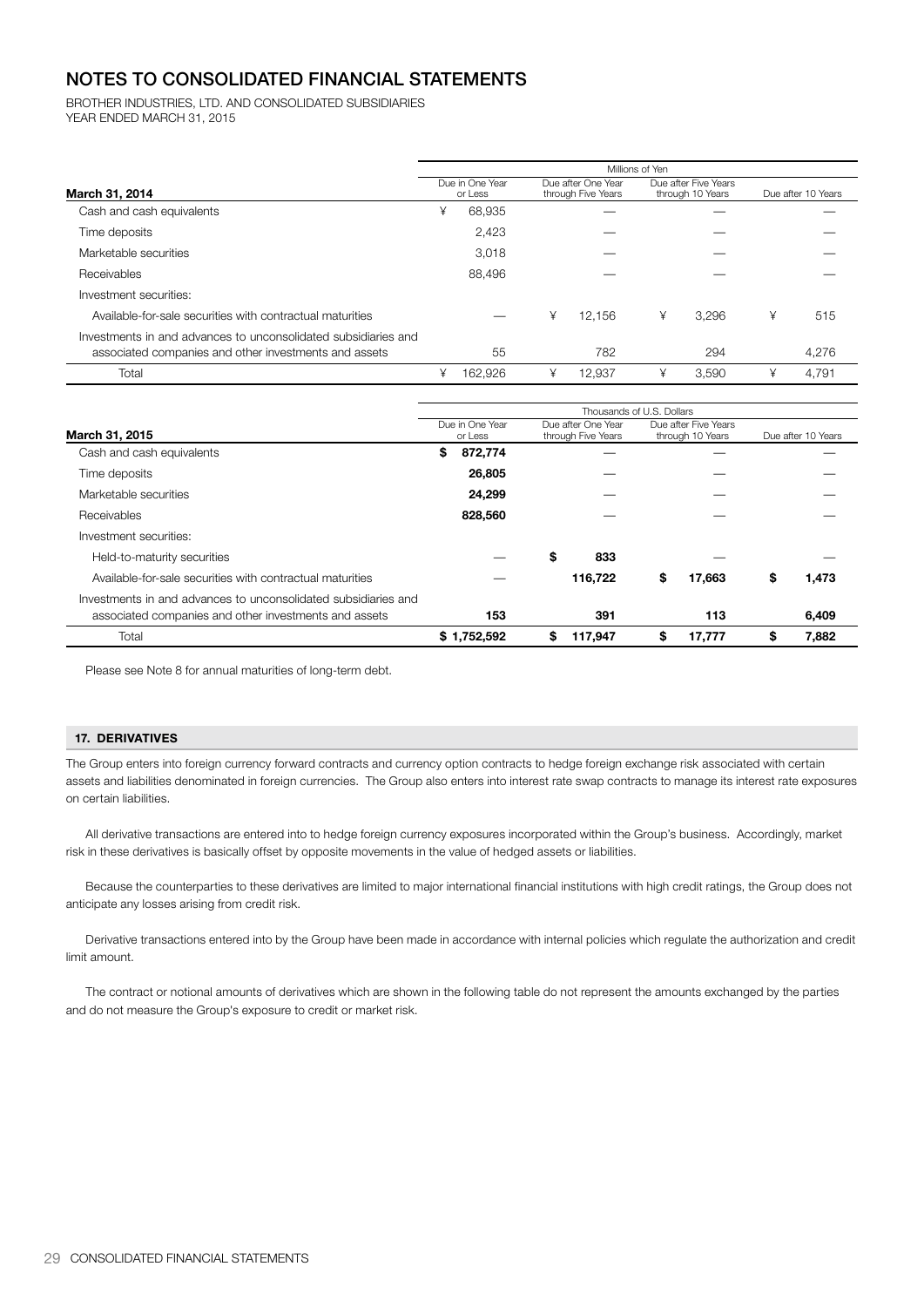|   |         | Contract Amount                                                                                                                                                                           |                    |                           | Unrealized                                         |              |
|---|---------|-------------------------------------------------------------------------------------------------------------------------------------------------------------------------------------------|--------------------|---------------------------|----------------------------------------------------|--------------|
|   |         |                                                                                                                                                                                           | Value              |                           | Gain/(Loss)                                        |              |
|   |         |                                                                                                                                                                                           |                    |                           |                                                    |              |
|   |         |                                                                                                                                                                                           |                    |                           |                                                    |              |
|   |         |                                                                                                                                                                                           |                    |                           |                                                    | $\mathbf{1}$ |
|   |         |                                                                                                                                                                                           |                    |                           |                                                    | 412          |
|   |         |                                                                                                                                                                                           |                    |                           |                                                    | (9)          |
|   |         |                                                                                                                                                                                           |                    |                           |                                                    | (140)        |
|   | 669     |                                                                                                                                                                                           |                    | 6                         |                                                    | 6            |
|   | 323     | $\overline{\phantom{0}}$                                                                                                                                                                  |                    |                           |                                                    | (2)          |
|   | 145     |                                                                                                                                                                                           |                    | (1)                       |                                                    | (1)          |
|   | 311     |                                                                                                                                                                                           |                    | (6)                       |                                                    | (6)          |
|   | 443     |                                                                                                                                                                                           |                    | 1                         |                                                    | $\mathbf{1}$ |
|   |         |                                                                                                                                                                                           |                    |                           |                                                    |              |
| ¥ | 2,484   |                                                                                                                                                                                           | ¥                  | 27                        | ¥                                                  | 27           |
|   | 53      |                                                                                                                                                                                           |                    | (1)                       |                                                    | (1)          |
|   | 25      |                                                                                                                                                                                           |                    | (0)                       |                                                    | (0)          |
|   | 103,351 |                                                                                                                                                                                           |                    | (2,828)                   |                                                    | (2,828)      |
|   |         |                                                                                                                                                                                           |                    |                           |                                                    |              |
|   |         |                                                                                                                                                                                           |                    |                           |                                                    |              |
|   |         |                                                                                                                                                                                           |                    |                           |                                                    |              |
| ¥ | 16,551  |                                                                                                                                                                                           | ¥                  | 12                        | ¥                                                  | (12)         |
|   |         |                                                                                                                                                                                           |                    |                           |                                                    |              |
|   | 248     |                                                                                                                                                                                           |                    | 37                        |                                                    | (36)         |
|   |         |                                                                                                                                                                                           |                    |                           |                                                    |              |
|   |         |                                                                                                                                                                                           |                    | 13                        |                                                    | (13)         |
|   |         |                                                                                                                                                                                           |                    |                           |                                                    |              |
|   |         |                                                                                                                                                                                           |                    |                           |                                                    |              |
|   |         |                                                                                                                                                                                           |                    |                           |                                                    |              |
|   |         |                                                                                                                                                                                           |                    |                           |                                                    | 40           |
|   |         |                                                                                                                                                                                           |                    |                           |                                                    |              |
|   |         |                                                                                                                                                                                           |                    |                           |                                                    | (1)          |
|   |         |                                                                                                                                                                                           |                    |                           |                                                    |              |
|   |         |                                                                                                                                                                                           |                    |                           |                                                    | 3            |
|   |         |                                                                                                                                                                                           |                    |                           |                                                    |              |
|   | ¥<br>¥  | Contract<br>Amount<br>13,642<br>5,035<br>578<br>24,651<br>$\left($<br>(1)<br>3,124<br>$\left( \rightarrow \right)$<br>1,562<br>$\left(\right)$<br>111<br>(1)<br>16,551<br>$\left(\right)$ | Due after One Year | Millions of Yen<br>¥<br>¥ | Fair<br>1<br>412<br>(9)<br>(140)<br>(2)<br>40<br>3 | ¥<br>¥       |

# *Derivative transactions to which hedge accounting is not applied at March 31, 2015 and 2014*

Notes: 1) The fair values of derivative transactions are measured at the quoted price obtained from the financial institution.

2) Certain option premiums are not received or paid because these currency option contracts are zero cost option contracts in which the premiums of the written options are the same as those paid for the options that are purchased.

3) Hedge accounting is not applied to a certain portion of foreign currency forward contracts used for financing the acquisition of subsidiaries' shares which do not qualify for hedge accounting.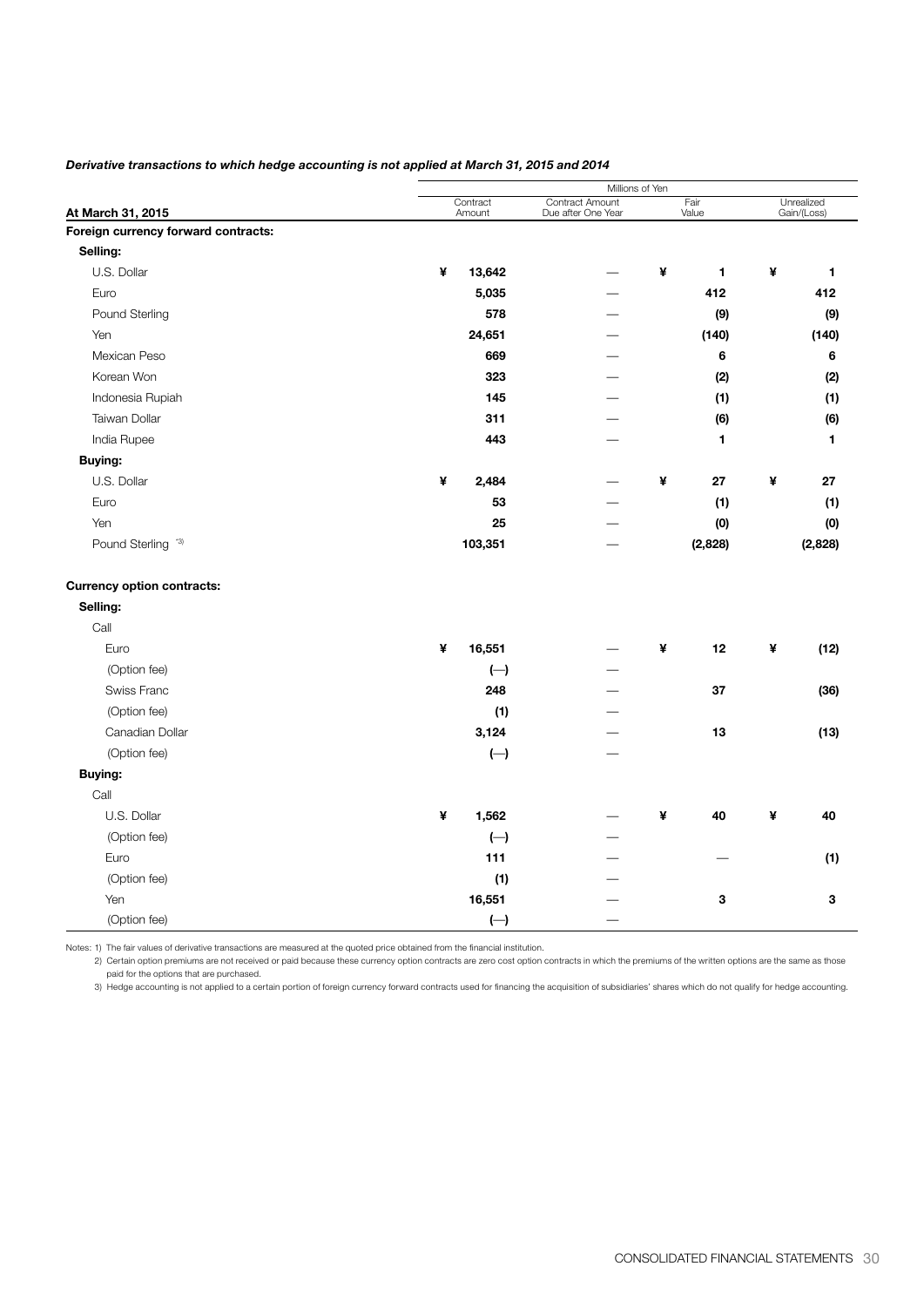BROTHER INDUSTRIES, LTD. AND CONSOLIDATED SUBSIDIARIES YEAR ENDED MARCH 31, 2015

|                                             | Millions of Yen |                                                                               |                                       |   |                         |                           |                     |  |  |
|---------------------------------------------|-----------------|-------------------------------------------------------------------------------|---------------------------------------|---|-------------------------|---------------------------|---------------------|--|--|
| At March 31, 2014                           |                 | Contract<br>Amount                                                            | Contract Amount<br>Due after One Year |   | Fair<br>Value           | Unrealized<br>Gain/(Loss) |                     |  |  |
| Foreign currency forward contracts:         |                 |                                                                               |                                       |   |                         |                           |                     |  |  |
| Selling:                                    |                 |                                                                               |                                       |   |                         |                           |                     |  |  |
| U.S. Dollar                                 | ¥               | 11,494                                                                        |                                       | ¥ | 14                      | ¥                         | 14                  |  |  |
| Euro                                        |                 | 3,076                                                                         |                                       |   | (464)                   |                           | (464)               |  |  |
| Pound Sterling                              |                 | 443                                                                           |                                       |   | (83)                    |                           | (83)                |  |  |
| Yen                                         |                 | 31,502                                                                        |                                       |   | 243                     |                           | 243                 |  |  |
| Mexican Peso                                |                 | 754                                                                           |                                       |   | (4)                     |                           | (4)                 |  |  |
| Korean Won                                  |                 | 295                                                                           |                                       |   | (3)                     |                           | (3)                 |  |  |
| Indonesia Rupiah                            |                 | 64                                                                            |                                       |   | (2)                     |                           | (2)                 |  |  |
| Taiwan Dollar                               |                 | 207                                                                           |                                       |   | $\mathbf{1}$            |                           | 1                   |  |  |
| India Rupee                                 |                 | 288                                                                           |                                       |   | (18)                    |                           | (18)                |  |  |
| Philippine Peso                             |                 | 14                                                                            |                                       |   | $\mathbf 0$             |                           | $\mathsf{O}\xspace$ |  |  |
| <b>Buying:</b>                              |                 |                                                                               |                                       |   |                         |                           |                     |  |  |
| U.S. Dollar                                 | ¥               | 3,635                                                                         |                                       | ¥ | (19)                    | ¥                         | (19)                |  |  |
| Euro                                        |                 | 256                                                                           |                                       |   | (0)                     |                           | (0)                 |  |  |
| Yen                                         |                 | 1,764                                                                         |                                       |   | (36)                    |                           | (36)                |  |  |
| Swiss Franc                                 |                 | 1,706                                                                         |                                       |   | 32                      |                           | 32                  |  |  |
| <b>Currency option contracts:</b>           |                 |                                                                               |                                       |   |                         |                           |                     |  |  |
| Selling:                                    |                 |                                                                               |                                       |   |                         |                           |                     |  |  |
| Call                                        |                 |                                                                               |                                       |   |                         |                           |                     |  |  |
| Euro                                        | ¥               | 5,099                                                                         |                                       | ¥ | 491                     | ¥                         | (302)               |  |  |
| (Option fee)                                |                 | (189)                                                                         |                                       |   |                         |                           |                     |  |  |
| Pound Sterling                              |                 | 149                                                                           |                                       |   | 16                      |                           | (11)                |  |  |
| (Option fee)                                |                 | (5)                                                                           |                                       |   |                         |                           |                     |  |  |
| Swiss Franc                                 |                 | 588                                                                           |                                       |   | $\mathsf O$             |                           | (0)                 |  |  |
| (Option fee)                                |                 | $\left(\rightleftarrow\right)$                                                |                                       |   |                         |                           |                     |  |  |
| Canadian Dollar                             |                 | 2,676                                                                         |                                       |   | 17                      |                           | (17)                |  |  |
| (Option fee)                                |                 | $\left(\rightleftarrow\right)$                                                |                                       |   |                         |                           |                     |  |  |
| <b>Buying:</b>                              |                 |                                                                               |                                       |   |                         |                           |                     |  |  |
| Call                                        |                 |                                                                               |                                       |   |                         |                           |                     |  |  |
| U.S. Dollar                                 | ¥               | 1,338                                                                         |                                       | ¥ | 21                      | ¥                         | 21                  |  |  |
| (Option fee)                                |                 | $\left( \begin{matrix} - & \\ & \end{matrix} \right)$                         |                                       |   |                         |                           |                     |  |  |
| Euro                                        |                 | 319                                                                           |                                       |   | (2)                     |                           | (2)                 |  |  |
| (Option fee)                                |                 | $\left( \begin{matrix} \text{ } \\ \text{ } \\ \text{ } \end{matrix} \right)$ |                                       |   |                         |                           |                     |  |  |
| Yen                                         |                 | 2,624                                                                         |                                       |   | $\overline{\mathbf{c}}$ |                           | (103)               |  |  |
| (Option fee)                                |                 | (105)                                                                         |                                       |   |                         |                           |                     |  |  |
| Interest rate swaps:                        | ¥               | 250                                                                           |                                       | ¥ | (1)                     | ¥                         | (1)                 |  |  |
| (fixed rate payment, floating rate receipt) |                 |                                                                               |                                       |   |                         |                           |                     |  |  |

Notes: 1) The fair values of derivative transactions are measured at the quoted price obtained from the financial institution.

2) Certain option premiums are not received or paid because these currency option contracts are zero cost option contracts in which the premiums of the written options are the same as those paid for the options that are purchased.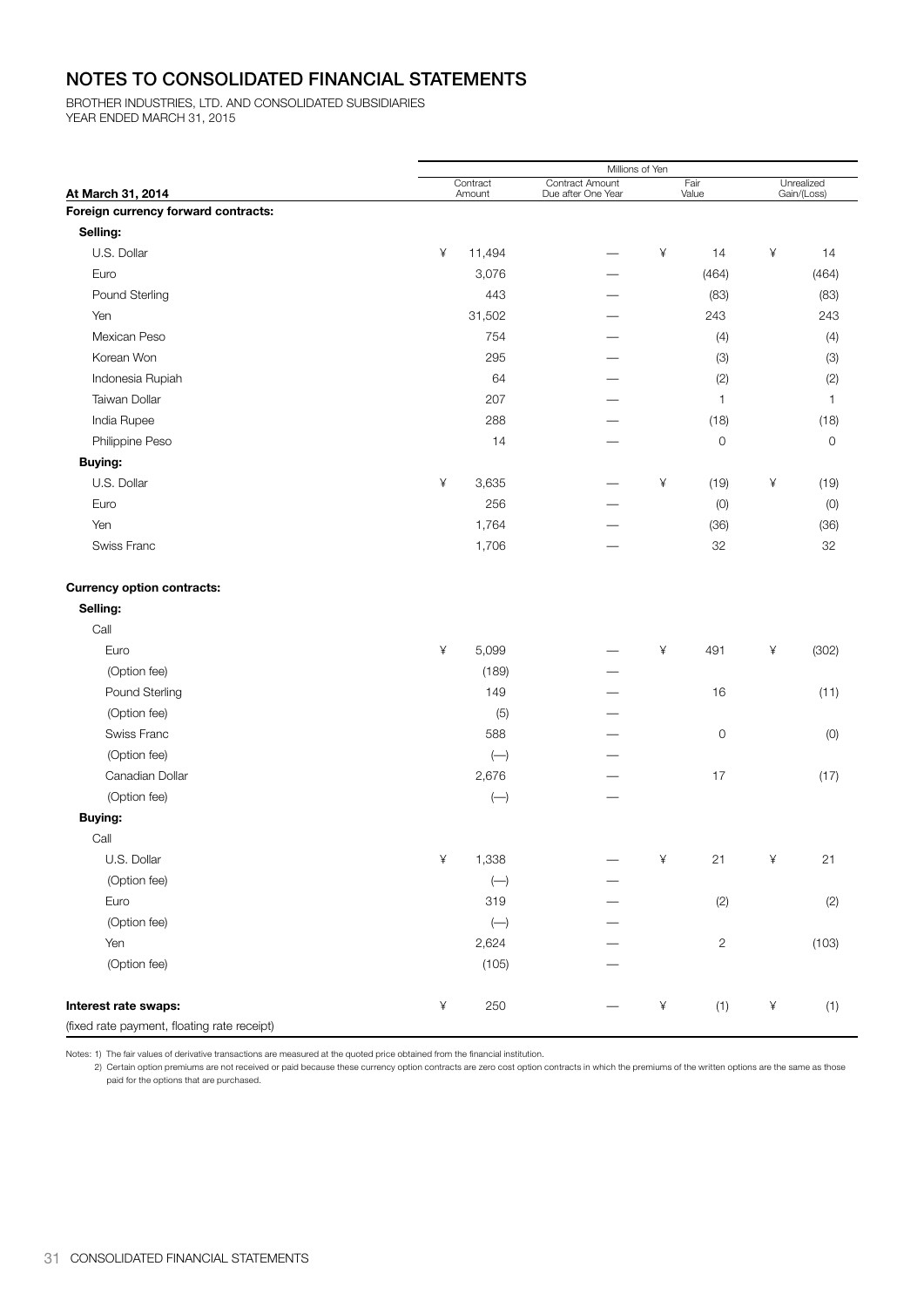|                                     |                    |                              | Thousands of U.S. Dollars             |      |           |                           |           |
|-------------------------------------|--------------------|------------------------------|---------------------------------------|------|-----------|---------------------------|-----------|
| At March 31, 2015                   | Contract<br>Amount |                              | Contract Amount<br>Due after One Year | Fair |           | Unrealized<br>Gain/(Loss) |           |
| Foreign currency forward contracts: |                    |                              |                                       |      | Value     |                           |           |
| Selling:                            |                    |                              |                                       |      |           |                           |           |
| U.S. Dollar                         | \$                 | 113,681                      |                                       | \$   | 11        | \$                        | 11        |
| Euro                                |                    | 41,956                       |                                       |      | 3,434     |                           | 3,434     |
| Pound Sterling                      |                    | 4,813                        |                                       |      | (79)      |                           | (79)      |
| Yen                                 |                    | 205,427                      |                                       |      | (1, 164)  |                           | (1, 164)  |
| Mexican Peso                        |                    | 5,573                        |                                       |      | 53        |                           | 53        |
| Korean Won                          |                    | 2,689                        |                                       |      | (14)      |                           | (14)      |
| Indonesia Rupiah                    |                    | 1,211                        |                                       |      | (8)       |                           | (8)       |
| Taiwan Dollar                       |                    | 2,594                        |                                       |      | (50)      |                           | (50)      |
| India Rupee                         |                    | 3,693                        |                                       |      | $\bf 7$   |                           | $\bf 7$   |
| <b>Buying:</b>                      |                    |                              |                                       |      |           |                           |           |
| U.S. Dollar                         | \$                 | 20,698                       |                                       | \$   | 226       | \$                        | 226       |
| Euro                                |                    | 440                          |                                       |      | (6)       |                           | (6)       |
| Yen                                 |                    | 211                          |                                       |      | (3)       |                           | (3)       |
| Pound Sterling *3)                  |                    | 861,254                      |                                       |      | (23, 567) |                           | (23, 567) |
| <b>Currency option contracts:</b>   |                    |                              |                                       |      |           |                           |           |
| Selling:                            |                    |                              |                                       |      |           |                           |           |
| Call                                |                    |                              |                                       |      |           |                           |           |
| Euro                                | \$                 | 137,922                      |                                       | \$   | 102       | \$                        | (102)     |
| (Option fee)                        |                    | $\left( \rightarrow \right)$ |                                       |      |           |                           |           |
| Swiss Franc                         |                    | 2,063                        |                                       |      | 308       |                           | (299)     |
| (Option fee)                        |                    | (9)                          |                                       |      |           |                           |           |
| Canadian Dollar                     |                    | 26,037                       |                                       |      | 110       |                           | (110)     |
| (Option fee)                        |                    | $\left(\rightarrow\right)$   |                                       |      |           |                           |           |
| <b>Buying:</b>                      |                    |                              |                                       |      |           |                           |           |
| Call                                |                    |                              |                                       |      |           |                           |           |
| U.S. Dollar                         | \$                 | 13,018                       |                                       | \$   | 334       | \$                        | 334       |
| (Option fee)                        |                    | $\left(\right)$              |                                       |      |           |                           |           |
| Euro                                |                    | 923                          |                                       |      |           |                           | (8)       |
| (Option fee)                        |                    | (8)                          |                                       |      |           |                           |           |
| Yen                                 |                    | 137,922                      |                                       |      | 27        |                           | 27        |
| (Option fee)                        |                    | $\left( \rightarrow \right)$ |                                       |      |           |                           |           |

Notes: 1) The fair values of derivative transactions are measured at the quoted price obtained from the financial institution.

2) Certain option premiums are not received or paid because these currency option contracts are zero cost option contracts in which the premiums of the written options are the same as those paid for the options that are purchased.

3) Hedge accounting is not applied to a certain portion of foreign currency forward contracts used for financing the acquisition of subsidiaries' shares which do not qualify for hedge accounting.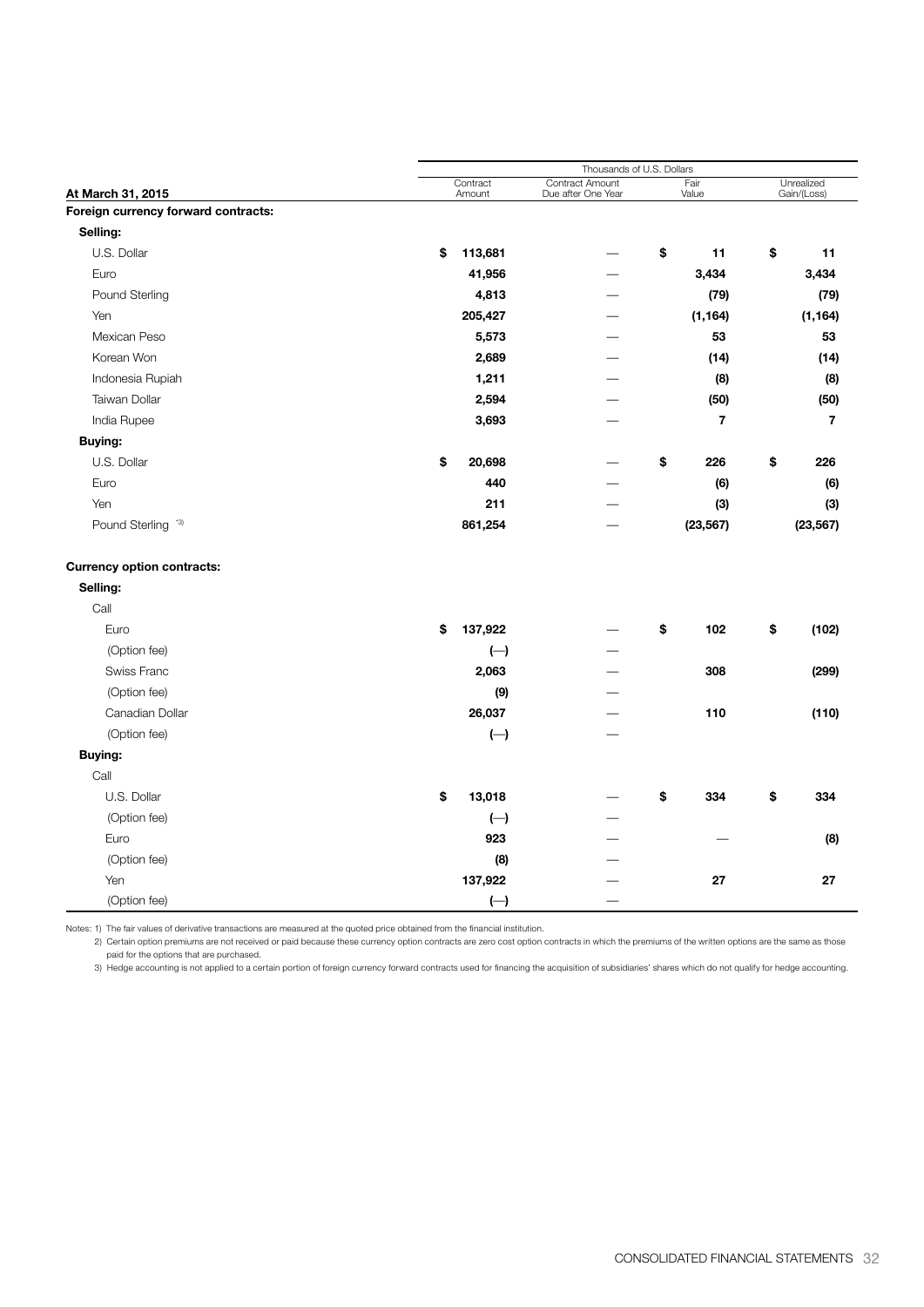BROTHER INDUSTRIES, LTD. AND CONSOLIDATED SUBSIDIARIES YEAR ENDED MARCH 31, 2015

# *Derivative transactions to which hedge accounting is applied at March 31, 2015 and 2014*

|                                     | Millions of Yen                                                                 |                           |                                                     |                |  |  |  |  |  |
|-------------------------------------|---------------------------------------------------------------------------------|---------------------------|-----------------------------------------------------|----------------|--|--|--|--|--|
| At March 31, 2015                   | Hedged Item                                                                     | Contract Amount           | Contract Amount<br>Due after One Year<br>Fair Value |                |  |  |  |  |  |
| Foreign currency forward contracts: |                                                                                 |                           |                                                     |                |  |  |  |  |  |
| Selling:                            |                                                                                 |                           |                                                     |                |  |  |  |  |  |
| Euro                                | Receivables                                                                     | ¥<br>28,888               |                                                     | ¥<br>2,259     |  |  |  |  |  |
| Pound Sterling                      | Receivables                                                                     | 7,141                     |                                                     | 50             |  |  |  |  |  |
| Korean Won                          | Receivables                                                                     | 129                       |                                                     | (2)            |  |  |  |  |  |
| <b>Taiwan Dollar</b>                | Receivables                                                                     | 122                       |                                                     | $\mathbf{2}$   |  |  |  |  |  |
| India Rupee                         | Receivables                                                                     | 143                       |                                                     | (2)            |  |  |  |  |  |
| Buying:                             |                                                                                 |                           |                                                     |                |  |  |  |  |  |
| Pound Sterling *2)                  | Forecasted transactions<br>for investments denominated<br>in foreign currencies | 103,351                   |                                                     | (2,968)        |  |  |  |  |  |
|                                     |                                                                                 | Millions of Yen           |                                                     |                |  |  |  |  |  |
| At March 31, 2014                   | Hedged Item                                                                     | Contract Amount           | Contract Amount<br>Due after One Year               | Fair Value     |  |  |  |  |  |
| Foreign currency forward contracts: |                                                                                 |                           |                                                     |                |  |  |  |  |  |
| Selling:                            |                                                                                 |                           |                                                     |                |  |  |  |  |  |
| U.S. Dollar                         | Receivables                                                                     | 104<br>¥                  |                                                     | ¥<br>(0)       |  |  |  |  |  |
| Euro                                | Receivables                                                                     | 43,218                    |                                                     | (2,031)        |  |  |  |  |  |
| Pound Sterling                      | Receivables                                                                     | 5,027                     |                                                     | (323)          |  |  |  |  |  |
| Korean Won                          | Receivables                                                                     | 97                        |                                                     | $\Omega$       |  |  |  |  |  |
| Indonesia Rupiah                    | Receivables                                                                     | 79                        |                                                     | (3)            |  |  |  |  |  |
| <b>Taiwan Dollar</b>                | Receivables                                                                     | 70                        |                                                     | 3              |  |  |  |  |  |
| India Rupee                         | Receivables                                                                     | 95                        |                                                     | (9)            |  |  |  |  |  |
| Philippine Peso                     | Receivables                                                                     | 248                       |                                                     | $\overline{7}$ |  |  |  |  |  |
|                                     |                                                                                 | Thousands of U.S. Dollars |                                                     |                |  |  |  |  |  |
| At March 31, 2015                   | Hedged Item                                                                     | Contract Amount           | Contract Amount<br>Due after One Year               | Fair Value     |  |  |  |  |  |
| Foreign currency forward contracts: |                                                                                 |                           |                                                     |                |  |  |  |  |  |
| Selling:                            |                                                                                 |                           |                                                     |                |  |  |  |  |  |
| Euro                                | Receivables                                                                     | 240,732<br>S              |                                                     | 18,826<br>\$   |  |  |  |  |  |
| Pound Sterling                      | Receivables                                                                     | 59,510                    |                                                     | 413            |  |  |  |  |  |

Korean Won Receivables **1,071** – **(14)** Taiwan Dollar **14**<br>Taiwan Dollar **14** India Rupee **1,192** – **1,192** – **(13) Buying:** Pound Sterling \*2) Forecasted transactions for investments denominated in foreign currencies **861,254** – **(24,736)**

Notes: 1) The fair values of derivative transactions are measured at the quoted price obtained from the financial institution.

2) Hedge accounting is applied to a certain portion of foreign currency forward contracts used for financing the acquisition of subsidiaries' shares which qualify for hedge accounting because of high correlation and effectiveness between the hedging instruments and the hedged items.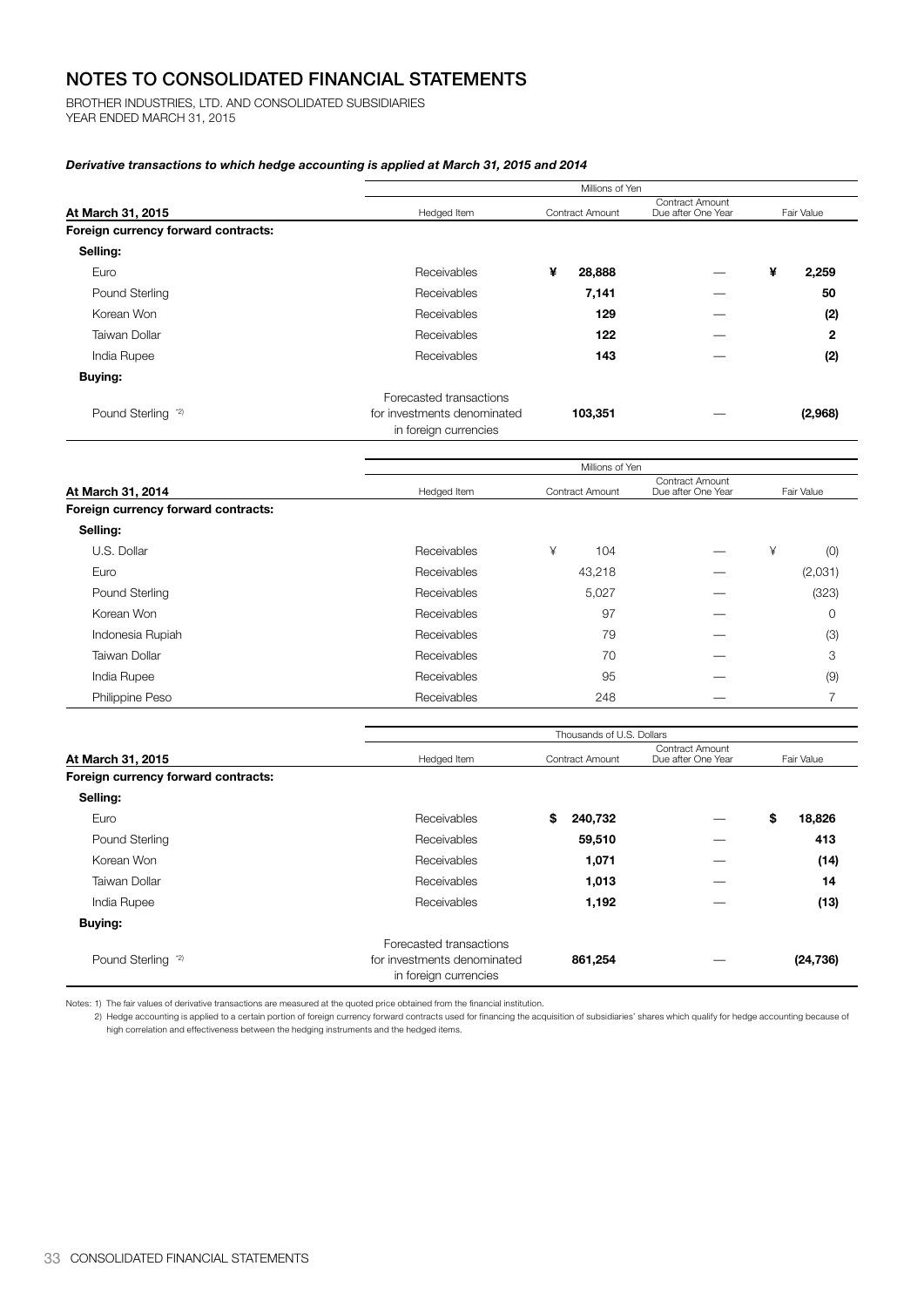# **18. OTHER COMPREHENSIVE INCOME**

The components of other comprehensive income for the years ended March 31, 2015 and 2014, were as follows:

|                                                      |   | Millions of Yen<br>2015 |   | Millions of Yen<br>2014  |    | Thousands of<br>U.S. Dollars |  |
|------------------------------------------------------|---|-------------------------|---|--------------------------|----|------------------------------|--|
|                                                      |   |                         |   |                          |    | 2015                         |  |
| Unrealized gain on available-for-sale securities:    |   |                         |   |                          |    |                              |  |
| Gains arising during the year                        | ¥ | 4,466                   | ¥ | 2,152                    | \$ | 37,216                       |  |
| Reclassification adjustments to profit or loss       |   | (238)                   |   | (787)                    |    | (1,986)                      |  |
| Amount before income tax effect                      |   | 4,228                   |   | 1,365                    |    | 35,231                       |  |
| Income tax effect                                    |   | (1,292)                 |   | 154                      |    | (10, 770)                    |  |
| Total                                                | ¥ | 2,935                   | ¥ | 1,520                    | \$ | 24,461                       |  |
| Deferred loss on derivatives under hedge accounting: |   |                         |   |                          |    |                              |  |
| Losses arising during the year                       | ¥ | (693)                   | ¥ | (15,035)                 | \$ | (5,773)                      |  |
| Reclassification adjustment to profit or loss        |   | 2,399                   |   | 13,374                   |    | 19,988                       |  |
| Amount before income tax effect                      |   | 1,706                   |   | (1,661)                  |    | 14,215                       |  |
| Income tax effect                                    |   | (619)                   |   | 570                      |    | (5, 161)                     |  |
| Total                                                | ¥ | 1,086                   | ¥ | (1,091)                  | \$ | 9,054                        |  |
| Foreign currency translation adjustments:            |   |                         |   |                          |    |                              |  |
| Adjustments arising during the year                  | ¥ | 18,847                  | ¥ | 21,248                   | \$ | 157,057                      |  |
| Total                                                | ¥ | 18,847                  | ¥ | 21,248                   | \$ | 157,057                      |  |
| Defined retirement benefit plans:                    |   |                         |   |                          |    |                              |  |
| Adjustments arising during the year                  | ¥ | (2, 230)                |   |                          | \$ | (18, 585)                    |  |
| Reclassification adjustments to profit or loss       |   | 1,341                   |   |                          |    | 11,172                       |  |
| Amount before income tax effect                      |   | (890)                   |   |                          |    | (7, 413)                     |  |
| Income tax effect                                    |   | (205)                   |   |                          |    | (1,709)                      |  |
| Total                                                | ¥ | (1,095)                 |   | $\overline{\phantom{0}}$ | \$ | (9, 122)                     |  |
| Share of other comprehensive income in associates:   |   |                         |   |                          |    |                              |  |
| Gains arising during the year                        | ¥ | 5                       |   |                          | \$ | 39                           |  |
| Total                                                | ¥ | 5                       |   |                          | \$ | 39                           |  |
| Total other comprehensive income                     | ¥ | 21,779                  | ¥ | 21,677                   | \$ | 181,489                      |  |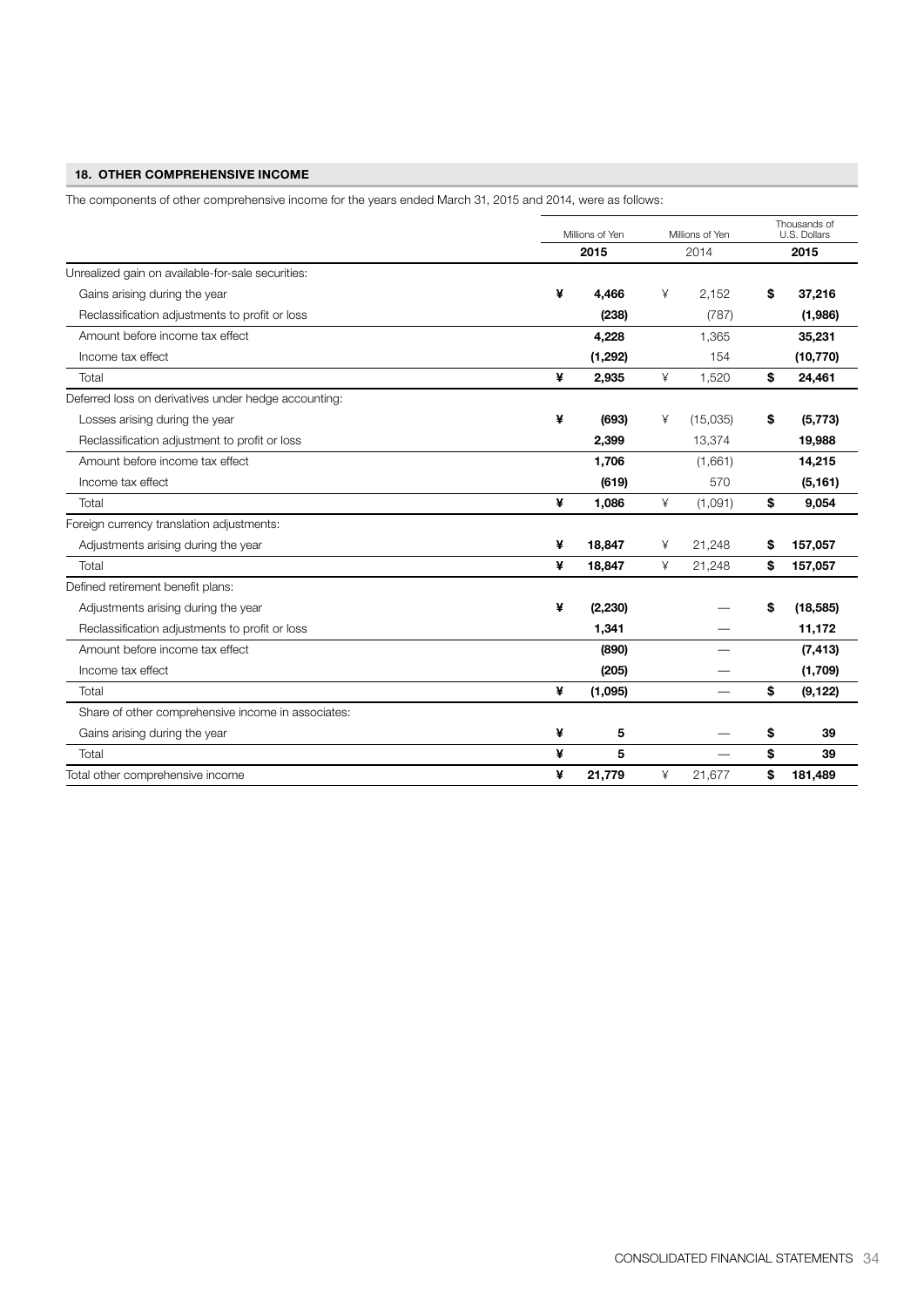BROTHER INDUSTRIES, LTD. AND CONSOLIDATED SUBSIDIARIES YEAR ENDED MARCH 31, 2015

# **19. NET INCOME PER SHARE**

Reconciliation of the differences between basic and diluted net income per share ("EPS") for the years ended March 31, 2015 and 2014, is as follows:

|                                             |            |                 | Thousands of               |   |        |            |              |
|---------------------------------------------|------------|-----------------|----------------------------|---|--------|------------|--------------|
|                                             |            | Millions of Yen | Shares                     |   | Yen    |            | U.S. Dollars |
|                                             | Net Income |                 | Weighted-Average<br>Shares |   |        | <b>EPS</b> |              |
| For the year ended March 31, 2015           |            |                 |                            |   |        |            |              |
| <b>Basic EPS</b>                            |            |                 |                            |   |        |            |              |
| Net income available to common shareholders | ¥          | 53,970          | 261,125                    | ¥ | 206.68 | S          | 1.72         |
| Effect of dilutive securities               |            |                 |                            |   |        |            |              |
| Stock acquisition rights                    |            |                 | 559                        |   |        |            |              |
| <b>Diluted EPS</b>                          |            |                 |                            |   |        |            |              |
| Net income for computation                  | ¥          | 53,970          | 261,684                    | ¥ | 206.24 | \$         | 1.72         |
|                                             |            |                 |                            |   |        |            |              |
| For the year ended March 31, 2014           |            |                 |                            |   |        |            |              |
| <b>Basic EPS</b>                            |            |                 |                            |   |        |            |              |
| Net income available to common shareholders | ¥          | 19,221          | 266,214                    | ¥ | 72.20  |            |              |
| Effect of dilutive securities               |            |                 |                            |   |        |            |              |
| Stock acquisition rights                    |            |                 | 506                        |   |        |            |              |
| <b>Diluted EPS</b>                          |            |                 |                            |   |        |            |              |
| Net income for computation                  | ¥          | 19,221          | 266,720                    | ¥ | 72.06  |            |              |

## **20. SUBSEQUENT EVENTS**

## **(1) Appropriation of Retained Earnings**

The following appropriation of retained earnings at March 31, 2015, was approved at the Company's Board of Directors' meeting held on May 15, 2015:

|                                                   | Millions of Yen | Thousands of<br>U.S. Dollars |
|---------------------------------------------------|-----------------|------------------------------|
| Year-end cash dividends of ¥15 (\$0.13) per share | 3.900           | 32.497                       |

# **(2) Acquisition of shares of Domino Printing Sciences plc**

On March 11, 2015, the Company announced the acquisition of shares of Domino Printing Sciences plc ("Domino"). On June 11, 2015, after the final approval by the court of the United Kingdom, Domino became a wholly owned consolidated subsidiary of the Company.

1) Overview of the business combination

(a) Outline of the acquired company

Name of acquired company: Domino Printing Sciences plc

(Headquarters: Cambridge, United Kingdom)

Business activities: Development, manufacture and sale of industrial printing equipment and related products

(b) Main reasons for the business combination

- Strong value proposition in industrial printing
- Reinforced growth strategy in digital printing
- Value creation through sharing of best practices by Brother and Domino
- (c) Date of the business combination
	- June 11, 2015
- (d) Legal form of the business combination

Acquisition of shares

- (e) Name after the business combination
- Domino Printing Sciences plc (no change) (f) Percentage of voting rights acquired
- 100%
- (g) Basis for determination of the acquiring company The company acquired the shares by cash.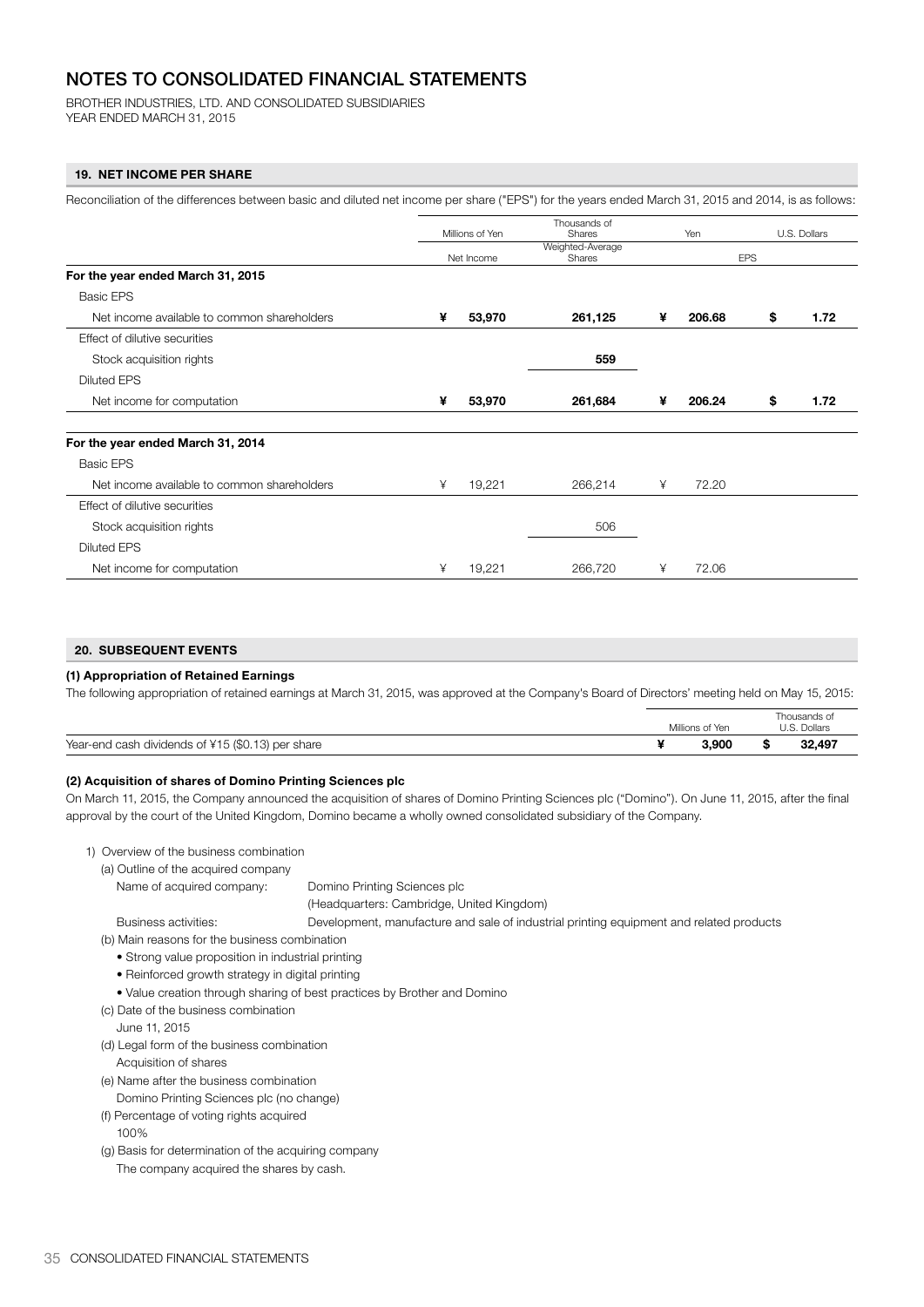2) Acquisition price and cost of the acquired company by type

| Acquisition price: |      |                                            |
|--------------------|------|--------------------------------------------|
|                    | Cash | £1,048 million                             |
|                    |      | (¥193,186 million* (\$1,609,880 thousand)) |
| Acquisition cost:  |      | £1.048 million                             |
|                    |      | (¥193,186 million* (\$1,609,880 thousand)) |
|                    |      |                                            |

The Japanese ven amounts are tentatively translated amounts.

- 3) Other fees required for acquisition
	- It is forecasted that advisory fees and other fees will be incurred. The amount of fees is to be determined.
- 4) Amount of goodwill incurred, reasons for goodwill, amortization method and period These amounts are in the process of being calculated.
- 5) Amount and breakdown of assets and liabilities received on the date of the business combination These amounts are in the process of being calculated.

## **(3) Substantial amount of borrowings for financing**

On June 15, 2015, Brother entered into a bridge loan agreement with banks for financing the acquisition of Domino shares and conducted the borrowing transaction as follows. The borrowing under the agreement is scheduled to be replaced with permanent finance.

| 1) Lenders:                        | Sumitomo Mitsui Banking Corporation, The Bank of Tokyo-Mitsubishi UFJ, Ltd. |
|------------------------------------|-----------------------------------------------------------------------------|
| 2) Aggregate amount of borrowings: | ¥175,000 million (\$1,458,333 thousand)                                     |
| 3) Interest rate:                  | One-month JPY TIBOR + spread                                                |
| 4) Execution date:                 | June 18, 2015                                                               |
| 5) Maturity date:                  | September 29, 2015                                                          |
| 6) Pledged assets:                 | None                                                                        |
|                                    |                                                                             |

# **21. SEGMENT INFORMATION**

Under ASBJ Statement No. 17, "Accounting Standard for Segment Information Disclosures" and ASBJ Guidance No. 20, "Guidance on Accounting Standard for Segment Information Disclosures," an entity is required to report financial and descriptive information about its reportable segments. Reportable segments are operating segments or aggregations of operating segments that meet specified criteria. Operating segments are components of an entity about which separate financial information is available and such information is evaluated regularly by the chief operating decision maker in deciding how to allocate resources and in assessing performance. Generally, segment information is required to be reported on the same basis as is used internally for evaluating operating segment performance and deciding how to allocate resources to operating segments.

#### **1. Description of Reportable Segments**

The Group's reportable segments are those for which separate financial information is available and regular evaluation by the Company's management is being performed in order to decide how resources are allocated among the Group. The Group consists of five segments, "Printing & Solutions," "Personal & Home," "Machinery & Solution," "Network & Contents," and "Industrial Part," in which the Group formulates and implements comprehensive strategies of products and services. "Printing & Solutions" consists of sales and production of communication printing device such as printers and All-in-Ones, and of sales and production of electronic stationary products. "Personal & Home" consists of sales and production of home sewing machines. "Machinery & Solution" consists of sales and production of industrial sewing machines and machine tools. "Network & Contents" consists of sales and production of online karaoke systems, and of content distribution services. "Industrial Part" consists of sales and production of reducers and gears.

## **2. Methods of Measurement for the Amounts of Sales, Profit (Loss), Assets and Other Items for Each Reportable Segment**

The accounting policies of each reportable segment are consistent with those disclosed in Note 2, "Summary of Significant Accounting Policies."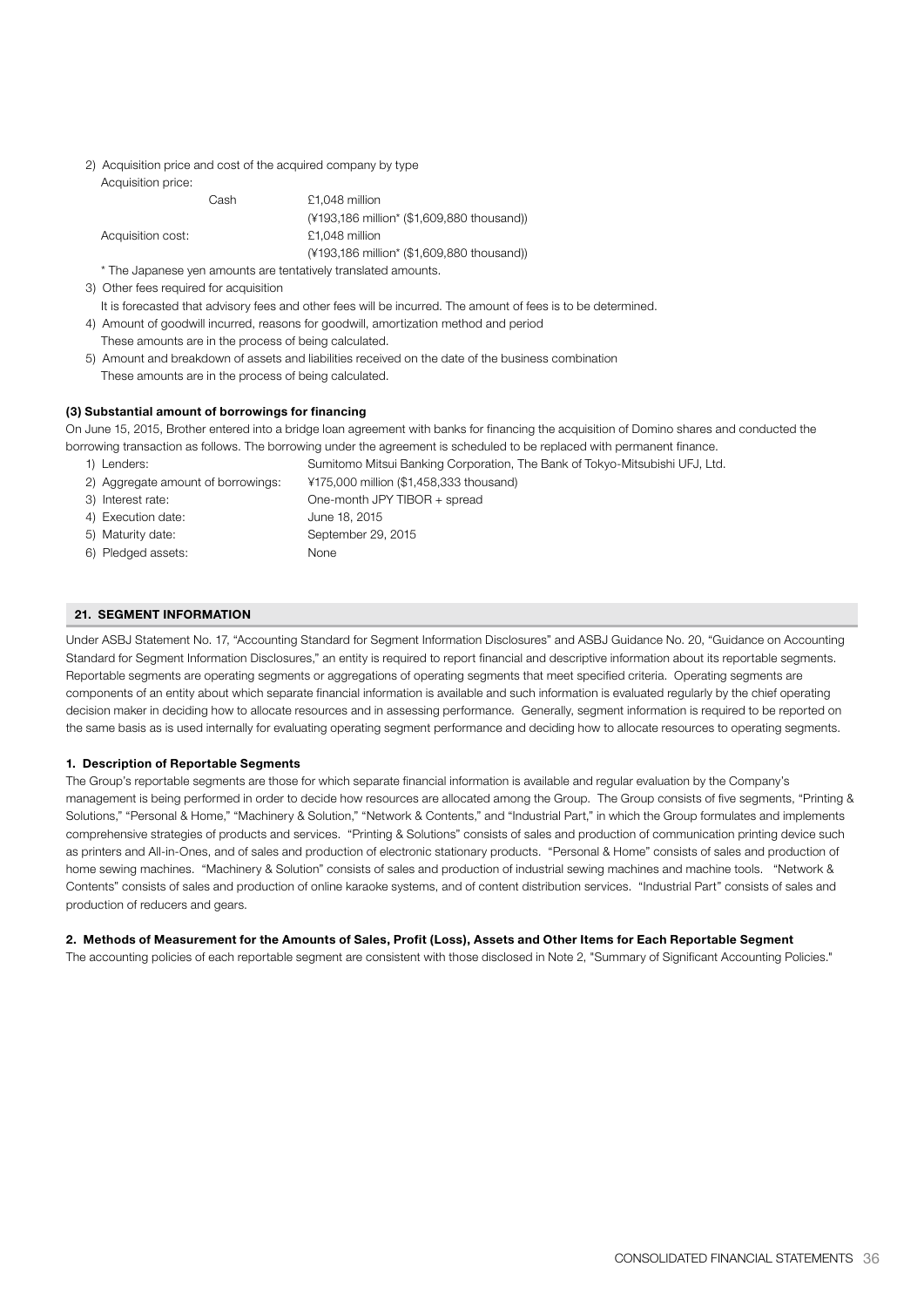BROTHER INDUSTRIES, LTD. AND CONSOLIDATED SUBSIDIARIES YEAR ENDED MARCH 31, 2015

# **3. Information about Sales, Profit (Loss), Assets and Other Items**

|                                                                    |                         |                    |                         |                       | Millions of Yen        |             |             |                                   |              |
|--------------------------------------------------------------------|-------------------------|--------------------|-------------------------|-----------------------|------------------------|-------------|-------------|-----------------------------------|--------------|
|                                                                    |                         |                    |                         |                       | 2015                   |             |             |                                   |              |
|                                                                    |                         |                    | Reportable segment      |                       |                        |             |             |                                   |              |
|                                                                    | Printing &<br>Solutions | Personal &<br>Home | Machinery &<br>Solution | Network &<br>Contents | <b>Industrial Part</b> | Others      | Total       | Reconciliations                   | Consolidated |
| Sales:                                                             |                         |                    |                         |                       |                        |             |             |                                   |              |
| Sales to external customers                                        | ¥474,257                | ¥ 51,446           | ¥100,617                | ¥ 48,950              | ¥ 17,443               | ¥ 14,524    | ¥707,238    |                                   | ¥707,238     |
| Intersegment sales or transfers                                    |                         |                    |                         |                       |                        | 13,343      | 13,343      | ¥ $(13,343)$                      |              |
| Total                                                              | ¥474,257                | 51,446<br>¥        | ¥100,617                | ¥<br>48,950           | 17,443<br>¥            | 27,867<br>¥ | ¥720,581    | ¥ $(13, 343)$                     | ¥707,238     |
| Segment profit (loss)                                              | 35,723<br>¥             | 4,929<br>¥         | 16,220<br>¥             | (856)<br>¥            | ¥<br>287               | 1,422<br>¥  | ¥<br>57,724 | ¥<br>(182)                        | 57,542<br>¥  |
| Segment assets                                                     | 338,147                 | 36,110             | 74,281                  | 36,855                | 47,020                 | 76,919      | 609,332     | (42, 102)                         | 567,230      |
| Other:                                                             |                         |                    |                         |                       |                        |             |             |                                   |              |
| Depreciation                                                       | 18,336                  | 1,198              | 1,660                   | 4,617                 | 1,457                  | 939         | 28,206      |                                   | 28,206       |
| Amortization of goodwill                                           |                         |                    | 20                      | 1,298                 |                        |             | 1,318       | $\overbrace{\phantom{123221111}}$ | 1,318        |
| Investments in associated companies                                | 38                      |                    | 536                     |                       |                        | 769         | 1,344       |                                   | 1,344        |
| Increase in property, plant and<br>equipment and intangible assets | 15,745                  | 1,215              | 4,053                   | 6,253                 | 2,840                  | 406         | 30,512      | 3,552                             | 34,064       |

|                                                                    |                         |   |                    |   |                         |   |                       |   | Millions of Yen |   |        |             |   |                   |              |
|--------------------------------------------------------------------|-------------------------|---|--------------------|---|-------------------------|---|-----------------------|---|-----------------|---|--------|-------------|---|-------------------|--------------|
|                                                                    |                         |   |                    |   |                         |   |                       |   | 2014            |   |        |             |   |                   |              |
|                                                                    |                         |   |                    |   | Reportable segment      |   |                       |   |                 |   |        |             |   |                   |              |
|                                                                    | Printing &<br>Solutions |   | Personal &<br>Home |   | Machinery &<br>Solution |   | Network &<br>Contents |   | Industrial Part |   | Others | Total       |   | Reconciliations   | Consolidated |
| Sales:                                                             |                         |   |                    |   |                         |   |                       |   |                 |   |        |             |   |                   |              |
| Sales to external customers                                        | ¥430,826                | ¥ | 43,276             | ¥ | 63,098                  |   | ¥ 47,582              |   | ¥ 16,099        | ¥ | 15,955 | ¥616,835    |   |                   | ¥616,835     |
| Intersegment sales or transfers                                    |                         |   |                    |   |                         |   |                       |   |                 |   | 10,379 | 10,379      |   | (10, 379)         |              |
| Total                                                              | ¥430,826                | ¥ | 43,276             | ¥ | 63,098                  | ¥ | 47,582                | ¥ | 16,099          | ¥ | 26,333 | ¥627,213    |   | (10, 379)         | ¥616.835     |
| Segment profit                                                     | 30.958<br>¥             | ¥ | 4,216              | ¥ | 4,991                   | ¥ | 452                   | ¥ | 1,106           | ¥ | 1,675  | 43,397<br>¥ | ¥ | (96)              | 43,301<br>¥  |
| Segment assets                                                     | 294,346                 |   | 30,496             |   | 55,569                  |   | 34,311                |   | 48,136          |   | 82.787 | 545,646     |   | (75, 673)         | 469,973      |
| Other:                                                             |                         |   |                    |   |                         |   |                       |   |                 |   |        |             |   |                   |              |
| Depreciation                                                       | 18,714                  |   | 1,018              |   | 1,492                   |   | 4,317                 |   | 1,109           |   | 963    | 27,614      |   | —                 | 27,614       |
| Amortization of goodwill                                           | 290                     |   |                    |   | 20                      |   | 1,228                 |   |                 |   |        | 1,538       |   | $\hspace{0.05cm}$ | 1,538        |
| Investments in associated companies                                | 35                      |   |                    |   | 425                     |   |                       |   |                 |   | 720    | 1,180       |   | —                 | 1,180        |
| Increase in property, plant and<br>equipment and intangible assets | 18,592                  |   | 895                |   | 2,215                   |   | 5,404                 |   | 2,252           |   | 474    | 29.832      |   | 5,027             | 34,859       |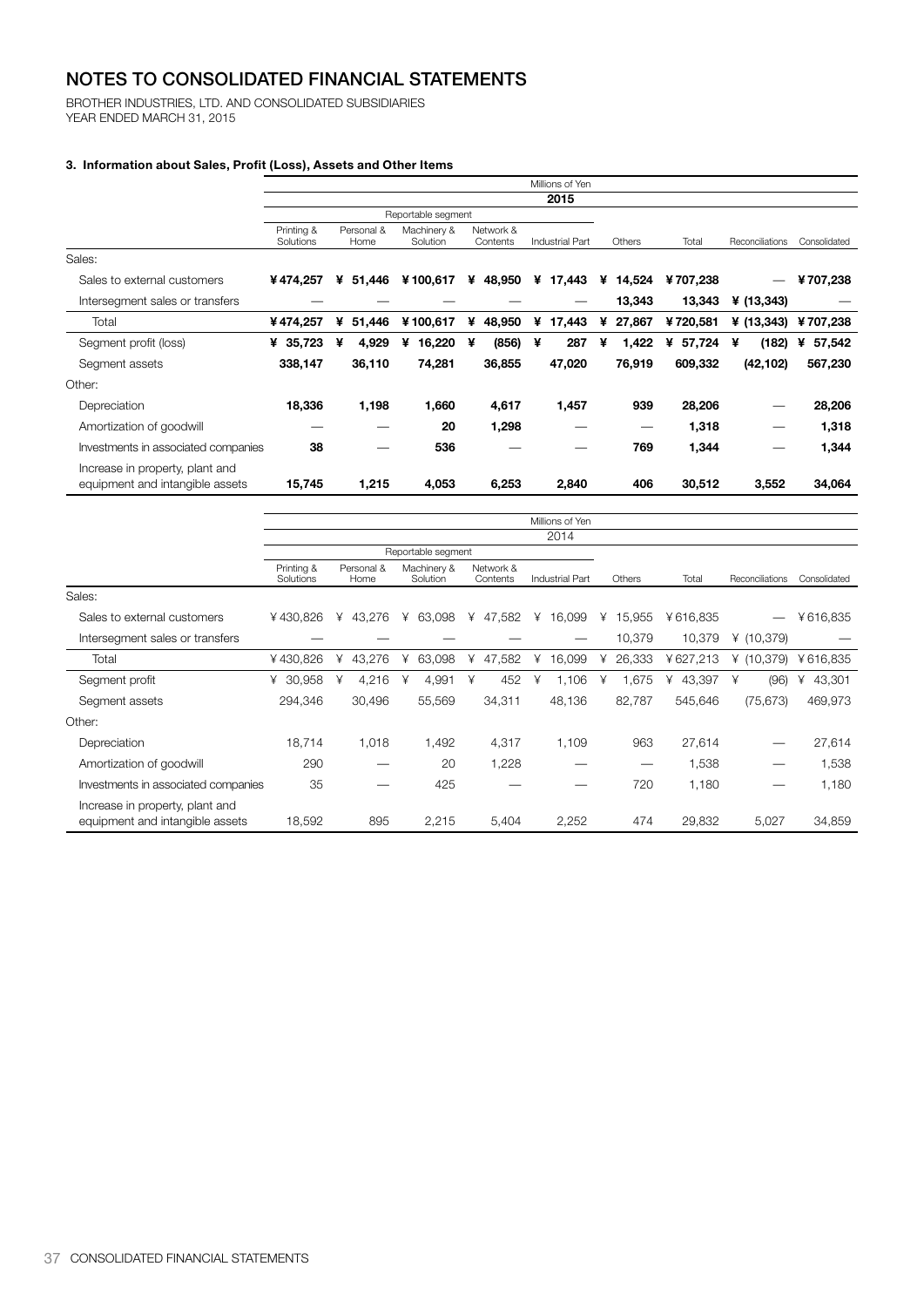|                                                                    |                         |                    |                         |                       | Thousands of U.S. Dollars |           |                                              |                      |                 |
|--------------------------------------------------------------------|-------------------------|--------------------|-------------------------|-----------------------|---------------------------|-----------|----------------------------------------------|----------------------|-----------------|
|                                                                    |                         |                    |                         |                       | 2015                      |           |                                              |                      |                 |
|                                                                    |                         |                    | Reportable segment      |                       |                           |           |                                              |                      |                 |
|                                                                    | Printing &<br>Solutions | Personal &<br>Home | Machinery &<br>Solution | Network &<br>Contents | Industrial Part           | Others    | Total                                        | Reconciliations      | Consolidated    |
| Sales:                                                             |                         |                    |                         |                       |                           |           |                                              |                      |                 |
| Sales to external customers                                        | $$3,952,143$ \$         | 428,714 \$         |                         | 838,476 \$407,917 \$  | 145,362 \$                |           | 121,036 \$5,893,647                          |                      | $-$ \$5,893,647 |
| Intersegment sales or transfers                                    |                         |                    |                         |                       |                           | 111,192   |                                              | 111,192 \$ (111,192) |                 |
| Total                                                              | \$3,952,143 \$          | 428,714 \$         | 838,476 \$              | 407,917 \$            | 145,362 \$                |           | 232,228 \$6,004,839 \$ (111,192) \$5,893,647 |                      |                 |
| Segment profit (loss)                                              | 297.688 \$<br>\$        | 41,077 \$          | 135,165 \$              | $(7, 136)$ \$         | $2,390$ \$                | 11,848 \$ | 481,031 \$                                   | $(1,517)$ \$         | 479,514         |
| Segment assets                                                     | 2,817,892               | 300,915            | 619,007                 | 307,129               | 391,835                   | 640,993   | 5,077,770                                    | (350, 850)           | 4,726,920       |
| Other:                                                             |                         |                    |                         |                       |                           |           |                                              |                      |                 |
| Depreciation                                                       | 152,797                 | 9,980              | 13,833                  | 38,473                | 12,140                    | 7,823     | 235,046                                      |                      | 235,046         |
| Amortization of goodwill                                           |                         | —                  | 166                     | 10,820                |                           |           | 10,985                                       |                      | 10,985          |
| Investments in associated companies                                | 321                     |                    | 4,466                   |                       |                           | 6,411     | 11,198                                       |                      | 11,198          |
| Increase in property, plant and<br>equipment and intangible assets | 131,205                 | 10,126             | 33,776                  | 52,110                | 23,664                    | 3,387     | 254,269                                      | 29,599               | 283,868         |

Notes:

(1) "Others" consists of real estate and other areas of business.

(2) Reconciliation amounts are as follows:

1) Reconciliation amounts of ¥13,343 million (\$111,192 thousand) and ¥10,379 million for intersegment sales or transfers as of March 31, 2015 and 2014, respectively, are for the elimination of intercompany transactions.

2) Reconciliation amounts of ¥182 million (\$1,517 thousand) and ¥96 million for segment profit as of March 31, 2015 and 2014, respectively, are for the elimination of intercompany transactions.

3) Reconciliation amounts of ¥42,102 million (\$350,850 thousand) and ¥75,673 million for segment assets as of March 31, 2015 and 2014, respectively, include elimination of intercompany balances of ¥78,381 million (\$653,175 thousand) and ¥94,973 million respectively, and corporate assets of ¥36,279 million (\$302,325 thousand) and ¥19,300 million, respectively, which are not allocated to reportable segments.

4) Reconciliation amounts of ¥3,552 million (\$29,599 thousand) and ¥5,027 million for increase in property, plant and equipment and intangible assets for the years ended March 31, 2015 and 2014, respectively, are for corporate assets that are not allocated to reportable segments.

# **4. Information about Geographical Areas**

(a) Sales

|         |   |         |                     | Millions of Yen |   |        |                 |         |
|---------|---|---------|---------------------|-----------------|---|--------|-----------------|---------|
|         |   |         |                     | 2015            |   |        |                 |         |
| Japan   |   | U.S.A.  | Americas and others | Europe          |   | China  | Asia and others | Total   |
| 127.874 | v | 184.152 | 48.679              | 174.492         | ¥ | 97.387 | 74.653          | 707.238 |
|         |   |         |                     |                 |   |        |                 |         |

|                                        |         |  |        |  |        |      | Millions of Yen |        |                 |         |
|----------------------------------------|---------|--|--------|--|--------|------|-----------------|--------|-----------------|---------|
|                                        |         |  |        |  |        | 2014 |                 |        |                 |         |
| U.S.A.<br>Americas and others<br>Japan |         |  |        |  |        |      | Europe          | China  | Asia and others | Total   |
|                                        | 126.423 |  | 57.119 |  | 47,112 |      | 163,052         | 62,748 | 60.381          | 616,835 |

|           |           |                     | Thousands of U.S. Dollars |              |                 |           |
|-----------|-----------|---------------------|---------------------------|--------------|-----------------|-----------|
|           |           |                     | 2015                      |              |                 |           |
| Japan     | J.S.A.    | Americas and others | Europe                    | China        | Asia and others | Total     |
| 1.065.617 | 1.534.603 | 405.659             | 1.454.098                 | 811.558<br>S | 622.112         | 5.893.647 |

Note: Sales are classified by country or region based on the locations of customers.

(b) Property, plant and equipment

|   |        |   |          |   |        |   |        | Millions of Yen |         |   |             |   |                 |   |         |
|---|--------|---|----------|---|--------|---|--------|-----------------|---------|---|-------------|---|-----------------|---|---------|
|   |        |   |          |   |        |   |        | 2015            |         |   |             |   |                 |   |         |
|   | Japan  |   | Americas |   | Europe |   | China  |                 | Vietnam |   | Philippines |   | Asia and others |   | Total   |
| ¥ | 56,510 | ¥ | 7,035    | ¥ | 4,702  | ¥ | 13.900 | ¥               | 13,709  | ¥ | 14,537      | ¥ | 1,751           | ¥ | 112.144 |
|   |        |   |          |   |        |   |        |                 |         |   |             |   |                 |   |         |
|   |        |   |          |   |        |   |        | Millions of Yen |         |   |             |   |                 |   |         |
|   |        |   |          |   |        |   |        | 2014            |         |   |             |   |                 |   |         |
|   | Japan  |   | Americas |   | Europe |   | China  |                 | Vietnam |   | Philippines |   | Asia and others |   | Total   |
|   | 55,195 | ¥ | 6,432    |   | 4.869  |   | 12.331 | ¥               | 10,092  |   | 9.613       |   | ,890            |   | 100.423 |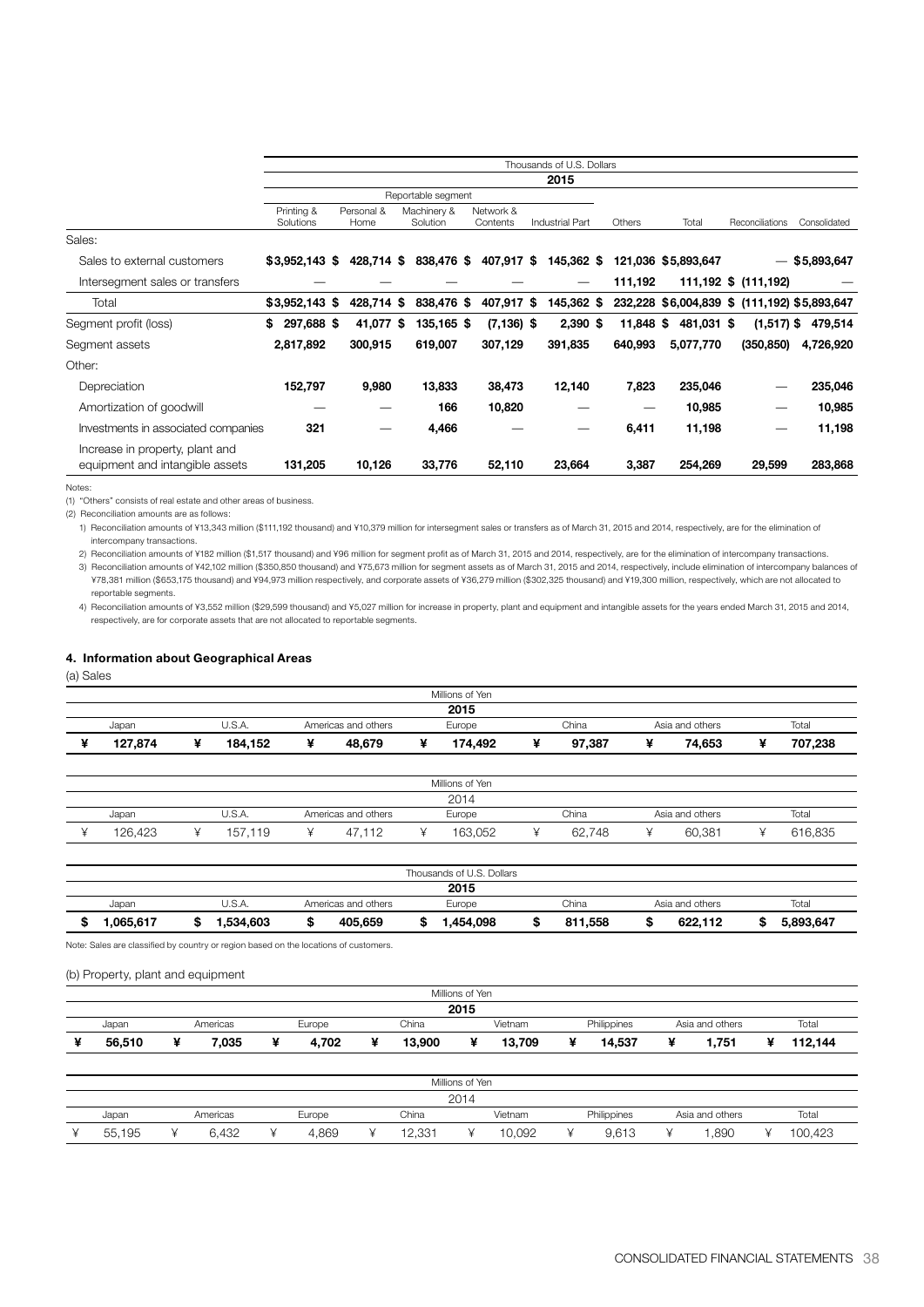BROTHER INDUSTRIES, LTD. AND CONSOLIDATED SUBSIDIARIES YEAR ENDED MARCH 31, 2015

| Thousands of U.S. Dollars |   |          |  |        |  |         |      |         |    |             |  |                 |   |         |
|---------------------------|---|----------|--|--------|--|---------|------|---------|----|-------------|--|-----------------|---|---------|
|                           |   |          |  |        |  |         | 2015 |         |    |             |  |                 |   |         |
| Japan                     |   | Americas |  | Europe |  | China   |      | Vietnam |    | Philippines |  | Asia and others |   | Total   |
| 470.917                   | S | 58.622   |  | 39.186 |  | 115,836 |      | 114.238 | \$ | 121.139     |  | 14.595          | s | 934.533 |

# **Change in presentation**

Property, plant and equipment located in the "Philippines", which had been included in "Asia and others" for the year ended March 31, 2014, is disclosed separately effective for the year ended March 31, 2015, because the amount exceeded 10% of consolidated property, plant and equipment at March 31, 2015.

To reflect this change in presentation, the information on property, plant and equipment at March 31, 2014 has been reclassified to "Philippines" in the amount of ¥9,613 million and "Asia and others" in the amount of ¥1,890 million compared with "Asia and others" of ¥11,503 million reported in the prior year's financial statement.

# **5. Impairment Losses of Assets by Reportable Segment**

|                               |                         |                    |                         |   | Millions of Yen              |      |                    |   |               |    |                              |   |        |
|-------------------------------|-------------------------|--------------------|-------------------------|---|------------------------------|------|--------------------|---|---------------|----|------------------------------|---|--------|
|                               |                         |                    |                         |   |                              | 2015 |                    |   |               |    |                              |   |        |
|                               | Printing<br>& Solutions | Personal<br>& Home | Machinery<br>& Solution |   | <b>Network</b><br>& Contents |      | Industrial<br>Part |   | <b>Others</b> |    | Intersegment<br>eliminations |   | Total  |
| Impairment losses of assets   |                         |                    |                         | ¥ | 108                          | ¥    | 1,173              | ¥ | 365           | ¥  | 139                          | ¥ | 1,785  |
|                               |                         |                    |                         |   |                              |      |                    |   |               |    |                              |   |        |
|                               |                         |                    |                         |   | Millions of Yen              |      |                    |   |               |    |                              |   |        |
|                               |                         |                    |                         |   |                              | 2014 |                    |   |               |    |                              |   |        |
|                               | Printing                | Personal           | Machinery               |   | Network                      |      | Industrial         |   |               |    | Intersegment                 |   |        |
|                               | & Solutions             | & Home             | & Solution              |   | & Contents                   |      | Part               |   | Others        |    | eliminations                 |   | Total  |
| Impairment losses of assets ¥ | 2,008                   |                    |                         | ¥ | 113                          |      |                    |   |               |    |                              | ¥ | 2,122  |
|                               |                         |                    |                         |   | Thousands of U.S. Dollars    |      |                    |   |               |    |                              |   |        |
|                               |                         |                    |                         |   |                              | 2015 |                    |   |               |    |                              |   |        |
|                               |                         |                    |                         |   |                              |      |                    |   |               |    |                              |   |        |
|                               | Printing<br>& Solutions | Personal<br>& Home | Machinery<br>& Solution |   | <b>Network</b><br>& Contents |      | Industrial<br>Part |   | <b>Others</b> |    | Intersegment<br>eliminations |   | Total  |
| Impairment losses of assets   |                         |                    |                         | S | 901                          | S    | 9,771              | S | 3,039         | \$ | 1,160                        | S | 14,871 |

Note:

(1) Amounts of "Others" is related to real estate of business.

(2) Amounts of "Intersegment eliminations" is related to corporate assets that are not attributable to the reportable segments.

## **6. Amount of Goodwill by Reportable Segment**

|                            |                         |                    |                         | Millions of Yen              |                    |        |                              |    |        |
|----------------------------|-------------------------|--------------------|-------------------------|------------------------------|--------------------|--------|------------------------------|----|--------|
|                            |                         |                    |                         | 2015                         |                    |        |                              |    |        |
|                            | Printing<br>& Solutions | Personal<br>& Home | Machinery<br>& Solution | <b>Network</b><br>& Contents | Industrial<br>Part | Others | Intersegment<br>eliminations |    | Total  |
| Goodwill at March 31, 2015 |                         |                    | 169<br>¥                | ¥<br>3,667                   |                    |        |                              | ¥  | 3,836  |
|                            |                         |                    |                         | Millions of Yen              |                    |        |                              |    |        |
|                            |                         |                    |                         | 2014                         |                    |        |                              |    |        |
|                            | Printing<br>& Solutions | Personal<br>& Home | Machinery<br>& Solution | <b>Network</b><br>& Contents | Industrial<br>Part | Others | Intersegment<br>eliminations |    | Total  |
| Goodwill at March 31, 2014 |                         |                    | 189                     | 4,133<br>¥                   |                    |        |                              |    | 4,322  |
|                            |                         |                    |                         |                              |                    |        |                              |    |        |
|                            |                         |                    |                         | Thousands of U.S. Dollars    |                    |        |                              |    |        |
|                            |                         |                    |                         | 2015                         |                    |        |                              |    |        |
|                            | Printina<br>& Solutions | Personal<br>& Home | Machinery<br>& Solution | <b>Network</b><br>& Contents | Industrial<br>Part | Others | Intersegment<br>eliminations |    | Total  |
| Goodwill at March 31, 2015 |                         |                    | 1,407<br>S              | 30,562<br>S                  |                    |        |                              | \$ | 31,970 |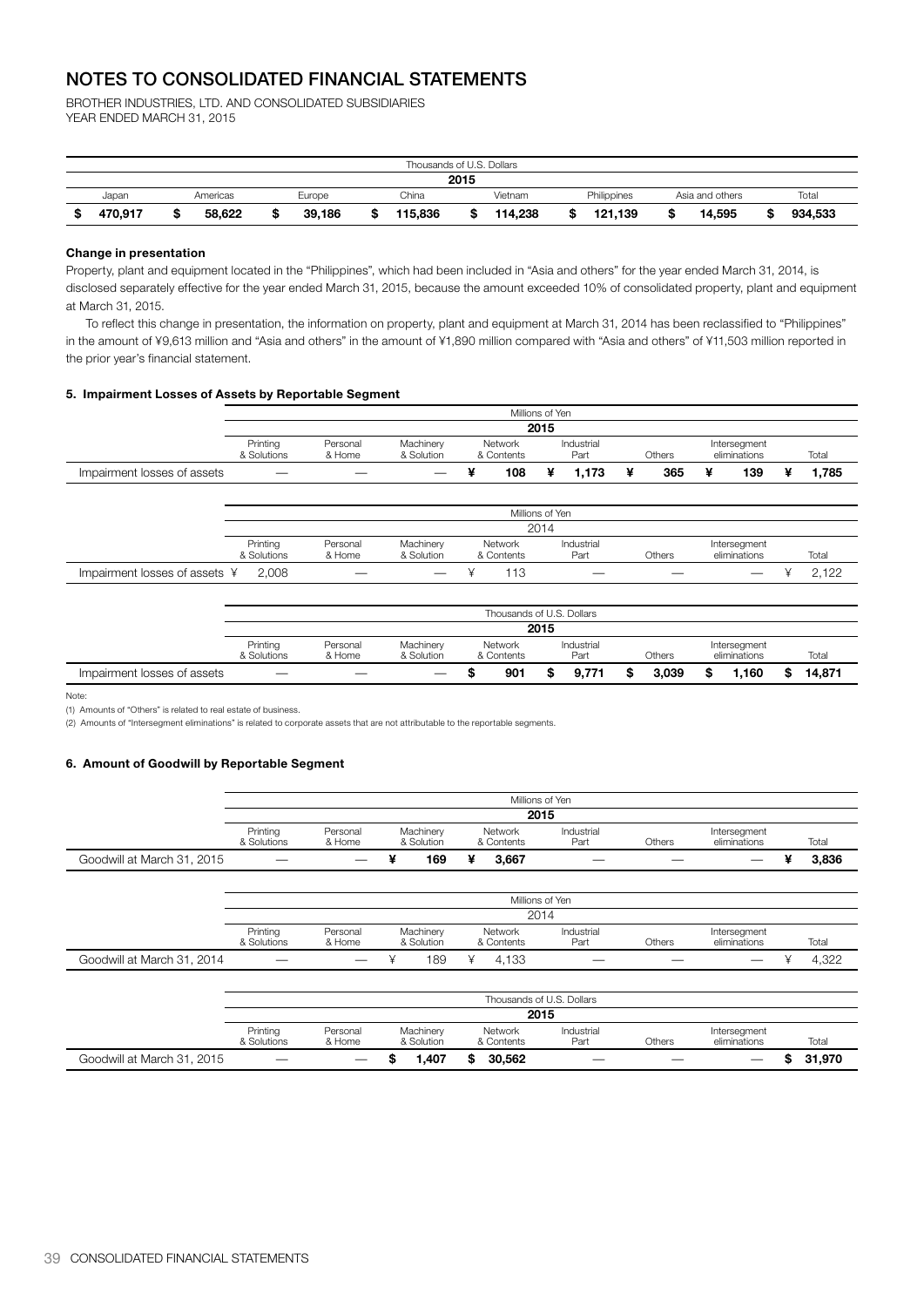# Deloitte.

# **INDEPENDENT AUDITOR'S REPORT**

Deloitte Touche Tohmatsu LLC Nagoya Daiya Building 3-goukan 13-5, Meieki, 3-chome, Nakamura-ku Nagoya, Aichi 450-8530 Japan Tel: 21 (52) 565 5511 Fax: +81 (52) 569 1394 www.deloitte.com/jp

To the Board of Directors of BROTHER INDUSTRIES, LTD.:

We have audited the accompanying consolidated balance sheet of BROTHER INDUSTRIES, LTD. and its consolidated subsidiaries (the "Company") as of March 31, 2015, and the related consolidated statement of income, comprehensive income, changes in equity, and cash flows for the year then ended, and a summary of significant accounting policies and other explanatory information, all expressed in Japanese ven.

# Management's Responsibility for the Consolidated Financial Statements

Management is responsible for the preparation and fair presentation of these consolidated financial statements in accordance with accounting principles generally accepted in Japan, and for such internal control as management determines is necessary to enable the preparation of consolidated financial statements that are free from material misstatement, whether due to fraud or error.

# **Auditor's Responsibility**

Our responsibility is to express an opinion on these consolidated financial statements based on our audit. We conducted our audit in accordance with auditing standards generally accepted in Japan. Those standards require that we plan and perform the audit to obtain reasonable assurance about whether the consolidated financial statements are free from material misstatement.

An audit involves performing procedures to obtain audit evidence about the amounts and disclosures in the consolidated financial statements. The procedures selected depend on the auditor's judgment. including the assessment of the risks of material misstatement of the consolidated financial statements, whether due to fraud or error. In making those risk assessments, the auditor considers internal control relevant to the entity's preparation and fair presentation of the consolidated financial statements in order to design audit procedures that are appropriate in the circumstances, but not for the purpose of expressing an opinion on the effectiveness of the entity's internal control. An audit also includes evaluating the appropriateness of accounting policies used and the reasonableness of accounting estimates made by management, as well as evaluating the overall presentation of the consolidated financial statements.

We believe that the audit evidence we have obtained is sufficient and appropriate to provide a basis for our audit opinion.

# Opinion

In our opinion, the consolidated financial statements referred to above present fairly, in all material respects, the consolidated financial position of BROTHER INDUSTRIES, LTD. and its consolidated subsidiaries as of March 31, 2015, and the consolidated results of their operations and their cash flows for the year then ended in accordance with accounting principles generally accepted in Japan.

> Member of Deloitte Touche Tohmatsu Limited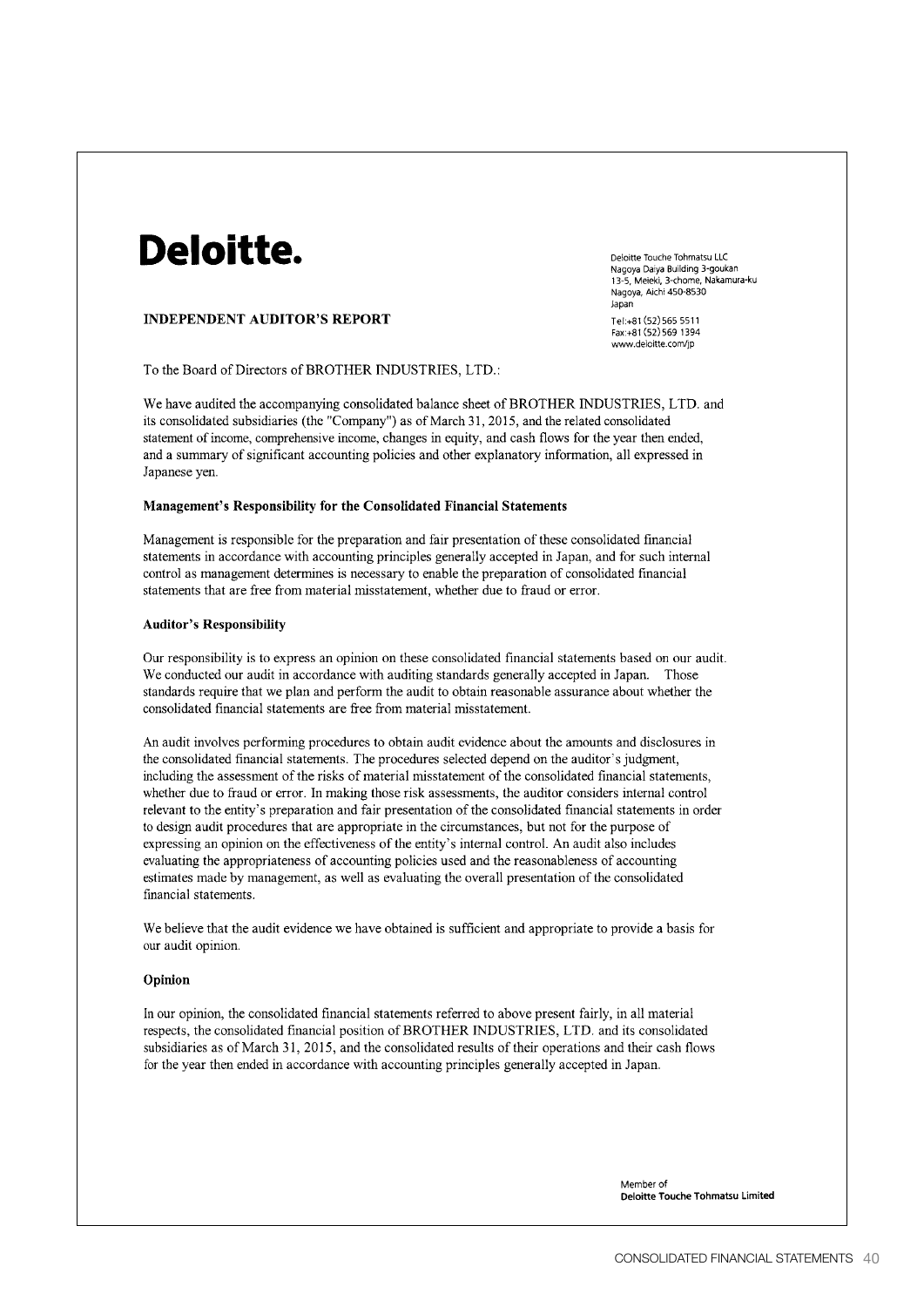# Deloitte.

# **Emphasis of Matter**

Deloitte Touche Tohmatsu LLC Nagoya Daiya Building 3-goukan<br>13-5, Meieki, 3-chome, Nakamura-ku Nagoya, Aichi 450-8530 Japan Tel:+81 (52) 565 5511<br>Fax:+81 (52) 569 1394

www.deloitte.com/jp

1. As discussed in Note  $20(2)$  to the consolidated financial statements, the Company acquired shares of Domino Printing Science plc which became a wholly owned consolidated subsidiary. Our opinion is not modified in respect of this matter.

2. As discussed in Note 20(3) to the consolidated financial statements, the Company entered into a bridge loan agreement and conducted borrowing transactions. Our opinion is not modified in respect of this matter.

# **Convenience Translation**

Our audit also comprehended the translation of Japanese yen amounts into U.S. dollar amounts and, in our opinion, such translation has been made in accordance with the basis stated in Note 1 to the consolidated financial statements. Such U.S. dollar amounts are presented solely for the convenience of readers outside Japan.

Deloitte Touche Tohmatso LLC

June 23, 2015

Member of Deloitte Touche Tohmatsu Limited